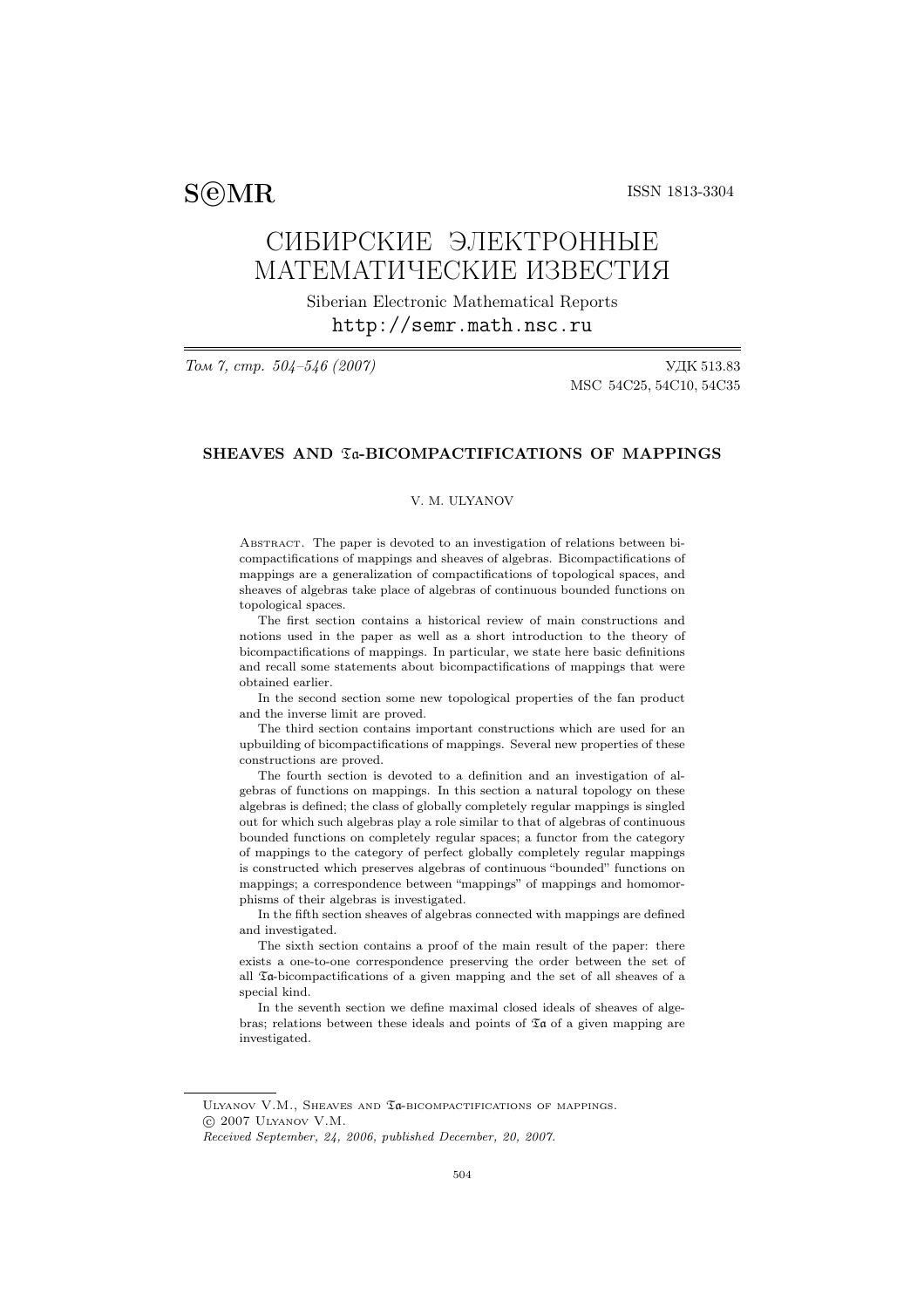#### CONTENTS

| $\S$ 1.     | Basic constructions and notions                                                                               | 505 |
|-------------|---------------------------------------------------------------------------------------------------------------|-----|
| Α.          | Constructions                                                                                                 | 505 |
| <b>B.</b>   | Properties of mappings                                                                                        | 506 |
| C.          | Compactifications of mappings                                                                                 | 508 |
| D.          | Covers of topological spaces                                                                                  | 509 |
| Е.          | $\mathfrak{T}^{\mathfrak{E}}$ a-bicompactifications of mappings                                               | 509 |
| $F_{\cdot}$ | The existence of $\mathfrak{T}^{\mathfrak{E}}$ a-bicompactifications                                          | 510 |
| $G$ .       | The largest $\mathfrak{T}^{\mathfrak{E}}$ a-bicompactifications and $\mathfrak{T}^{\mathfrak{E}}$ a-absolutes | 511 |
| Η.          | <b>Sheaves</b>                                                                                                | 512 |
| $\S$ 2.     | The fan product and the inverse limit                                                                         | 513 |
| A.          | The fan product                                                                                               | 513 |
| <b>B.</b>   | The inverse limit                                                                                             | 519 |
| $\S$ 3.     | Some topological constructions                                                                                | 520 |
| $§$ 4.      | Algebras of functions on mappings                                                                             | 522 |
| A.          | Algebras of $f$ -bounded functions                                                                            | 523 |
| <b>B.</b>   | Semi-norms and topologies on algebras                                                                         | 523 |
| C.          | $C(f)$ and other algebras                                                                                     | 523 |
| D.          | Globally completely regular mappings                                                                          | 525 |
| Ε.          | Homomorphisms of algebras                                                                                     | 527 |
| $\S$ 5.     | <b>Sheaves</b>                                                                                                | 528 |
| Α.          | Sets of couples of functions                                                                                  | 528 |
| Β.          | Algebras of couples of functions                                                                              | 529 |
| $\rm C.$    | Presheaves of algebras                                                                                        | 531 |
| D.          | Sheaves of algebras                                                                                           | 533 |
| Е.          | Properties of sheaves                                                                                         | 533 |
| $\S$ 6.     | $\mathfrak{A}\text{-}\mathrm{bicomputation}\text{s}$                                                          | 536 |
| A.          | From a bicompactification to a sheaf                                                                          | 536 |
| <b>B.</b>   | From a sheaf to a bicompactification                                                                          | 538 |
| $\rm C$ .   | Bicompactifications and sheaves                                                                               | 538 |
| $\S$ 7.     | Maximal ideals of sheaves                                                                                     | 541 |
| References  |                                                                                                               | 543 |

#### § 1. Basic constructions and notions

1.1. This section contains a historical review of basic constructions and notions used in the paper.

The term "mapping" will mean "continuous map". No axioms of separability will be assumed. The symbol  $[A]_X$  stands for the closure of the set A in the topological space  $X$ .

For mappings we write subscripts and superscripts on the left rather then on the right, that is, we write  $^{\mathfrak{A}}_{\alpha}\pi$  instead of  $\pi^{\mathfrak{A}}_{\alpha}$  and so on. This is somewhat unusual but more convenient since we can write, for example,  $\frac{\mathfrak{A}}{\alpha}\pi^{\#}$  and  $\frac{\mathfrak{A}}{\alpha}\pi^{-1}$  instead of  $(\pi_{\alpha}^{\mathfrak{A}})^{\#}$ and  $(\pi_\alpha^{\mathfrak{A}})^{-1}$  (see [35]). Analogously,  $[A \setminus B]_X$  is shorter than  $Cl_X(A \setminus B)$ .

# A. Constructions

1.2. The fan product of topological spaces relative to given mappings is a topological version of the well-known fibred product in the theory of categories (see, for example, [61], the item 1.5.4). The fan product have been described, for example, in the book  $\lceil 3 \rceil$  (§2 of Supplement to Chapter I), but for our purposes its discussion there is not sufficiently detailed, so that we shall investigate this construction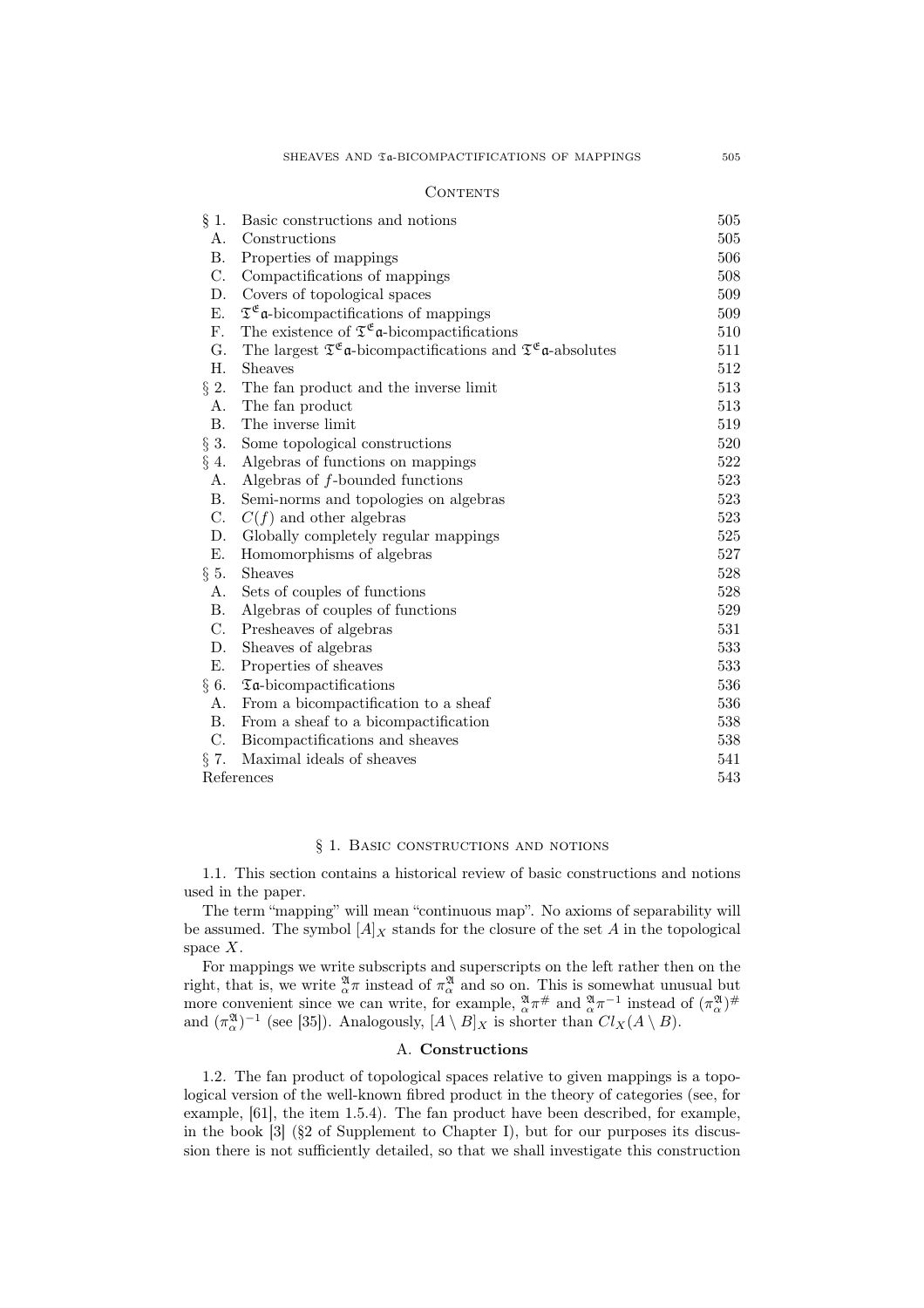in §2. We shall also discuss some properties of the well-known inverse limit (see, for example, [3], §1 of Supplement to Chapter I).

1.3. In the item 3.1 a construction is described which have been investigated in the papers [43] and [46]. This construction was used for an upbuilding of the absolutes and compactifications of topological spaces and their mappings, for an upbuilding of completely regular spaces which have not compactifications of special kinds.

Two partial cases of this construction were known earlier: first, the partial topological product which was investigated in the paper [35] and can be obtained if  $G_{\alpha} = O_{\alpha}$  for all  $\alpha \in \mathfrak{A}$  (see the item 3.1); the partial topological product was used for an upbuilding of universal spaces in dimension theory (see, for example, [35], [41] or [59]); second, the construction which was described in the paper [49] and can be obtained if  $|G_\alpha|=1$  for all  $\alpha \in \mathfrak{A}$ ; this construction was used for an upbuilding of a great number of Hausdorff compact spaces with "pathological" properties in dimension theory and in the theory of cardinal-valued topological invariants.

## B. Properties of mappings

1.4. Definition. A class  $\mathfrak E$  of topological spaces will be called *closed* if the following conditions are fulfilled:

- 1) there exists  $Z \in \mathfrak{E}$  such that  $|Z| = 1$ ;
- 1) there exists  $Z \in \mathfrak{E}$  such that  $|Z| = 1$ ;<br>2) if  $Z_{\alpha} \in \mathfrak{E}$  for all  $\alpha \in A$  then  $\prod\{Z_{\alpha} : \alpha \in A\} \in \mathfrak{E}$ ;
- 3) if  $Z \in \mathfrak{E}$  and  $Z' \subseteq Z$  then  $Z' \in \mathfrak{E}$ .

Further on the symbol " $\mathfrak{C}$ " will always denote a closed class of topological spaces.

1.5. Definition. A family  $a$  of locally closed subsets of a space  $Y$  will be called closed if the following conditions are fulfilled:

- 1)  $\varnothing \in \mathfrak{a}$ :
- 2) if  $G_1, G_2 \in \mathfrak{a}$  then  $(G_1 \cup G_2) \setminus (G_1^* \cup G_2^*) \in \mathfrak{a}$  where  $G^* = [G]_Y \setminus G$  for  $G \subseteq Y$ ;
- 3) if  $G \subseteq Y$  is a locally closed subset such that for each point  $y \in G$  there exist a neighborhood  $Uy \subseteq Y$  and a set  $G_y \in \mathfrak{a}$  satisfying the condition  $G \cap U_y \subseteq G_y$  then  $G \in \mathfrak{a}$ .

Particularly, if  $G \in \mathfrak{a}$  and  $G' \subseteq G$  is a locally closed subset then  $G' \in \mathfrak{a}$ .

Further on the symbol "a" will always denote a closed family of locally closed subsets of a topological space Y.

1.6. Definition. We shall say that a mapping  $f: X \to Y$  has the property  $\mathfrak{T}^{\mathfrak{E}}$  a if for an arbitrary point  $x \in X$  in each of the following two cases

- a) for every point  $x' \in f^{-1} f x \setminus \{x\}$  and
- b) for every neighborhood  $Ux \subseteq X$

there exist a neighborhood  $Ofx \subseteq Y$ , a set  $G \in \mathfrak{a}$ , a space  $Z \in \mathfrak{E}$  and mappings  $g: Ofx \setminus G \to Z$  and  $\tilde{g}: f^{-1}Ofx \to Z$  such that  $[G]_Y \cap Ofx = G, \tilde{g}|_{f^{-1}(Ofx \setminus G)} =$  $= gf|_{f^{-1}(Ofx\setminus G)}$  and, respectively,

- a)  $\tilde{g}x' \neq \tilde{g}x$  or
- b)  $\tilde{g}x \notin [\tilde{g}(f^{-1}Ofx \setminus Ux)]_Z$ .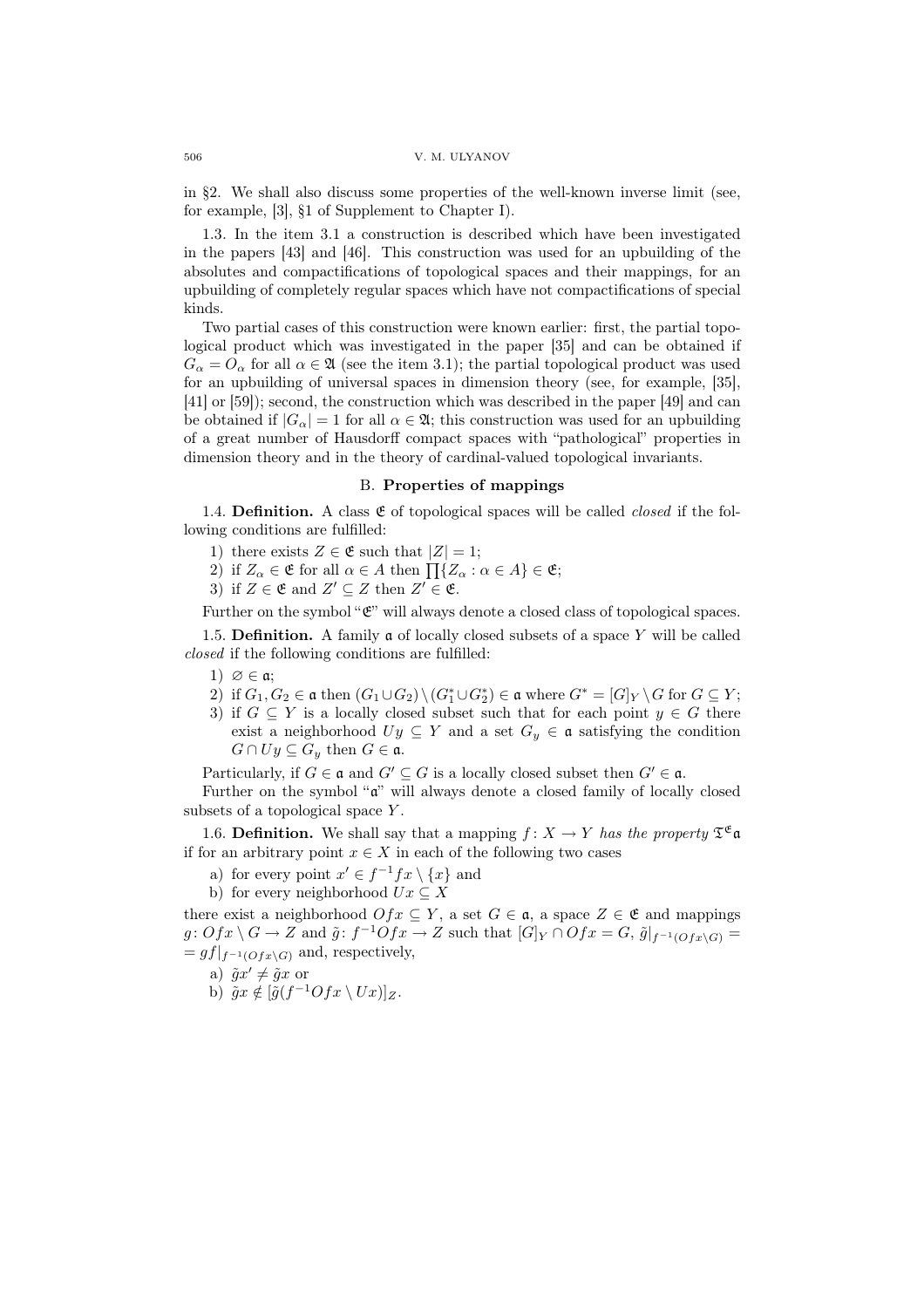

1.7. If  $\mathfrak E$  is the class of all completely regular spaces then we shell write  $\mathfrak X$ **a** instead of  $\mathfrak{T}^{\mathfrak{E}}$ **a**. In this case we can always take  $Z = \mathbb{R}$  (the space of real numbers) or  $Z = [0, 1]$  in Definition 1.6. If  $\mathfrak a$  is a family of all discrete (in itself) locally closed subsets of the space Y then we shall write  $\mathfrak{T}^{\mathfrak{E}}$  instead of  $\mathfrak{T}^{\mathfrak{E}}$  a. In this case we can always suppose that  $|G| \leq 1$  in Definition 1.6. If the above assumptions are both fulfilled, we shall write simply  $\mathfrak{T}$ .

Definition 1.6 is more general than the corresponding definition of the paper [43], but all statements and their proves remain valid (it is possible to omit the operators of the closure in Lemma 5 in [43]).

The property  $\mathfrak{T}^{\mathfrak{E}}$  and the construction described in the item 3.1 are connected. Namely, the following two statements are valid.

1.8. Assertion ([43], Lemma 5). The mapping  $\mathfrak{A}_{\pi}: Y_{\mathfrak{A}} \longrightarrow Y$  constructed in the item 3.1 has the property  $\mathfrak{T}^{\mathfrak{E}}$  a, where  $\mathfrak{E}$  is any closed class of topological spaces containing  $\{Z_\alpha : \alpha \in \mathfrak{A}\}\$  and  $\mathfrak{a}$  is any closed family of locally closed subsets of the space Y containing  $\{G_\alpha : \alpha \in \mathfrak{A}\}.$ 

1.9. Assertion (a consequence of Lemma 6 of the paper  $[43]$ ). If a mapping

 $f: X \to Y$  has the property  $\mathfrak{T}^{\mathfrak{E}}$  a then there exist a mapping  $\mathfrak{A}_{\pi}: Y_{\mathfrak{A}} \longrightarrow Y$ and a homeomorphic embedding  $f_{\mathfrak{A}} : X \to Y_{\mathfrak{A}}$  such that  $f = \mathfrak{A}_{\pi} f_{\mathfrak{A}}$ , where  $Y_{\mathfrak{A}} =$  $=\mathfrak{P}(Y, \{Z_\alpha\}, \{G_\alpha\}, \{O_\alpha\}, \{g_\alpha\}, \alpha \in \mathfrak{A}), Z_\alpha \in \mathfrak{E}$  and  $G_\alpha \in \mathfrak{a}$  for all  $\alpha \in \mathfrak{A}$  (see 3.1–3.2).

1.10. Mappings with the property  $\mathfrak{T}^{\mathfrak{E}}$  a have been defined in the paper [43] and they have been investigated in the papers [45], [47] and [42]. The property  $\mathfrak{T}^{\mathfrak{E}}$  a is an analog of  $\mathfrak{E}$ -regularity of topological spaces ([57]). An analog of the  $\mathfrak{E}$ -compactness is defined for mappings in the paper [5].

Mappings with the property  $\mathfrak{I}$  are analogous to completely regular spaces. These mappings admit a great deal of structures which exist in completely regular spaces. For example, in the paper [42] the notion of a normal base is studied, in the paper [25] the concept of a subordination on a mapping is defined, in the papers [6], [53] and [56] uniformities on mappings are discussed. The weakest property  $\mathfrak{A}$  can be obtained if  $\mathfrak a$  is the family of all locally closed subsets of the space Y. Mappings with this property have been called Tychonoff mappings in the paper [34], where a great number of properties of mappings has been defined which are analogous to properties of topological spaces (see also [52]). Some of them are included in the book  $[58]^1$  (without direct references).

Earlier, in the paper [40], the property  $\mathfrak T$  has been defined for mappings of completely regular spaces. The paper [44] is connected with the paper [40] and is devoted to related properties. In the paper [27] subordinations on mappings with the property  $\mathfrak T$  have been defined.

Some of earlier defined properties of mappings are equivalent to properties  $\mathfrak{T}^{\mathfrak{E}}\mathfrak{a}$ for suitable  $\mathfrak{E}$  and  $\mathfrak{a}$ . For example, the following two statements are valid.

<sup>&</sup>lt;sup>1</sup>The term "fibrewise topological space" in [58] corresponds to the term "mapping" in [34] and so on.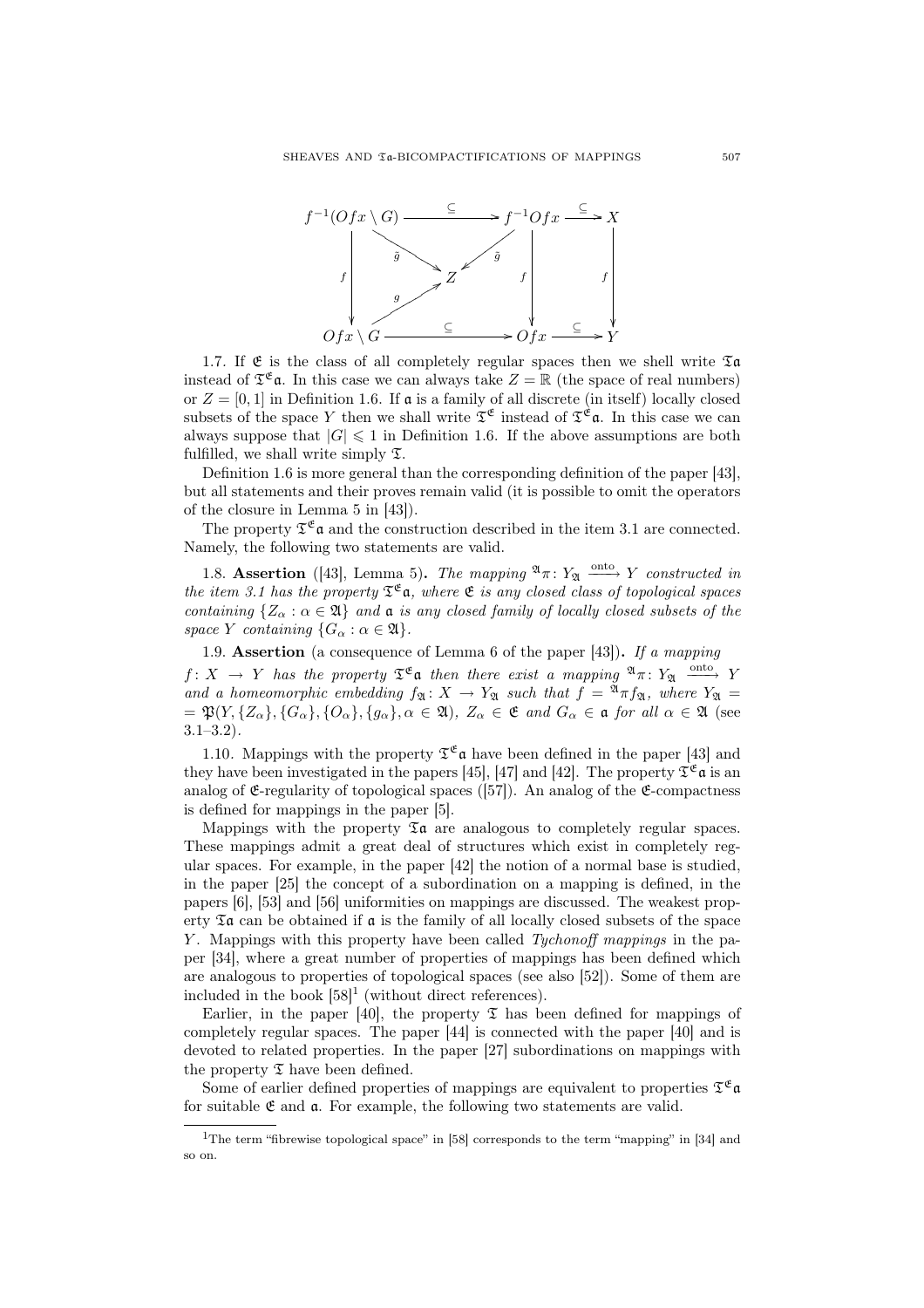1.11. Assertion. A mapping  $f: X \rightarrow Y$  is dividing ([9], Definition 1) iff it has the property  $\mathfrak{T}^{\mathfrak{E}}$  a where  $\mathfrak{E} = \{Z : Z \text{ is completely regular and ind } Z = 0\}$  and  $\mathfrak{a} = \{G \subseteq Y : G \text{ is locally closed}\}.$ 

1.12. Assertion ([44] - for regular X and Y). a) If a  $T_3$ -mapping ([34])  $f: X \rightarrow$  $\rightarrow Y$  is completely closed ([49]) then the mapping f is closed and has the property  $\mathfrak{T}^{\mathfrak{E}}$  where  $\mathfrak{E}$  is the class of all topological spaces, and the set  $Y \setminus fX$  is discrete and clopen in Y .

b) If a mapping  $f: X \to Y$  is closed and has the property  $\mathfrak{T}^{\mathfrak{E}}$  where  $\mathfrak{E}$  is the class of all topological spaces, and the set  $Y \setminus fX$  is discrete and clopen in Y, then the mapping f is completely closed.

1.13. Remark. a) If  $\mathfrak{a} = \{ \emptyset \}$  or  $|Z| \leq 1$  for all  $Z \in \mathfrak{E}$  then each mapping  $f: X \to Y$  with the property  $\mathfrak{T}^{\mathfrak{E}}$ **a** is a homeomorphic embedding.

b) If  $\mathfrak a$  is a family of all locally closed subsets of the space Y and  $\mathfrak E$  is the class of all topological spaces, then each mapping  $f: X \to Y$  has the property  $\mathfrak{T}^{\mathfrak{E}}$  a.

c) If  $\mathfrak{E}_1 \subseteq \mathfrak{E}_2$  and  $\mathfrak{a}_1 \subseteq \mathfrak{a}_2$ , then every mapping with the property  $\mathfrak{T}^{\mathfrak{E}_1} \mathfrak{a}_1$  has the property  $\mathfrak{T}^{\mathfrak{E}_2}$   $\mathfrak{a}_2$ .

d) If a mapping  $f: X \to Y$  has the property  $\mathfrak{T}^{\mathfrak{E}}$  **a**,  $X' \subseteq X$ ,  $fX' \subseteq Y' \subseteq Y$ ,  $G \cap Y' \in \mathfrak{a}'$  for all  $G \in \mathfrak{a}$  where  $\mathfrak{a}'$  is a closed family of locally closed subsets of Y', then the mapping  $f' = f|_{X'} : X' \to Y'$  has the property  $\mathfrak{T}^{\mathfrak{E}} \mathfrak{a}'$ .

1.14. **Definition** ([55]). A mapping  $f: X \rightarrow Y$  will be called *separable* if any two distinct points  $x_1, x_2 \in X$  such that  $fx_1 = fx_2$  have disjoint neighborhoods in  $X$ .

1.15. Lemma ([43]). If every space  $Z \in \mathfrak{E}$  is Hausdorff, then each mapping with the property  $\mathfrak{T}^{\mathfrak{E}}$ **a** is separable.

## C. Compactifications of mappings

1.16. Definition ([63]). Let  $f: X \to Y$  be a mapping such that  $[fX]_Y = Y$ . A mapping  $f_v: v_f X \to Y$  will be called a compactification of the mapping f if the following conditions are fulfilled:

1) the mapping  $f_v$  is perfect;

2)  $X \subseteq v_f X;$ 

$$
3) f_v|_X = f;
$$

4)  $[X]_{v_f X} = v_f X$ .

1.17. It has been proved in the paper [63] that a mapping of a Hausdorff locally compact space onto another such space has a compactification. An analogous statement has been proved in the paper [54] for mappings of completely regular spaces onto regular spaces. The statement that any mapping has a compactification is a partial case of results of the paper [43]. The problem on the existence of separable compactifications of mappings has been studied in the paper [26].<sup>2</sup> Various problems on compactifications of mappings in the sense of Definition 1.16 have been considered in the papers [11]–[15], [18], [21]–[23], [29]–[34], [36]–[39], [56], [60].

It is possible to obtain a definition of an extension of a mapping if one replace the condition 1) in Definition 1.16 by another suitable condition. Such extensions have been studied in the papers  $[4]$ ,  $[5]$ ,  $[11]$ – $[13]$ ,  $[20]$ .

It should be mentioned that the notion of an extension of a topological space can be considered as a partial case of an extension of a mapping (a mapping  $X \to \{*\}$ onto the one-point space corresponds to the topological space  $X \neq \emptyset$ .

<sup>2</sup>V.A.Matveev asserts that his proof of Corollary 1 in the paper [26] is incomplete, but a counter-example is not known. A correct condition can be found in his thesis "Структуры подчинений, связанных с отображениями" (Москва, 1990).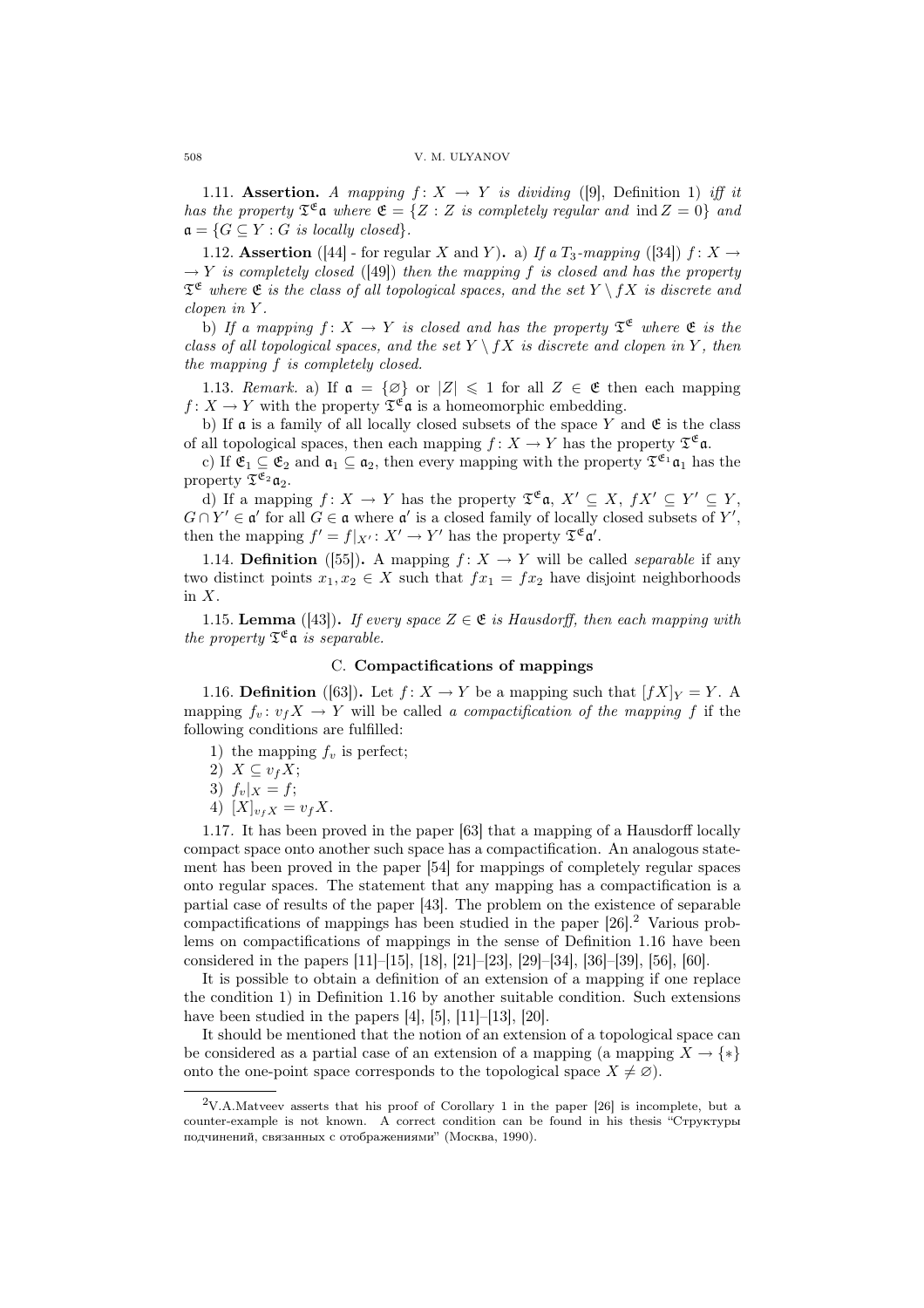#### D. Covers of topological spaces

1.18. **Definition** ([64]). A cover of a topological space Y is a perfect irreducible mapping  $f: X \xrightarrow{\text{onto}} Y$ .

Usually it is convenient to say that the space  $X$  is the cover of the space  $Y$ .

1.19. The most important cover of a topological space is its absolute. Absolutes for all topological spaces have been constructed in the paper [43]. Other covers have been studied too (see, for example, the papers [1], [10], [16], [17], [62]). Different general constructions of covers can be found in the papers  $[1], [2], [16], [17], [62]$ , [64]. The paper [24] contains a method to construct all separable (in the sense of Definition 1.14) and all Tychonoff (in the sense of the paper [34]) covers of an arbitrary topological space.

It is noted in the paper [64] that the notions of an extension and of a cover of a topological space are analogous. However, the notions of a compactification of a mapping and a cover of a topological space are much more similar (compare, for example, the papers [26] and [24]). All these notions are partial cases of an extension of a mapping which can be obtained if we replace the conditions 1) and 5) of Definition 1.21 by other suitable conditions. Definition 1.21 has been formulated in the paper [43] to unify the notions of a compactification of a mapping (and, particularly, of a topological space) and of a cover of a topological space. This is, probably, the best version; the condition 5) could be replaced by other conditions to obtain bicompactifications with special properties.

# E.  $\mathfrak{T}^{\mathfrak{E}}$ a-bicompactifications of mappings

1.20. **Definition** ([43]). A mapping  $f: X \xrightarrow{\text{onto}} Y$  will be called *irreducible mod*ulo  $X' \subseteq X$  if every closed set  $F \subseteq X$ , which satisfies the conditions  $X' \subseteq F$  and  $fF = Y$ , coincides with X (or, that is equivalent, if for each non-empty open set  $U \subseteq X$  the set  $(U \cap X') \cup f^{\#}U$  is non-empty too<sup>3</sup>).

In a usual way we can prove that if a mapping  $f: X \xrightarrow{\text{onto}} Y$  and a set  $X' \subseteq X$ are given such that for each  $y \in Y \setminus f[X']_X$  the space  $f^{-1}y$  is compact then the mapping f can be reduced modulo X', that is, there is a closed set  $F \subseteq X$  such that  $fF = Y$ ,  $X' \subseteq F$  and the mapping  $f|_F$  is irreducible modulo X'.

1.21. **Definition** ([43]). A mapping  $f_v: v_f X \xrightarrow{\text{onto}} Y$  will be called a  $\mathfrak{T}^{\mathfrak{E}}$ **a**bicompactification of a mapping  $f: X \to Y$  if the following conditions are fulfilled:

- 1) the mapping  $f_v$  is perfect;
- 2)  $X \subseteq v_f X;$
- 3)  $f_v|_X = f;$
- 4) the mapping  $f_v$  is irreducible modulo X;
- 5) the mapping  $f_v$  has the property  $\mathfrak{T}^{\mathfrak{E}}$ **a**.



1.22. **Definition** ([43]). Let  $f_v: v_f X \xrightarrow{\text{onto}} Y$  and  $f_w: w_f X \xrightarrow{\text{onto}} Y$  be  $\mathfrak{T}^{\mathfrak{E}}$  a bicompactifications of a mapping  $f: X \to Y$ . We shall write  $f_v \geq f_w$  if there is a mapping  ${}_{w}^{v}\varphi: v_f X \to w_f X$  such that  $f_v = f_w \, {}_{w}^{v}\varphi$  and  ${}_{w}^{v}\varphi x = x$  for all  $x \in X$ .

<sup>&</sup>lt;sup>3</sup>Let us recall that  $f^{\#}U = \{y \in fX : f^{-1}y \subseteq U\}.$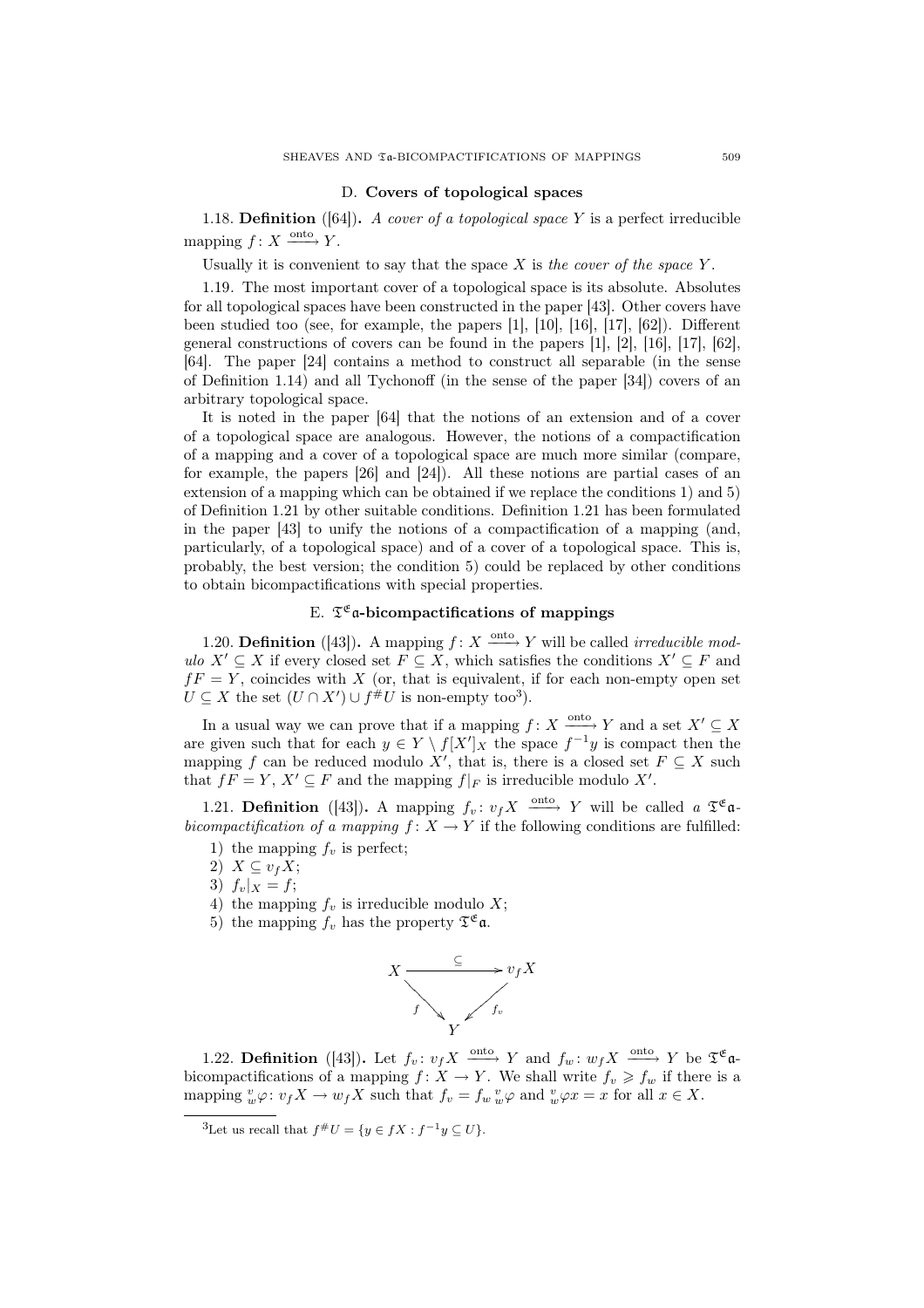

1.23. **Definition.**  $\mathfrak{T}^{\mathfrak{C}}$  a-bicompactifications  $f_v : v_f X \xrightarrow{\text{onto}} Y$  and  $f_w : w_f X \xrightarrow{\text{onto}} Y$  $\frac{\text{onto}}{\longrightarrow} Y$  of a mapping  $f: X \to Y$  will be called *equivalent* if there exists a homeomorphism  $\psi \varphi : v_f X \xrightarrow{\text{onto}} w_f X$  such that  $f_v = f_w \psi \varphi$  and  $\psi \varphi x = x$  for all  $x \in X$ .

In general the mapping  $_w^v \varphi$  in Definitions 1.22 and 1.23 is not unique, and there are non-equivalent  $\mathfrak{T}^{\mathfrak{E}}$  a-bicompactifications  $f_v$  and  $f_w$  such that  $f_v \geq f_w$  and  $f_w \geq$  $\geqslant f_v$ , but this is impossible in the case of separable  $\mathfrak{T}^{\mathfrak{E}}$  a-bicompactifications (for example, if all spaces of the class  $\mathfrak{E}$  are Hausdorff).

1.24. The existence of  $\mathfrak{T}^{\mathfrak{E}}$  a-bicompactifications has been considered in the paper [43]. Properties of the largest separable  $\mathfrak{T}^{\mathfrak{E}}$  a-bicompactifications have been investigated in the paper  $[45]$ . Constructions of all  $\mathfrak{I}$ -bicompactifications and Ta-bicompactifications by means of subordinations have been described in the papers [27] and [25]. The main results of the papers [43] and [45] about  $\mathfrak{T}^{\mathfrak{E}}$  a bicompactifications are following.

# F. The existence of  $\mathfrak T^{\mathfrak E}$  a-bicompactifications

1.25. Theorem. If each space  $Z \in \mathfrak{E}$  has a compactification  $vZ \in \mathfrak{E}$  then each mapping  $f: X \to Y$  with the property  $\mathfrak{T}^{\mathfrak{E}}$  a has a  $\mathfrak{T}^{\mathfrak{E}}$  a-bicompactification  $f_v: v_f X \xrightarrow{\text{onto}} Y.$ 

1.26. Corollary. If each space  $Z \in \mathfrak{E}$  has a Hausdorff compactification  $vZ \in \mathfrak{E}$  $\in \mathfrak{E}$  then each mapping  $f: X \to Y$  with the property  $\mathfrak{T}^{\mathfrak{E}}$  a has a separable  $\mathfrak{T}^{\mathfrak{E}}$  abicompactification  $f_v: v_f X \xrightarrow{\text{onto}} Y$ .

1.27. Lemma. Let  $f_v: v_f X \xrightarrow{\text{onto }} Y$  be a  $\mathfrak{T}^{\mathfrak{E}}$  a-bicompactification and

 $f_w: w_f X \longrightarrow Y$  be a separable  $\mathfrak{T}^{\mathfrak{E}}$ **a**-bicompactification of a mapping  $f: X \rightarrow$  $\rightarrow Y$  such that  $f_v \geqslant f_w$ . Then the mapping  $_w^v \varphi: v_f X \xrightarrow{\text{onto}} w_f X$  satisfying the conditions  $f_v = f_w v \varphi$  and  $v \varphi x = x$  for all  $x \in X$ , is perfect, "onto", irreducible and is determined by these conditions uniquely.

1.28. Corollary. Let  $f_v: v_f X \xrightarrow{\text{onto}} Y$  and  $f_w: w_f X \xrightarrow{\text{onto}} Y$  be separable  $\mathfrak{T}^{\mathfrak{E}}$  abicompactifications of a mapping  $f: X \to Y$  such that  $f_v \geq f_w$  and  $f_w \geq f_v$ . Then the mappings  $^v_w\varphi$  and  $^w_v\varphi$  are mutually inverse homeomorphisms, and the  $\mathfrak{T}^{\mathfrak{E}}$ **a**-bicompactifications  $f_v$  and  $f_w$  are equivalent.

1.29. Assertion. Let  $\{f_\alpha : \alpha \in \mathfrak{A}\}\$ be any non-empty set of (separable)  $\mathfrak{T}^{\mathfrak{E}}$ abicompactifications  $f_{\alpha} : v_{\alpha} X \xrightarrow{\text{onto}} Y$ ,  $\alpha \in \mathfrak{A}$ , of a mapping  $f : X \to Y$ . Then there is a (separable)  $\mathfrak{T}^{\mathfrak{C}}$  a-bicompactification  $f_v: v_f X \xrightarrow{\text{onto }} Y$  of the mapping f such that  $f_v \geq f_\alpha$  for all  $\alpha \in \mathfrak{A}$ .

1.30. Proposition. For every mapping  $f: X \to Y$  there exists the set  $\mathfrak{C}(f)$  of all pairwise non-equivalent separable  $\mathfrak{T}^{\mathfrak{E}}$  a-bicompactifications of this mapping. The relation " $\geq$ " is a partial order on the set  $\mathfrak{C}(f)$ .

Of course, it is possible that the set  $C(f)$  is empty.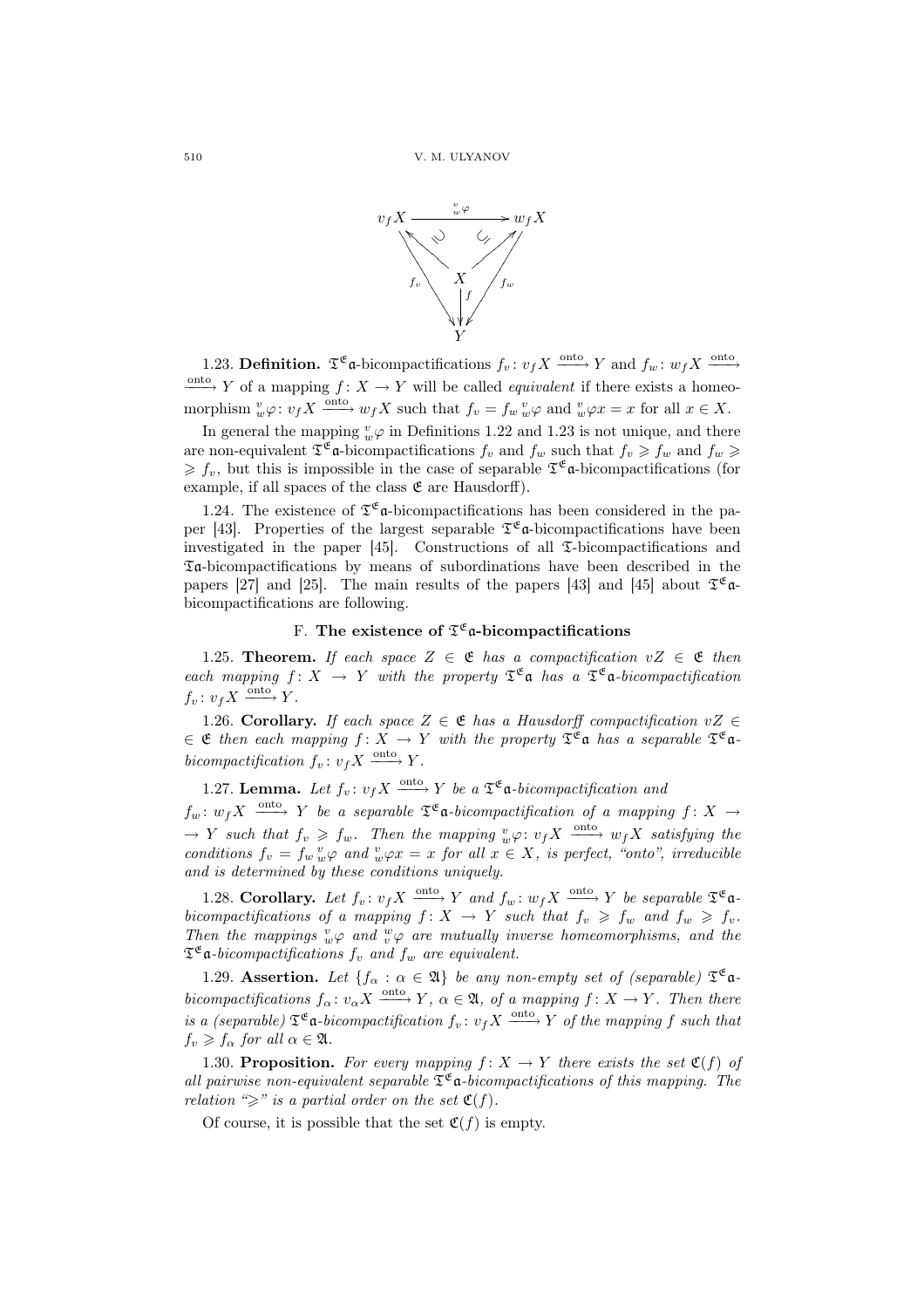# G. The largest  $\mathfrak{T}^{\mathfrak{E}}$  a-bicompactifications and  $\mathfrak{T}^{\mathfrak{E}}$  a-absolutes

1.31. Theorem. If the mapping  $f: X \to Y$  has at least one separable  $\mathfrak{T}^{\mathfrak{E}}$  abicompactification then it has the largest separable  $\mathfrak{T}^{\mathfrak{E}}$  a-bicompactification  $f_\beta: \beta_f X \xrightarrow{\text{onto}} Y$  (of course,  $f_\beta$  is unique).

1.32. Corollary. If each space  $Z \in \mathfrak{E}$  has a Hausdorff compactification  $vZ \in \mathfrak{E}$  $\in \mathfrak{E}$  then every mapping  $f: X \to Y$  with the property  $\mathfrak{T}^{\mathfrak{E}}$  a has the largest  $\mathfrak{T}^{\mathfrak{E}}$  a bicompactification  $f_\beta: \beta_f X \xrightarrow{\text{onto}} Y$  (obviously,  $f_\beta$  is separable).

1.33. Let us consider a mapping  $f: \varnothing \to Y$  with the empty domain. Obviously, the identical mapping  $i_Y : Y \longrightarrow Y$  is a separable  $\mathfrak{T}^{\mathfrak{E}}$  a-bicompactification of the mapping f for any closed  $\mathfrak E$  and  $\mathfrak a$ . Hence, the mapping f has the largest separable  $\mathfrak{T}^{\mathfrak{E}}$  a-bicompactification  $\mathfrak{p}: \mathfrak{a}_{\mathfrak{E}} Y \xrightarrow{\text{onto }} Y$ . The space  $\mathfrak{a}_{\mathfrak{E}} Y$  is called the  $\mathfrak{T}^{\mathfrak{E}}$  a-absolute of the space Y .

Ta-absolutes of topological spaces have been studied in the paper [62].

Obviously, each  $\mathfrak{T}^{\mathfrak{E}}$  a-bicompactification of the mapping  $f: \varnothing \to Y$  is a cover of the space  $Y$ ; hence, we get the following statement.

1.34. Corollary. Each topological space  $Y$  has the largest separable cover  $\mathfrak{p} \colon \mathfrak{a}_{\mathfrak{E}} Y \xrightarrow{\text{onto}} Y$  with the property  $\mathfrak{T}^{\mathfrak{E}} \mathfrak{a}$ .

1.35. Assertion. If a family  $a$  contains all boundaries of regular closed subsets of a space Y, and there is a space  $Z \in \mathfrak{E}$  such, that there exists an open subset  $U \subseteq Z$  satisfying the condition  $\varnothing \neq U \neq Z$ , then the  $\mathfrak{T}^{\mathfrak{E}}$ **a**-absolute of the space Y coincides with the absolute of the space Y .

1.36. Assertion ([62]). If a is the smallest closed family containing all nowhere dense zero-sets of a completely regular space Y, then the  $\mathfrak{A}-$ absolute of the space Y coincides with the sequential absolute of  $(10)$  of the space Y.

1.37. Theorem ([45]). Let a mapping  $f_1: X_1 \rightarrow Y_1$  has the largest separable  $\mathfrak{T}^{\mathfrak{E}_1}$ a<sub>1</sub>-bicompactification  $f_{1\beta}$ :  $\beta_{f_1} X_1 \xrightarrow{\text{onto}} Y_1$ ,  $f_2$ :  $X_2 \xrightarrow{\text{onto}} Y_2$  be a perfect separable mapping with the property  $\mathfrak{T}^{\mathfrak{E}_2} \mathfrak{a}_2$ ,  $h_1 \colon X_1 \to X_2$  and  $h_2 \colon Y_1 \to Y_2$  be mappings such that  $h_2f_1 = f_2h_1$  and  $h_2^{-1}G \in \mathfrak{a}_1$  for all  $G \in \mathfrak{a}_2$ ,  $\mathfrak{E}_2 \subseteq \mathfrak{E}_1$ . Then there exists a mapping  $h: \beta_{f_1}X_1 \rightarrow X_2$  such that  $f_2h = h_2f_{1\beta}$  and  $h|_{X_1} = h_1$ . Moreover,

- 1) if the mapping  $h_2$  is perfect or separable then the mapping h is, respectively, perfect or separable too;
- 2) if for each  $G \in \mathfrak{a}_1$  the set  $G \setminus [f_1X_1]_{Y_1}$  is nowhere dense in  $Y_1$  then the mapping h is unique.



1.38. Corollary. Let  $\mathfrak{p}_1$ :  $\mathfrak{a}_{1\mathfrak{E}_1} Y_1 \xrightarrow{\text{onto}} Y_1$  and  $\mathfrak{p}_2$ :  $\mathfrak{a}_{2\mathfrak{E}_2} Y_2 \xrightarrow{\text{onto}} Y_2$  be the largest separable covers with the properties  $\mathfrak{T}^{\mathfrak{E}_1}$  and  $\mathfrak{T}^{\mathfrak{E}_2}$  a<sub>2</sub> respectively,  $\mathfrak{E}_2 \subseteq \mathfrak{E}_1$ , and  $h: Y_1 \to Y_2$  be a mapping such that  $h^{-1}G \in \mathfrak{a}_1$  for all  $G \in \mathfrak{a}_2$ . Then there is a mapping  $\tilde{h}$ :  $\mathfrak{a}_{1\mathfrak{E}_{1}}Y_{1} \rightarrow \mathfrak{a}_{2\mathfrak{E}_{2}}Y_{2}$  such that  $\mathfrak{p}_{2}\tilde{h} = h\mathfrak{p}_{1}$ . Moreover,

1) if the mapping h is perfect or separable then the mapping  $\tilde{h}$  is, respectively, perfect or separable;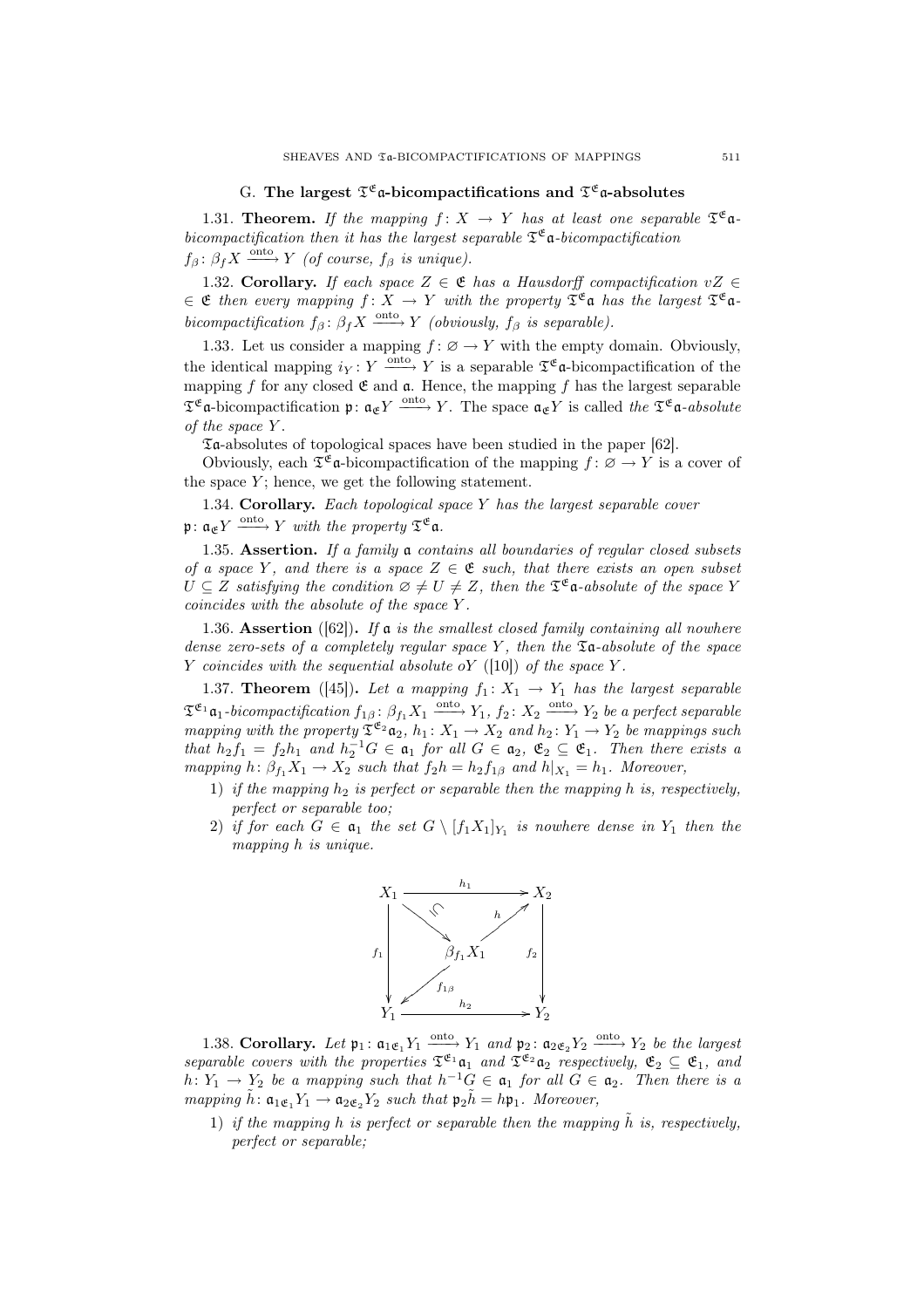2) if each set  $G \in \mathfrak{a}_1$  is nowhere dense in  $Y_1$  then the mapping  $\tilde{h}$  is unique.



1.39. Corollary ([50]). Let  $qY_1$  and  $qY_2$  be absolutes of topological spaces  $Y_1$ and  $Y_2$  respectively,  $q_1: qY_1 \xrightarrow{\text{onto}} Y_1$  and  $q_2: qY_2 \xrightarrow{\text{onto}} Y_2$  be their projections, h:  $Y_1 \rightarrow Y_2$  be a mapping. Then there exists a mapping  $\tilde{h}$ :  $qY_1 \rightarrow qY_2$  such that  $q_2h = hq_1$ . Moreover,

- 1) if the mapping h is perfect or separable then the mapping  $\tilde{h}$  is, respectively, perfect or separable;
- 2) if for each regular open set  $U \subseteq Y_2$  the set  $h^{-1}Fr_{Y_2}U$  is nowhere dense<sup>4</sup> in  $Y_1$  then the mapping  $\tilde{h}$  is unique.

1.40. Corollary (it seems to be new). Let  $oY_1$  and  $oY_2$  be sequential absolutes of completely regular spaces  $Y_1$  and  $Y_2$  respectively,  $o_1: oY_1 \xrightarrow{\text{onto}} Y_1$  and

 $o_2: oY_2 \longrightarrow Y_2$  be their projections,  $h: Y_1 \to Y_2$  be a mapping such that for each nowhere dense zero-set  $G \subseteq Y_2$  the set  $h^{-1}G$  is nowhere dense in  $Y_1$ . Then there exists a unique mapping  $\tilde{h}$ :  $oY_1 \rightarrow oY_2$  such that  $o_2\tilde{h} = ho_1$ . Moreover, if the mapping h is perfect or separable then the mapping  $\tilde{h}$  is, respectively, perfect or separable.

1.41. Remark. It is possible to eliminate the property  $\mathfrak{T}^{\mathfrak{E}}$  a from statements 1.25, 1.27–1.32, 1.34 using Remark 1.13 b).

#### H. Sheaves

1.42. In §4 and §5 we construct and investigate an object connected with a given mapping which corresponds to the algebra of continuous bounded functions on a given topological space. An analogous problem has considered in the papers [19], [18].

A required object is a sheaf. Unfortunately, a usual sheaf over a topological space is not convenient to describe  $\mathfrak{I}_4$ -bicompactifications of a given mapping with the property  $\mathfrak{Ta}$ , therefore we have to use a more general definition. We re-formulate Definition 0.31 of the book [8] in a convenient way for our special purposes.

The symbol "T" will denote further on a partially ordered set. We shall denote the relation of the partial order by the symbol "⊆". We shall also suppose that for each  $t_1, t_2 \in T$  there exists  $\min\{t_1, t_2\} \in T$  which will be denoted by  $t_1 \cap t_2$ .

1.43. Definition. We shall say that a *Grothendieck pretopology* is given on the set T if for each  $t \in T$  a family  $P(t)$  of subsets of T is given satisfying the following conditions:

- 1) if  $t \in T$ ,  $\gamma \in P(t)$  and  $t' \in \gamma$ , then  $t' \subseteq t$ ;
- 2) if  $t \in T$ , then  $\{t\} \in P(t)$ ;
- 3) if  $t, t' \in T$ ,  $t' \subseteq t$  and  $\{t_\alpha : \alpha \in A\} \in P(t)$ , then  $\{t_\alpha \cap t' : \alpha \in A\} \in P(t')$ ;
- 4) if  $t \in T$ ,  $\{t_\alpha : \alpha \in A\} \in P(t)$  and  $\{t_{\alpha\beta} : \beta \in B_\alpha\} \in P(t_\alpha)$  for all  $\alpha \in A$ , then  ${t_{\alpha\beta}:\beta\in B_\alpha,\alpha\in A\}\in P(t).$

Elements of  $P(t)$  are called *coverings of the element*  $t \in T$ .

<sup>&</sup>lt;sup>4</sup>Let us recall that  $Fr_X A = [A]_X \cap [X \setminus A]_X$  is a boundary of a set  $A \subseteq X$ .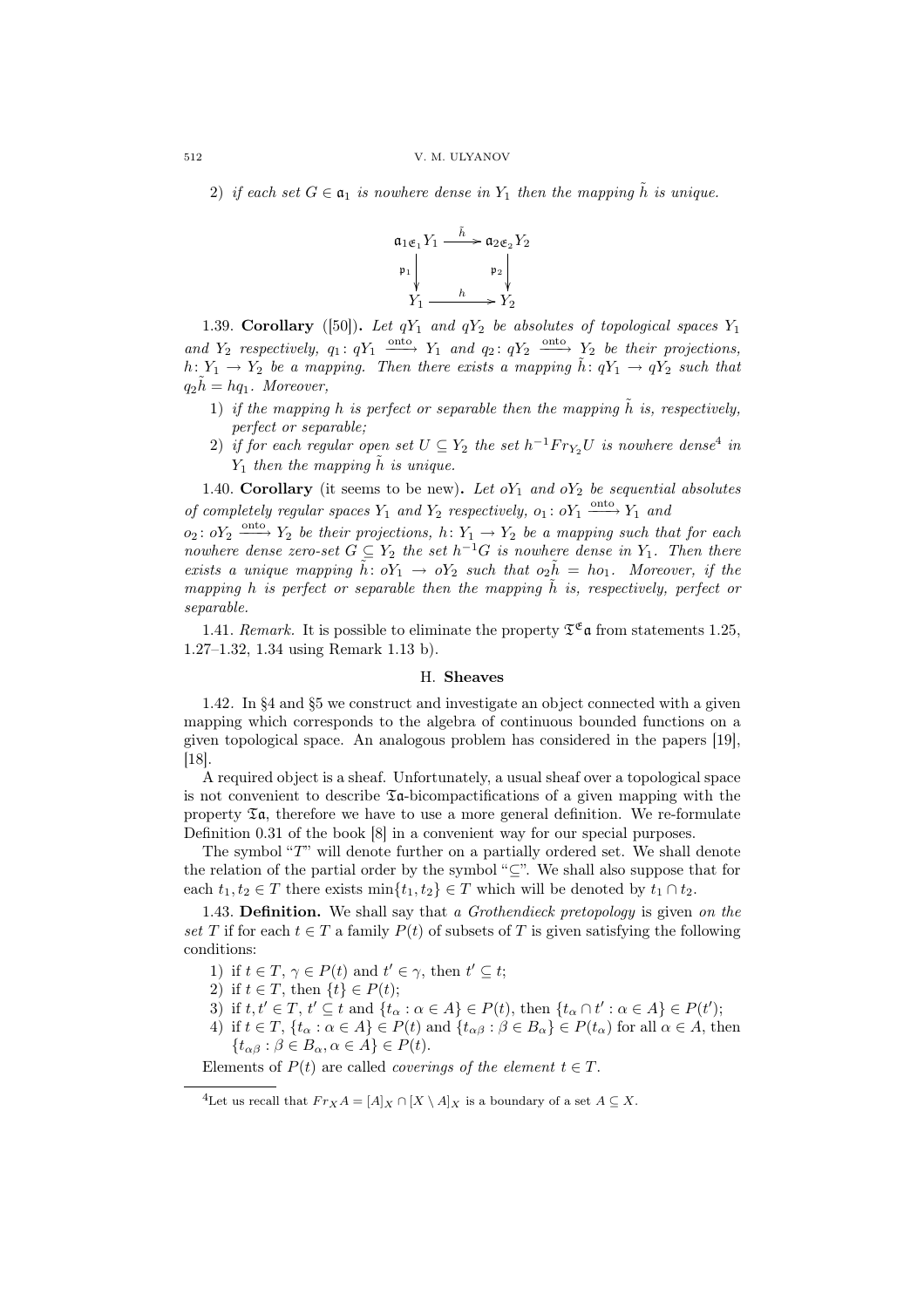1.44. Definition. We shall say that a presheaf  $C$  of sets is given on the set  $T$ if for each  $t \in T$  a set  $C(t)$  is given, and for each  $t_1, t_2 \in T$  such that  $t_1 \subseteq t_2$  a (restriction) map  $t_1^t h: C(t_2) \to C(t_1)$  is given satisfying the following conditions:

1)  ${}_{t}^{t}h: C(t) \rightarrow C(t)$  is an identity map for every  $t \in T$ ;

2) if  $t_1, t_2, t_3 \in T$  and  $t_1 \subseteq t_2 \subseteq t_3$  then  $\frac{t_3}{t_1} h = \frac{t_2}{t_1} h \frac{t_3}{t_2} h$ .

1.45. Definition ([61], the item 4.5.2). Let C be a presheaf on the set T and let  $\gamma \subseteq T$  and  $g_t \in C(t)$  for all  $t \in \gamma$ . The set  $\{g_t : t \in \gamma\}$  will be called *compatible* if for each  $t_1, t_2 \in \gamma$  the equality  $\frac{t_1}{t_1 \cap t_2} h g_{t_1} = \frac{t_2}{t_1 \cap t_2} h g_{t_2}$  holds.

1.46. Definition. A presheaf  $C$  on the set  $T$  with a given Grothendieck pretopology  $\{P(t): t \in T\}$  will be called a sheaf if for each element  $t_0 \in T$ , a covering  $\gamma \in P(t_0)$  and a compatible set  $\{g_t : t \in \gamma\}$  there is a unique element  $g \in C(t_0)$ such that  $t_0^{t_0} h g = g_t$  for all  $t \in \gamma$ .

1.47. **Example.** Let Y be a topological space and T be the set of all open subsets of the space Y (that is, T is the topology of the space Y). For each  $U \in T$ let  $P(U) = {\gamma \subseteq T : \bigcup \gamma = U}$ . It is easy to verify that  ${P(U) : U \in T}$  is a Grothendieck pretopology and that  $\mathcal C$  is a sheaf on the set T with this pretopology iff C is a sheaf over the space Y (see [61], Definition 4.5.1, or [8], Definition 0.23).

1.48. We shall consider sheaves of topological algebras. In this case restriction maps are supposed to be continuous homomorphisms.

In §6 we shall show that there is an order isomorphism of the set  $\mathfrak{C}(f)$  of all  $\mathfrak{Ta}$ -bicompactifications of a given mapping  $f: X \to Y$  with the property  $\mathfrak{Ta}$  onto a set of sheaves with special properties.

In §7 we shall consider closed maximal ideals of sheaves of topological algebras of continuous functions on  $\mathfrak{I}_4$ -bicompactifications of mappings.

# § 2. The fan product and the inverse limit

# A. The fan product

2.1. Let mappings  ${}^{\alpha}\pi: Y_{\alpha} \to Y$ ,  $\alpha \in \mathfrak{A}$ , be given. The fan product of the spaces  $Y_{\alpha}$  relative to the mappings  ${}^{\alpha}\pi$ ,  $\alpha \in \mathfrak{A}$ , is the set  $Y_{\mathfrak{A}} = \prod_{Y} (\{Y_{\alpha}\}, \{{}^{\alpha}\pi\}, \alpha \in \mathfrak{A}) =$ <br>=  $\{\{y_{\gamma} : \gamma \in \mathfrak{A}\} \in \prod_{Y} \{Y_{\gamma} : \gamma \in \mathfrak{A}\} : {}^{\alpha}\pi y_{\alpha} = {}^{\beta}\pi y_{\beta}$  for all  $\alpha, \beta \in \mathfrak{A}\}$ , =  $\{y_\gamma : \gamma \in \mathcal{X}\}\in \Pi\{Y_\gamma : \gamma \in \mathcal{X}\}\colon \neg y_\alpha = \neg \neg y_\beta$  for an  $\alpha, \beta \in \mathcal{X}\}\$ , equipped<br>with the topology of the subspace of the product  $\prod \{Y_\alpha, \alpha \in \mathcal{X}\}\$ . Let  $\alpha^\alpha \pi : Y_\alpha \to Y_\alpha$ be the restriction of the projection  ${}^{\alpha}p$ :  $\prod\{Y_{\gamma} : \gamma \in \mathfrak{A}\}\rightarrow Y_{\alpha}$  of the product to its factor for each  $\alpha \in \mathfrak{A}$ . Due to the definition of the fan product the equality  ${}^{\alpha} \pi \frac{\mathfrak{A}}{\alpha} \pi = {}^{\beta} \pi \frac{\mathfrak{A}}{\beta} \pi$  holds for all  $\alpha, \beta \in \mathfrak{A}$ . Therefore the equality  ${}^{\mathfrak{A}} \pi = {}^{\alpha} \pi \frac{\mathfrak{A}}{\alpha} \pi$ ,  $\alpha \in \mathfrak{A}$ , defines the mapping  $\mathfrak{A}_{\pi}: Y_{\mathfrak{A}} \to Y$  correctly. The mapping  $\mathfrak{A}_{\pi}$  will be called the fan product of the mappings  ${}^{\alpha}\pi$ ,  $\alpha \in \mathfrak{A}$ . We shall write  ${}^{\mathfrak{A}}\pi = \prod_{Y} \{^{\alpha}\pi : \alpha \in \mathfrak{A} \}.$ 

It is convenient to use the following coordinate representation of the fan product (it follows from Proposition of the book [3], §2 of Supplement to Chapter I):  $Y_{\mathfrak{A}} = \overline{X}$  $=\prod_Y(\{Y_\alpha\}, \{\alpha\pi\}, \alpha \in \mathfrak{A}) = \{\{y, z_\alpha : \alpha \in \mathfrak{A}\} : y \in Y, z_\alpha \in \alpha\pi^{-1}y \text{ for all } \alpha \in \mathfrak{A}\}.$ Then we have the equalities  $\mathfrak{A}_{\pi}\{y, z_{\alpha} : \alpha \in \mathfrak{A}\} = y$  and  $\mathfrak{A}_{\beta}^{\mathfrak{A}} \pi\{y, z_{\alpha} : \alpha \in \mathfrak{A}\} = z_{\beta} \in \mathfrak{A}$  $\in \mathbb{R}^{\beta} \pi^{-1} y \subseteq Y_{\beta}$  for all  $\beta \in \mathfrak{A}$  and  $\{y, z_{\alpha} : \alpha \in \mathfrak{A}\} \in Y_{\mathfrak{A}}$ .

 $\pi$   $y \subseteq I_{\beta}$  for an  $\rho \in \mathcal{X}$  and  $\{y, z_{\alpha} : \alpha \in \mathcal{X}\}\in I_{\mathcal{X}}$ .<br>For each  $\mathcal{B} \subseteq \mathcal{X}$  let us define a mapping  $\frac{\mathcal{A}}{\mathcal{B}} \pi: Y_{\mathcal{X}} \to Y_{\mathcal{B}} = \prod$  $_Y({Y_\alpha}, \{\alpha_{\pi}\}, \alpha \in$  $\in \mathfrak{B}$ ) by the equality  $\frac{\mathfrak{A}}{\mathfrak{B}} \pi \{y, z_\alpha : \alpha \in \mathfrak{A} \} = \{y, z_\alpha : \alpha \in \mathfrak{B} \}$  for all  $\{y, z_\alpha : \alpha \in \mathfrak{A} \}$  $\in Y_{\mathfrak{A}}$ . Of course,  $\mathfrak{A}_{\pi} = \mathfrak{B}_{\pi \mathfrak{B}_{\pi}}^{\mathfrak{A}} \pi$  and  $\frac{\mathfrak{A}}{\alpha} \pi = \frac{\mathfrak{B}}{\alpha} \pi \frac{\mathfrak{A}}{\mathfrak{B}} \pi$  for all  $\alpha \in \mathfrak{B}$ .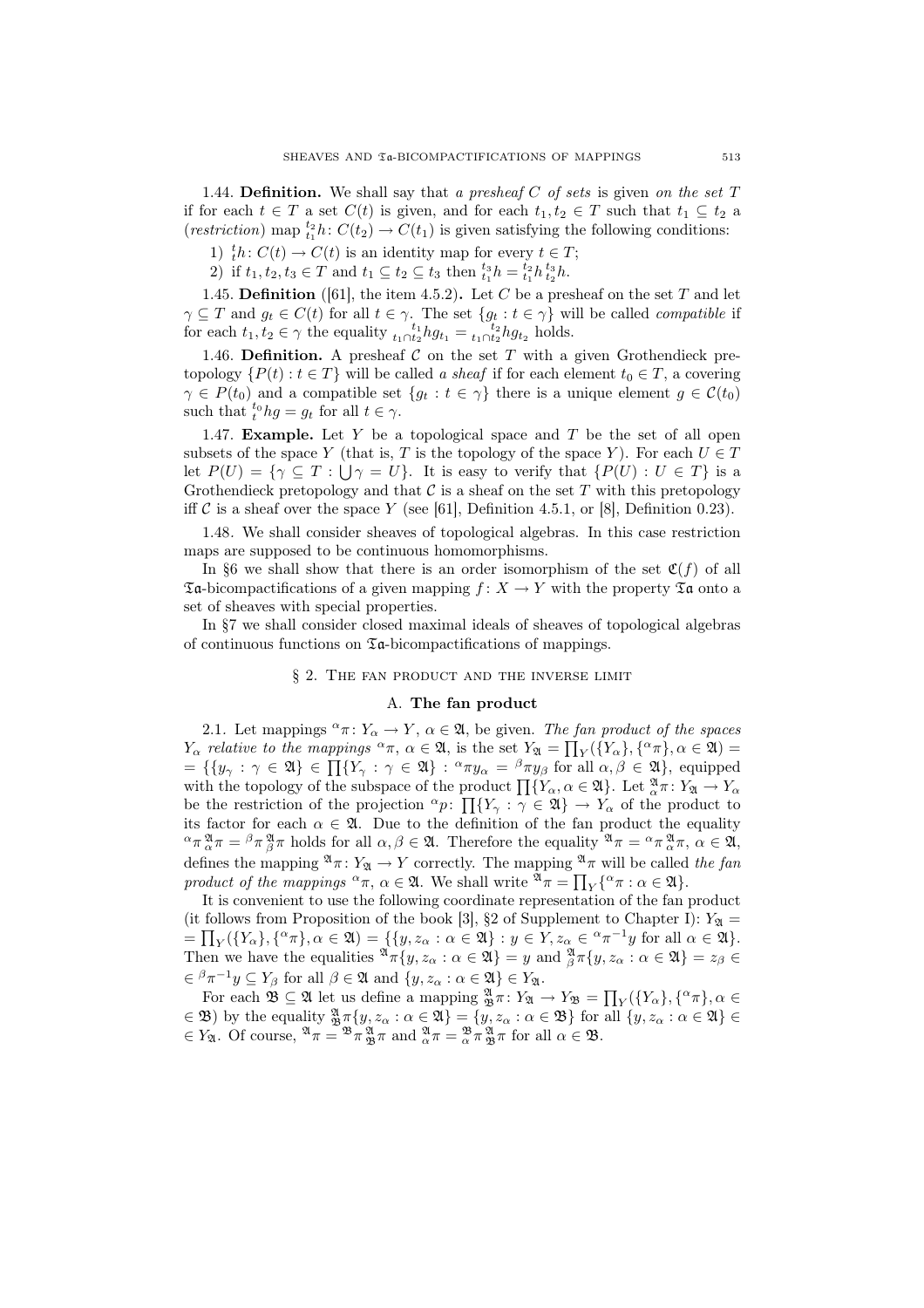

Let us note that the space  $Y_{\{\alpha\}}$  is naturally homeomorphic to the space  $Y_{\alpha}$  for each  $\alpha \in \mathfrak{A}$ ; we shall identify these spaces and corresponding mappings  $\{\alpha\}$ <sup>π</sup> and <sup>α</sup>π.

If  $\mathfrak{B} \subseteq \mathfrak{A}$  then we shall call the mapping  $\mathfrak{A}_{\mathfrak{A}} \mathfrak{A}_{\mathfrak{B}}$  *n* parallel to the mapping  $\mathfrak{B}_{\pi}$ .



Further on we shall assume that  $Y_{\mathfrak{A}}$  is the fan product, without specifying it each time.

The following statements 2.2–2.5 can be proved by a comparison of corresponding sets and topologies.

2.2. Proposition ([3]). For each point  $y \in Y$  the space  $\mathfrak{A}_{\pi}^{-1}y$  is homeomorphic 2.2. **Proposition** ([5]). For each point  $y \in Y$  the space  $\forall x, y$  is nomeomorphic<br>to the space  $\prod {\alpha}^{-1}y : \alpha \in \mathfrak{A}$ . In particular, if  ${}^{\alpha} \pi Y_{\alpha} = Y$  for all  $\alpha \in \mathfrak{A}$ , then  $^{\mathfrak{A}}\pi Y_{\mathfrak{A}}=Y.$ 

2.3. Proposition. Let  $z \in Y_{\mathfrak{A}\setminus \mathfrak{B}}$  and  $y = \mathfrak{A}\setminus \mathfrak{B} \pi z$ . Then the mapping  $\frac{\mathfrak{A}}{\mathfrak{B}} \pi$ maps the space  $\frac{\mathfrak{A}}{\mathfrak{A} \setminus \mathfrak{B}} \pi^{-1}z$  onto the space  $\mathfrak{B} \pi^{-1}y$  homeomorphically. In particular, if  $\mathfrak{B}_{\pi}Y_{\mathfrak{B}} = y$  then  $\lim_{\mathfrak{A}\setminus \mathfrak{B}} \mathfrak{A}_XY_{\mathfrak{A}} = Y_{\mathfrak{A}\setminus \mathfrak{B}}.$ 

2.4. Proposition. Let A be a family of pairwise disjoint subsets of the set  $\mathfrak{A}$ 2.4. **Proposition.** Let A be a jamuy of parroise assocnt subsets of the set  $\alpha$ <br>such that  $\bigcup {\{\mathfrak{B} : \mathfrak{B} \in A\}} = \mathfrak{A}$ . Then the fan products  $Y_{\mathfrak{A}} = \prod_Y (\{Y_{\alpha}\}, \{\alpha \}, \alpha \in \mathfrak{A})$ and  $Y_A = \prod_Y (\{Y_{\mathfrak{B}}\}, \{^{\mathfrak{B}} \pi\}, \mathfrak{B} \in A)$  are naturally homeomorphic and (if we identify  $Y_{\mathfrak{A}}$  and  $Y_A$ )  ${}^A\pi = {}^{\mathfrak{A}}\pi$ ,  ${}^A_{\mathfrak{B}}\pi = {}^{\mathfrak{A}}_{\mathfrak{B}}\pi$  for each  $\mathfrak{B} \in A$ .

2.5. Proposition. Let A be a family of subsets of the set  $\mathfrak{A}$  such that  $\bigcup \{\mathfrak{B} : \mathfrak{B} \in$  $\{A\} = \mathfrak{A}, \text{ and let } A \text{ be directed by the relation " $\subseteq$ ". Let  $S = \{Y_{\mathfrak{B}}, \mathbb{B}, \pi : \mathfrak{B}, \mathfrak{B}' \in \mathfrak{B} \}$$  $\in A$ ,  $\mathfrak{B}' \subseteq \mathfrak{B}$  be an inverse spectrum. Let  $Y_S = \lim_{\epsilon \to 0} S$ ,  $S_{\pi} = \lim_{\epsilon \to 0} \mathfrak{B}_{\pi}$  and  $\lim_{\epsilon \to 0} S_{\pi}$  be the projection of the space  $Y_S$  to  $Y_{\mathfrak{B}}$ ,  $\mathfrak{B} \in A$  (for the definitions see [51], §2.5). Then the fan product  $Y_{\mathfrak{A}}$  and the space  $Y_S$  are naturally homeomorphic and (if we identify  $Y_{\mathfrak{A}}$  and  $Y_S$ )  ${}^S \pi = {}^{\mathfrak{A}} \pi$ ,  ${}^S_{\mathfrak{B}} \pi = {}^{\mathfrak{A}}_{\mathfrak{B}} \pi$  for each  $\mathfrak{B} \in A$ .

2.6. In the following seven items we shall prove statements about the existence of mappings connected with the fan product; also we shall prove that the fan product preserves the following properties of mappings: to be perfect, or separable, or uniquely reducible, or to have the property  $\mathfrak{T}^{\mathfrak{E}}$  a. Analogous statements will be proved for the inverse limit of mappings. Other properties of the inverse limit can be found in the books [3] and [51].

2.7. Proposition. Let mappings  $f: X \to Y$  and  $f_{\alpha}: X \to Y_{\alpha}$ ,  $\alpha \in \mathfrak{A}$ , be given such that  ${}^{\alpha} \pi f_{\alpha} = f$  for all  $\alpha \in \mathfrak{A}$ . Then there is a unique map  $f_{\mathfrak{A}} : X \to Y_{\mathfrak{A}}$  such that  $_{\alpha}^{\mathfrak{A}} \pi f_{\mathfrak{A}} = f_{\alpha}$  for all  $\alpha \in \mathfrak{A}$ . The map  $f_{\mathfrak{A}}$  is continuous and satisfies the condition  $\mathfrak{A}_{\pi} f_{\mathfrak{A}} = f$ .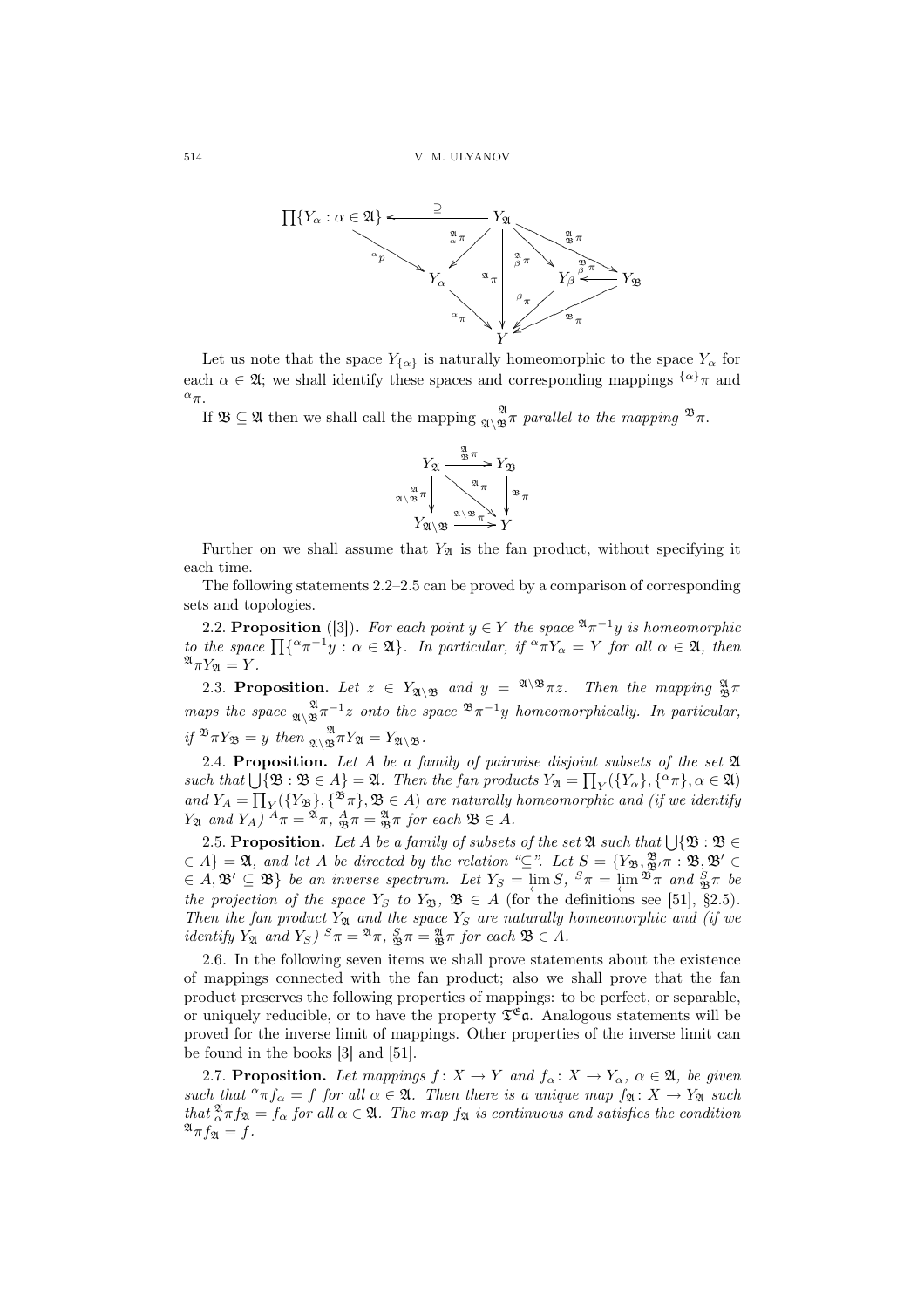

*Proof.* Obviously, the map  $f_{\mathfrak{A}}$  has to be defined by the equality  $f_{\mathfrak{A}}x = \{fx, f_{\alpha}x:\right.$  $\alpha \in \mathfrak{A}$  for all  $x \in X$ , and it satisfies the required conditions. The continuity of the map  $f_{\mathfrak{A}}$  follows from the definition of the topology of the fan product (see [3], §2 of Supplement to Chapter I, and [51], Proposition 2.3.6). ¤

2.8. Proposition. Let  $X_{\mathfrak{B}} = \prod_{X} (\{X_{\beta}\}, \{^{\beta}p\}, \beta \in \mathfrak{B})$ ,  $^{\mathfrak{B}}p = \prod_{X} \{\beta p, \beta \in \mathfrak{B}\}$ 2.8. **Frop**<br>and  $Y_{\mathfrak{A}} = \prod$ **SSITION:** Let  $\Lambda \mathfrak{B} = \prod_X (\{\Lambda \beta\}, \{\Lambda \}$ <br>  $\gamma(\{Y_\alpha\}, \{\alpha \pi\}, \alpha \in \mathfrak{A}), \mathfrak{A} \pi = \prod$  $_Y^{\{\alpha_{\pi,\alpha\in\mathfrak{A}\}. \text{Let } h:\mathfrak{A}\to\mathfrak{B} \text{ be a}}$ map, and let mappings  $f: X \to Y$  and  $_{\alpha} f: X_{h\alpha} \to Y_{\alpha}$ ,  $\alpha \in \mathfrak{A}$ , satisfy the equality  $\alpha^{\alpha} \pi_{\alpha} f = f^{h\alpha} p$  for all  $\alpha \in \mathfrak{A}$ . Then there exists a unique map  $\mathfrak{A} f : X_{\mathfrak{B}} \to Y_{\mathfrak{A}}$  such that  $_{\alpha}^{\mathfrak{A}} \pi_{\mathfrak{A}} f =_{\alpha} f_{h\alpha}^{\mathfrak{B}} p$  for all  $\alpha \in \mathfrak{A}$ . The map  $_{\mathfrak{A}} f$  is continuous and satisfies the equality  $\mathfrak{A}_{\pi} \mathfrak{A} f = f^{\mathfrak{B}} p.$ 



*Proof.* We can define the mappings  $f^{\mathfrak{B}}p: X_{\mathfrak{B}} \to Y$  and  $_{\alpha} f_{h\alpha}^{\mathfrak{B}}p: X_{\mathfrak{B}} \to Y_{\alpha}$ ,  $\alpha \in \mathfrak{A}$ , and use Proposition 2.7.

2.9. **Theorem.** a) If all mappings  ${}^{\alpha}\pi: Y_{\alpha} \to Y$ ,  $\alpha \in \mathfrak{A}$ , are separable, then the mapping  $\mathfrak{A}_{\pi}$  is separable too.

b) If  $\mathfrak{B} \subseteq \mathfrak{A}$  and the mapping  $\mathfrak{B}_{\pi}$  is separable then the parallel mapping  $\mathfrak{A}_{\lambda} \mathfrak{B}_{\pi}$  is separable too.

*Proof.* a) Let  $x_1, x_2 \in Y_{\mathfrak{A}}$  be points such that  $x_1 \neq x_2$  but  $\mathfrak{A}_{\pi x_1} = \mathfrak{A}_{\pi x_2}$ . Then there exists  $\alpha \in \mathfrak{A}$  such that  $\alpha \in \mathfrak{A}$   $\pi x_1 \neq \alpha \pi x_2$ . Since the mapping  $\alpha \pi$  is separable, there exist disjoint neighborhoods  $U^{\mathfrak{A}}_{\alpha}\pi x_1, U^{\mathfrak{A}}_{\alpha}\pi x_2 \subseteq Y_{\alpha}$ . Their preimages under the mapping  $_{\alpha}^{\mathfrak{A}} \pi$  are disjoint neighborhoods of the points  $x_1$  and  $x_2$ .

b) Let  $x_1, x_2 \in Y_{\mathfrak{A}}$  be distinct points such that  $\mathcal{A}_{\mathfrak{A}\setminus \mathfrak{B}}^{\mathfrak{A}} \pi x_1 = \mathcal{A}_{\mathfrak{A}}^{\mathfrak{A}} \pi x_2$ . By Proposition 2.3 points  $y_1 = \frac{a}{2} \pi x_1$  and  $y_2 = \frac{a}{2} \pi x_2$  are distinct but  $\mathcal{B}_{\pi} y_1 = \mathcal{B}_{\pi} y_2$ . Since the mapping  $\mathfrak{B}_{\pi}$  is separable, there are disjoint neighborhoods  $Uy_1, Uy_2 \subseteq Y_{\mathfrak{B}}$ . Then the sets  $\frac{a}{25}\pi^{-1}Uy_1$  and  $\frac{a}{25}\pi^{-1}Uy_2$  are disjoint neighborhoods of the point  $x_1$ and  $x_2$ .

2.10. Theorem. a) If each mapping  ${}^{\alpha}\pi\colon Y_{\alpha}\to Y$ ,  $\alpha\in\mathfrak{A}$ , has the property  $\mathfrak{T}^{\mathfrak{E}}\mathfrak{a}$ then the mapping  $\mathfrak{A}_{\pi}$  has the property  $\mathfrak{T}^{\mathfrak{E}}$  a too.

b) Let  $\mathfrak{B} \subseteq \mathfrak{A}$  and the mapping  $\mathfrak{B}_{\pi}$  has the property  $\mathfrak{T}^{\mathfrak{E}}$  a, and let a' be a closed family of locally closed subsets of the space  $Y_{\mathfrak{A}\setminus \mathfrak{B}}$  such that  $\mathfrak{A}\setminus \mathfrak{B}_{\pi}$  -1  $G \in \mathfrak{a}'$  for all  $G \in \mathfrak{a}$ . Then the parallel mapping  $\mathfrak{A}_{\lambda} \mathfrak{B}_{\pi}$  has the property  $\mathfrak{T}^{\mathfrak{E}} \mathfrak{a}'$ .

Proof. a) We have to consider the two cases of Definition 1.6.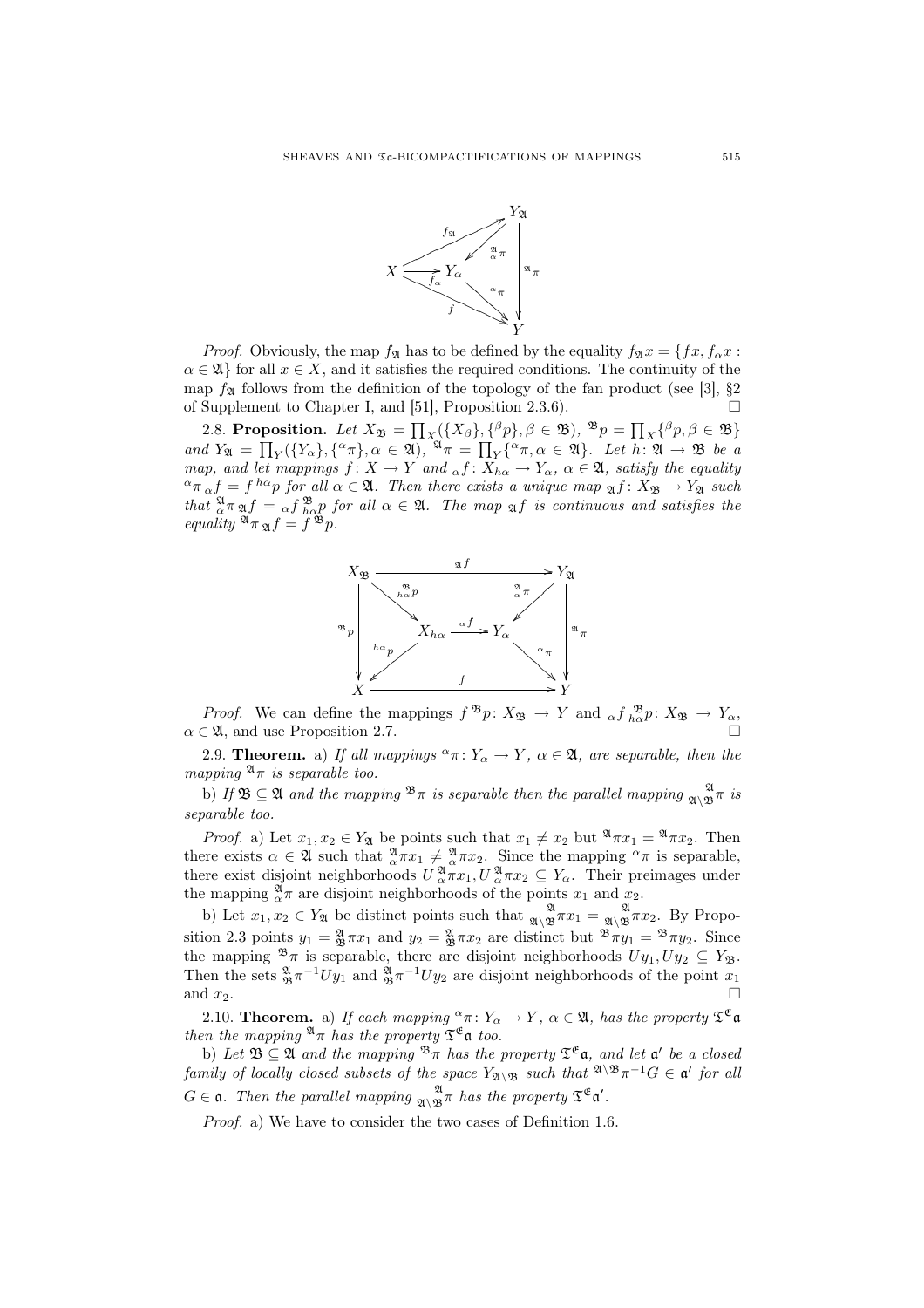Let  $x, x' \in Y_{\mathfrak{A}}$  be distinct points such that  $\mathfrak{A}_{\pi x} = \mathfrak{A}_{\pi x'}$ . There exists an index  $\alpha \in \mathfrak{A}$  such that  $\frac{\mathfrak{A}}{\alpha}\pi x \neq \frac{\mathfrak{A}}{\alpha}\pi x'$ . Since the mapping  $\alpha\pi$  has the property  $\mathfrak{T}^{\mathfrak{E}}$  a, there are a neighborhood  $O^{\mathfrak{A}} \pi x \subseteq Y$ , a set  $G \in \mathfrak{a}$  a space  $Z \in \mathfrak{E}$  and mappings  $g: O^{\mathfrak{A}} \pi x \backslash G \to$  $\rightarrow Z$  and  $\tilde{g}_{\alpha}$ :  $\alpha \pi^{-1}O^{\mathfrak{A}} \pi x \rightarrow Z$  such that  $[G]_Y \cap O^{\mathfrak{A}} \pi x = G$ ,  $\tilde{g}_{\alpha}|_{\alpha} \pi^{-1}O^{\mathfrak{A}} \pi x \setminus G$  =  $=g^{\alpha}\pi|_{\alpha}\pi^{-1}(O^{\mathfrak{A}}\pi x\setminus G)$  and  $\tilde{g}_{\alpha}\alpha^{\mathfrak{A}}\pi x\neq \tilde{g}_{\alpha}\alpha^{\mathfrak{A}}\pi x'$ . Then the mapping  $\tilde{g}=\tilde{g}_{\alpha}\alpha^{\mathfrak{A}}\pi|_{\mathfrak{A}}\pi^{-1}O^{\mathfrak{A}}\pi x$ has all necessary properties.



Let  $x \in Y_{\mathfrak{A}}$  be any point and  $Ux \subseteq Y_{\mathfrak{A}}$  be its neighborhood. By the definition of the fan product there are a finite set  $\mathfrak{B} \subseteq \mathfrak{A}$  and neighborhoods  $U^{\mathfrak{A}}_{\alpha}\pi x \subseteq Y_{\alpha}$ ,  $\alpha \in \mathfrak{B}$ , such that  $x \in \bigcap \{ \frac{\mathfrak{A}}{\alpha} \pi^{-1} U \frac{\mathfrak{A}}{\alpha} \pi x : \alpha \in \mathfrak{B} \} \subseteq Ux$ . Since each mapping  $\alpha_{\pi}$ ,  $\alpha \in \mathfrak{B}$ , has the property  $\mathfrak{T}^{\mathfrak{E}}$  a, for every  $\alpha \in \mathfrak{B}$  there exist a neighborhood  $O_{\alpha}^{\mathfrak{A}} \pi x \subseteq Y$ , a set  $G_{\alpha} \in \mathfrak{a}$ , a space  $Z_{\alpha} \in \mathfrak{E}$  and mappings  $g_{\alpha} \colon O_{\alpha}^{\mathfrak{A}} \pi x \setminus G \to Z_{\alpha}$ and  $\tilde{g}_{\alpha}$ :  ${}^{\alpha}\pi^{-1}O_{\alpha}^{~\mathfrak{A}}\pi x \to Z_{\alpha}$  such that  $[G_{\alpha}]_Y \cap O_{\alpha}^{~\mathfrak{A}}\pi x = G_{\alpha}$ ,  $\tilde{g}_{\alpha}|_{{}^{\alpha}\pi^{-1}(O_{\alpha}^{~\mathfrak{A}}\pi x \setminus G)} =$  $= g_{\alpha}{}^{\alpha} \pi \vert_{\alpha}{}_{\pi^{-1}(O_{\alpha}{}^{\mathfrak{A}} \pi x \setminus G)}$  and  $\tilde{g}_{\alpha}{}^{\mathfrak{A}}_{\alpha} \pi x \notin [\tilde{g}_{\alpha}({}^{\alpha} \pi^{-1} O_{\alpha}{}^{\mathfrak{A}} \pi x \setminus U {\mathfrak{A}}^{\mathfrak{A}} \pi x)]_{Z_{\alpha}}$ . Then we can take  $O^{\mathfrak{A}} \pi x = \bigcap \{O_{\alpha}^{\mathfrak{A}} \pi x : \alpha \in \mathfrak{B}\}, G = \bigcup \{G_{\alpha} \cap O^{\mathfrak{A}} \pi x : \alpha \in \mathfrak{B}\}, Z = \prod \{Z_{\alpha} : \alpha \in \mathfrak{B}\}$  $\mathcal{L} \in \mathfrak{B}$ ,  $g = \Delta \{g_\alpha|_O \mathfrak{a}_{\pi x \setminus G} : \alpha \in \mathfrak{B} \}$ :  $O^{\mathfrak{A}} \pi x \setminus G \to Z$  and  $\tilde{g} = \Delta \{\tilde{g}_{\alpha \alpha}^{\mathfrak{A}} \pi | \mathfrak{a}_{\pi^{-1} O} \mathfrak{a}_{\pi x} :$  $\alpha \in \mathfrak{B}$ :  $\mathfrak{A}_{\pi^{-1}O} \mathfrak{A}_{\pi x} \to Z$  (the diagonal mapping; see [51], §2.3).

Obviously,  $[G]_Y \cap O^{\mathfrak{A}} \pi x = G$  and  $\tilde{g}|_{\mathfrak{A}_{\pi^{-1}(O)} \mathfrak{A}_{\pi x} \setminus G)} = g^{\mathfrak{A}} \pi|_{\mathfrak{A}_{\pi^{-1}(O)} \mathfrak{A}_{\pi x} \setminus G)}$ . Let  $V_{\alpha} = Z_{\alpha} \setminus [\tilde{g}_{\alpha}({}^{\alpha}\pi^{-1}O_{\alpha}^{\alpha}\pi x \setminus U_{\alpha}^{\alpha}\pi x)]_{Z_{\alpha}}, \alpha \in \mathfrak{B}$ ; then  $\tilde{g}_{\alpha}^{-1}V_{\alpha} \subseteq U_{\alpha}^{\alpha}\pi x$ is a neighborhood of the point  $\frac{\mathfrak{A}}{\alpha}\pi x$  for all  $\alpha \in \mathfrak{B}$ . Therefore the set  $V =$ is a heighborhood of the point  $\alpha \in \mathcal{B}$ . Therefore the set  $V =$ <br>=  $\bigcap {\alpha \atop \alpha} \pi^{-1} \tilde{g}_{\alpha}^{-1} V_{\alpha} : \alpha \in \mathfrak{B} \big\} \subseteq \bigcap {\alpha \atop \alpha} \pi^{-1} U_{\alpha}^{\alpha} \pi x : \alpha \in \mathfrak{B} \big\} \subseteq Ux$  is a neighborhood of =  $\begin{bmatrix} \n\prod_{\alpha} \pi & g_{\alpha} & \nu_{\alpha} : \alpha \in \mathfrak{D} \end{bmatrix} \subseteq \begin{bmatrix} \n\prod_{\alpha} \pi & \nu_{\alpha} \pi x : \alpha \in \mathfrak{D} \end{bmatrix} \subseteq \begin{bmatrix} \n\cup x \\ \n\cup x \end{bmatrix}$  is a neignborhood of the point x. We have the equality  $V = \bigcap \{ {\alpha}^{\pi} \pi^{-1} \tilde{g}_{\alpha}^{-1} V_{\alpha} : \alpha \in \$ the point x. We have the equality  $V = \begin{bmatrix} \frac{1}{\alpha} \pi & g_{\alpha} & \alpha : \alpha \in \mathcal{B} \end{bmatrix} \in \mathcal{G}$ <br>  $\in \mathcal{B}$ , hence,  $\tilde{g}x \in \prod \{V_{\alpha} : \alpha \in \mathcal{B}\} \subseteq \prod \{Z_{\alpha} : \alpha \in \mathcal{B}\} \setminus [\tilde{g}(^{2k}\pi^{-1}O^{2k}\pi x \setminus Ux)]_Z$ , that is, the mapping  $\sqrt[n]{\pi}$  has the property  $\overline{\mathfrak{I}}^{\mathfrak{E}}$  a.

b) We have to consider the two cases of Definition 1.6

Let  $x, x' \in Y_{\mathfrak{A}}$  be distinct points such that  $\mathcal{A}_{\mathfrak{A}\setminus\mathfrak{B}}^{\mathfrak{A}} \pi x = \mathcal{A}_{\mathfrak{A}\setminus\mathfrak{B}}^{\mathfrak{A}} \pi x'$ . By Proposition 2.3 we have  $\frac{\mathfrak{A}}{\mathfrak{B}} \pi x \neq \frac{\mathfrak{A}}{\mathfrak{B}} \pi x'$ . Since the mapping  $\mathfrak{B}_{\pi}$  has the property  $\mathfrak{T}^{\mathfrak{E}} \mathfrak{a}$ , there exist a neighborhood  $O^{\mathfrak{A}} \pi x \subseteq Y$ , a set  $G \in \mathfrak{a}$ , a space  $Z \in \mathfrak{E}$  and mappings  $g: O^{\mathfrak{A}} \pi x \setminus G \to Z$  and  $\tilde{g}: \mathfrak{B} \pi^{-1} O^{\mathfrak{A}} \pi x \to Z$  such that  $[G]_Y \cap O^{\mathfrak{A}} \pi x = G$ ,  $\tilde{g}|_{\mathfrak{B}_{\pi^{-1}(O^{\mathfrak{A}}\pi x\backslash G)}}=g^{\mathfrak{B}}\pi|_{\mathfrak{B}_{\pi^{-1}(O^{\mathfrak{A}}\pi x\backslash G)}}$  and  $\tilde{g}^{\mathfrak{A}}_{\mathfrak{B}}\pi x\neq\tilde{g}^{\mathfrak{A}}_{\mathfrak{B}}\pi x'$ . Then the sets  $O'=$  $= O_{\mathfrak{A}\setminus \mathfrak{B}}^{\mathfrak{A}} \pi x = {\mathfrak{A}\setminus \mathfrak{B}} \pi^{-1}O^{\mathfrak{A}} \pi x, G' = {\mathfrak{A}\setminus \mathfrak{B}} \pi^{-1}G$  and the mappings  $g' = g^{\mathfrak{A}\setminus \mathfrak{B}} \pi|_{O'\setminus G'}$ and  $\tilde{g}' = \tilde{g} \frac{\mathfrak{A}}{\mathfrak{B}} \pi \big|_{\mathfrak{A} \setminus \mathfrak{B}} \pi^{-1} O'}$  have all necessary properties.

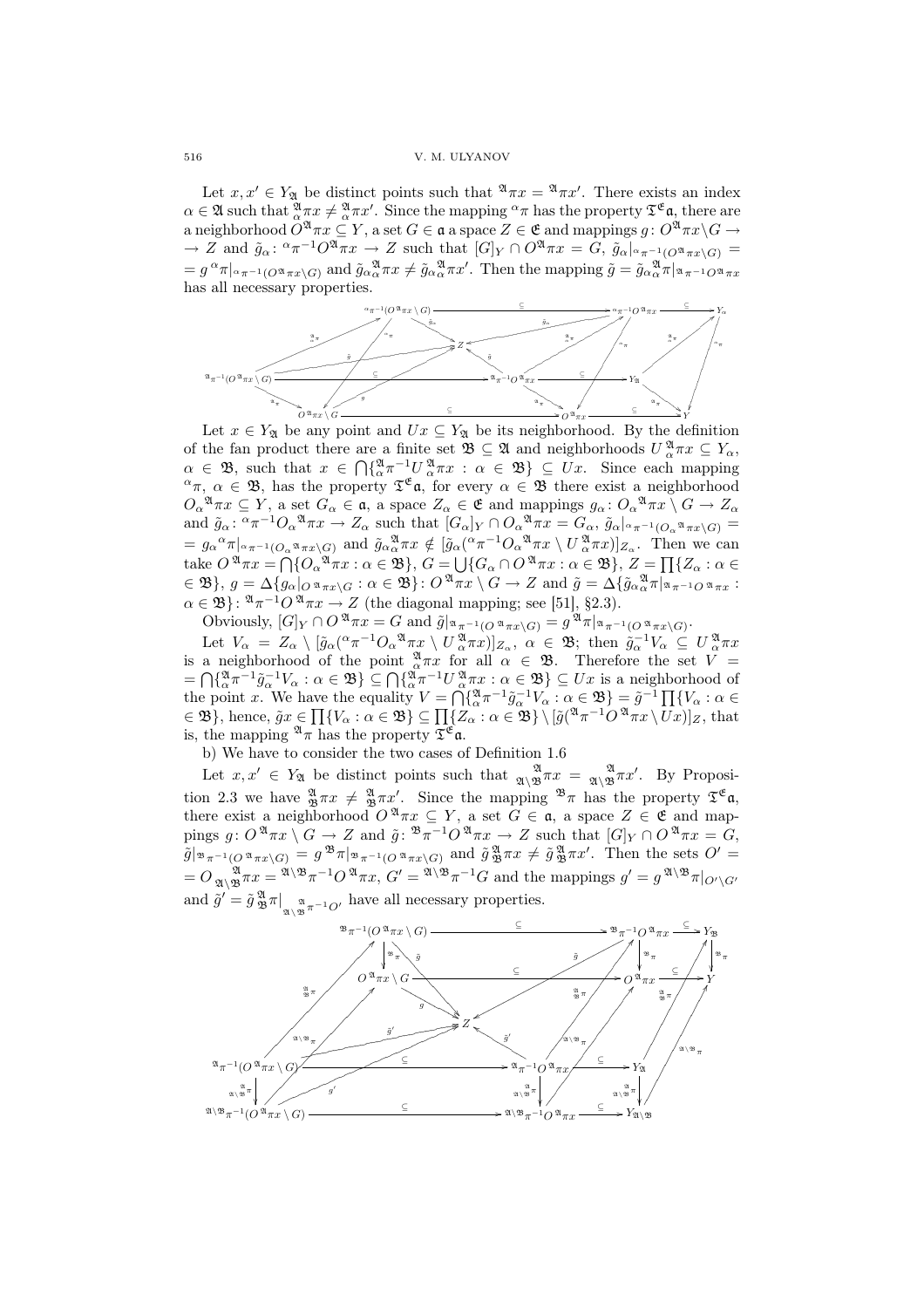Let  $x \in Y_{\mathfrak{A}}$  be any point and  $Ux \subseteq Y_{\mathfrak{A}}$  be its neighborhood. By Proposition 2.4 and by the definition of the fan product there are neighborhoods  $U_{\mathfrak{A}\setminus \mathfrak{B}}^{\mathfrak{A}} \pi x \subseteq Y_{\mathfrak{A}\setminus \mathfrak{B}}$ and  $U \frac{\mathfrak{A}}{\mathfrak{B}} \pi x \subseteq Y_{\mathfrak{B}}$  such that  $x \in \mathfrak{A} \setminus \mathfrak{B} \pi^{-1}U \mathfrak{A} \setminus \mathfrak{B} \pi x \cap \mathfrak{A} \pi^{-1}U \mathfrak{B} \pi x \subseteq Ux$ . Since the mapping  $\mathfrak{B}_{\pi}$  has the property  $\mathfrak{T}^{\mathfrak{E}}$  a, there exist a neighborhood  $O^{\mathfrak{A}} \pi x \subseteq Y$ , a set  $G \in \mathfrak{a}$ , a space  $Z \in \mathfrak{E}$  and mappings  $g: O^{\mathfrak{A}} \pi x \setminus G \to Z$  and  $\tilde{g}: \mathbb{R}^n \pi^{-1} O^{\mathfrak{A}} \pi x \to Z$ such that  $[G]_Y \cap O^{\mathfrak{A}} \pi x = G$ ,  $\tilde{g} |_{\mathfrak{B}_{\pi^{-1}(O^{\mathfrak{A}} \pi x \setminus G)}} = g^{\mathfrak{B}} \pi |_{\mathfrak{B}_{\pi^{-1}(O^{\mathfrak{A}} \pi x \setminus G)}}$  and  $\tilde{g}^{\mathfrak{A}}_{\mathfrak{B}} \pi x \notin$  $\notin \left[\tilde{g}(\mathcal{B}\pi^{-1}O^{\mathfrak{A}}\pi x \setminus U^{\mathfrak{A}}_{\mathfrak{B}}\pi x)\right]_Z$ . Then the sets  $O_{\mathfrak{A}\setminus \mathfrak{B}}^{\mathfrak{A}}\pi x = U_{\mathfrak{A}\setminus \mathfrak{B}}^{\mathfrak{A}}\pi x \cap^{\mathfrak{A}\setminus \mathfrak{B}}\pi^{-1}O^{\mathfrak{A}}\pi x$ ,  $G' = U_{\mathfrak{A}\setminus \mathfrak{B}} \pi x \cap \mathfrak{A}\setminus \mathfrak{B}} \pi^{-1}G \in \mathfrak{a}$  and the mappings  $g' = g^{\mathfrak{A}\setminus \mathfrak{B}} \pi|_{O_{\mathfrak{A}\setminus \mathfrak{B}} \pi x \setminus G'}$  and  $\tilde{g}' = \tilde{g} \frac{\mathfrak{A}}{\mathfrak{B}} \pi \Big|_{\mathfrak{A} \setminus \mathfrak{B}} \frac{\mathfrak{A}}{\mathfrak{A}} \pi^{-1} O_{\mathfrak{A} \setminus \mathfrak{B}} \pi x}$  have all necessary properties.

2.11. **Theorem.** a) If  $\mathfrak{B} \subseteq \mathfrak{A}$  and the mapping  $\mathfrak{B}_{\pi}$  is perfect, then its parallel mapping  $\frac{\mathfrak{A}}{\mathfrak{A}\setminus \mathfrak{B}}\pi$  is perfect too.

b) If all mappings  $\alpha \pi$ ,  $\alpha \in \mathfrak{A}$ , are perfect then the mapping  $\mathfrak{A}_{\pi}$  is perfect too.

*Proof.* The mapping  $\alpha \to \infty$  is compact due to Proposition 2.3. Let us take any point  $z \in Y_{\mathfrak{A}\setminus \mathfrak{B}}$  and prove that the mapping  $\mathfrak{A}\setminus \mathfrak{B}\pi$  is closed at the point z. Let us denote  $\Phi = \frac{\mathfrak{A}}{\mathfrak{A}\setminus \mathfrak{B}} \pi^{-1} z$ ,  $y = \frac{\mathfrak{A}\setminus \mathfrak{B}}{\pi z}$ ,  $F = \mathfrak{B} \pi^{-1} y (= \frac{\mathfrak{A}}{\mathfrak{B}} \pi \Phi)$ . Note that the set  $\lim_{\mathfrak{A}\setminus\mathfrak{B}} \pi Y_{\mathfrak{A}} = \mathfrak{A}\setminus\mathfrak{B} \pi^{-1} \mathfrak{B} \pi Y_{\mathfrak{B}}$  is closed since the mapping  $\mathfrak{B} \pi$  is perfect. Hence, if  $z \notin \mathfrak{A}_{\mathfrak{A}} \mathfrak{B}^{\mathfrak{A}} T Y_{\mathfrak{A}}$  then there exists a neighborhood  $Uz \subseteq Y_{\mathfrak{A}\setminus \mathfrak{B}}$  such that  $Uz \cap \mathfrak{A}_{\mathfrak{A}} \mathfrak{B}^{\mathfrak{A}} T Y_{\mathfrak{A}} =$  $= \emptyset$ , therefore the mapping  $\mathcal{X}_{\mathfrak{B}}^{\mathfrak{A}} \pi$  is closed at the point z.

Let us suppose that  $z \in \mathcal{X}_{\mathfrak{A}} \mathfrak{A}^{\mathfrak{A}}$  and let  $U\Phi \subseteq Y_{\mathfrak{A}}$  be any neighborhood. We have to find a neighborhood  $Uz \subseteq Y_{\mathfrak{A}\setminus \mathfrak{B}}$  such that  $\mathfrak{A}_{\mathfrak{A}\setminus \mathfrak{B}}^{\mathfrak{A}} \pi^{-1}Uz \subseteq U\Phi$ .

By the definition of the fan product, for each point  $x \in \Phi$  there are neighborhoods  $U_xz \subseteq Y_{\mathfrak{A}\setminus \mathfrak{B}}$  and  $U \mathfrak{B}^{\mathfrak{A}} \pi x \subseteq Y_{\mathfrak{B}}$  such that  $x \in Ux = \mathfrak{A}\setminus \mathfrak{B}^{\mathfrak{A}} \pi^{-1}U_xz \cap \mathfrak{B}^{\mathfrak{A}} \pi^{-1}U \mathfrak{B}^{\mathfrak{A}} \pi x \subseteq$  $\subseteq U\Phi$ . The set  $\{Ux : x \in \Phi\}$  is an open covering of the compact set  $\Phi$ . Let  $\{Ux_i : i = 1, 2, ..., n\}$  be a finite subcovering,  $V_1 = \bigcap \{U_{x_i} z : i = 1, 2, ..., n\},\$  $V_2 = \bigcup \{ U_{\mathfrak{B}}^{\mathfrak{A}} \pi x_i : i = 1, 2, ..., n \}.$  Then  $z \in V_1$ ,  $F \subseteq V_2$  and  $\Phi \subseteq {}_{\mathfrak{A}} \mathfrak{B}^{\mathfrak{A}} \pi^{-1} V_1 \cap {}_{\mathfrak{A}}$  $\cap \frac{\mathfrak{A}}{\mathfrak{B}} \pi^{-1} V_2 \subseteq U\Phi$ . Since the mapping  $\mathfrak{B}_{\pi}$  is perfect, there exists a neighborhood  $V y \subseteq Y$  such that  $F \subseteq {}^{\mathfrak{B}} \pi^{-1} V y \subseteq V_2$ . Then the set  $U z = V_1 \cap {}^{\mathfrak{A}} \backslash {}^{\mathfrak{B}} \pi^{-1} V y$  satisfies the condition  $\Phi \subseteq \mathcal{A}_{\mathcal{A}}^{\mathcal{A}} \pi^{-1}Uz = \mathcal{A}_{\mathcal{A}}^{\mathcal{A}} \pi^{-1}V_1 \cap \mathcal{A}_{\mathcal{A}}^{\mathcal{A}} \pi^{-1} \mathcal{A}_{\mathcal{B}}^{\mathcal{A}} \pi^{-1}V_1 \cap \mathcal{A}_{\mathcal{A}}^{\mathcal{A}} \pi^{-1}V_1$  $\bigcap_{\mathfrak{B}}^{\mathfrak{A}} \pi^{-1} \mathfrak{B} \pi^{-1}V \mathfrak{g} \subseteq \mathfrak{A} \setminus \mathfrak{B} \pi^{-1}V_1 \cap \mathfrak{B} \pi^{-1}V_2 \subseteq U\Phi$ , that is, the mapping  $\mathfrak{A} \setminus \mathfrak{B} \pi$  is closed at the point z.

b) The mapping  $\mathcal{A}_{\pi}$  is compact due to Proposition 2.2. Note that the set  $\mathcal{A}_{\pi}Y_{\mathfrak{A}} = \Omega(\mathcal{A}_{\pi})$  $=\bigcap \{\alpha \pi Y_\alpha : \alpha \in \mathfrak{A}\}\$ is closed since all mappings  $\alpha \pi$ ,  $\alpha \in \mathfrak{A}$ , are closed, therefore the mapping  $\mathfrak{A}_{\pi}$  is closed at any point  $y \in Y \setminus \mathfrak{A}_{\pi}Y_{\mathfrak{A}}$ . Let us take any point  $y \in \mathfrak{A}_{\pi}Y_{\mathfrak{A}}$ and prove that the mapping  $\mathfrak{A}_{\pi}$  is closed at the point y.

Let  $\Phi = \mathcal{A} \pi^{-1} y$  and  $U \Phi \subseteq Y_{\mathfrak{A}}$  be any neighborhood. For each point  $x \in \Phi$ there exist a finite set  $\mathfrak{B}_x \subseteq \mathfrak{A}$  and neighborhoods  $U^{\mathfrak{A}}_{\alpha}\pi x \subseteq Y_\alpha, \alpha \in \mathfrak{B}_x$ , such that  $x \in Ux = \bigcap \{ \substack{2\alpha \\alpha}} \pi^{-1} U \substack{2\alpha \\alpha}} \pi x : \alpha \in \mathfrak{B}_x \} \subseteq U\Phi$ . The family  $\{Ux : x \in \Phi\}$  is an open covering of the compact set  $\Phi$ . Let  $\{Ux_i : i = 1, 2, ..., n\}$  be a finite subcovering,  $V = \bigcup \{Ux_i : i = 1, 2, ..., n\}, \mathfrak{B} = \bigcup \{\mathfrak{B}_{x_i} : i = 1, 2, ..., n\}.$  Note that  $V = \frac{\mathfrak{A}}{\mathfrak{B}} \pi^{-1} \frac{\mathfrak{A}}{\mathfrak{B}} \pi V$  and  $\mathfrak{B}$  is a finite set,  $\Phi \subseteq V \subseteq U\Phi$ .

It follows from the statement a) and Proposition 5a) of §10 of Chapter I of the book [7] that the fan product of two perfect mappings is perfect; by Proposition 2.4, the fan product of any finite family of perfect mappings is perfect. Therefore the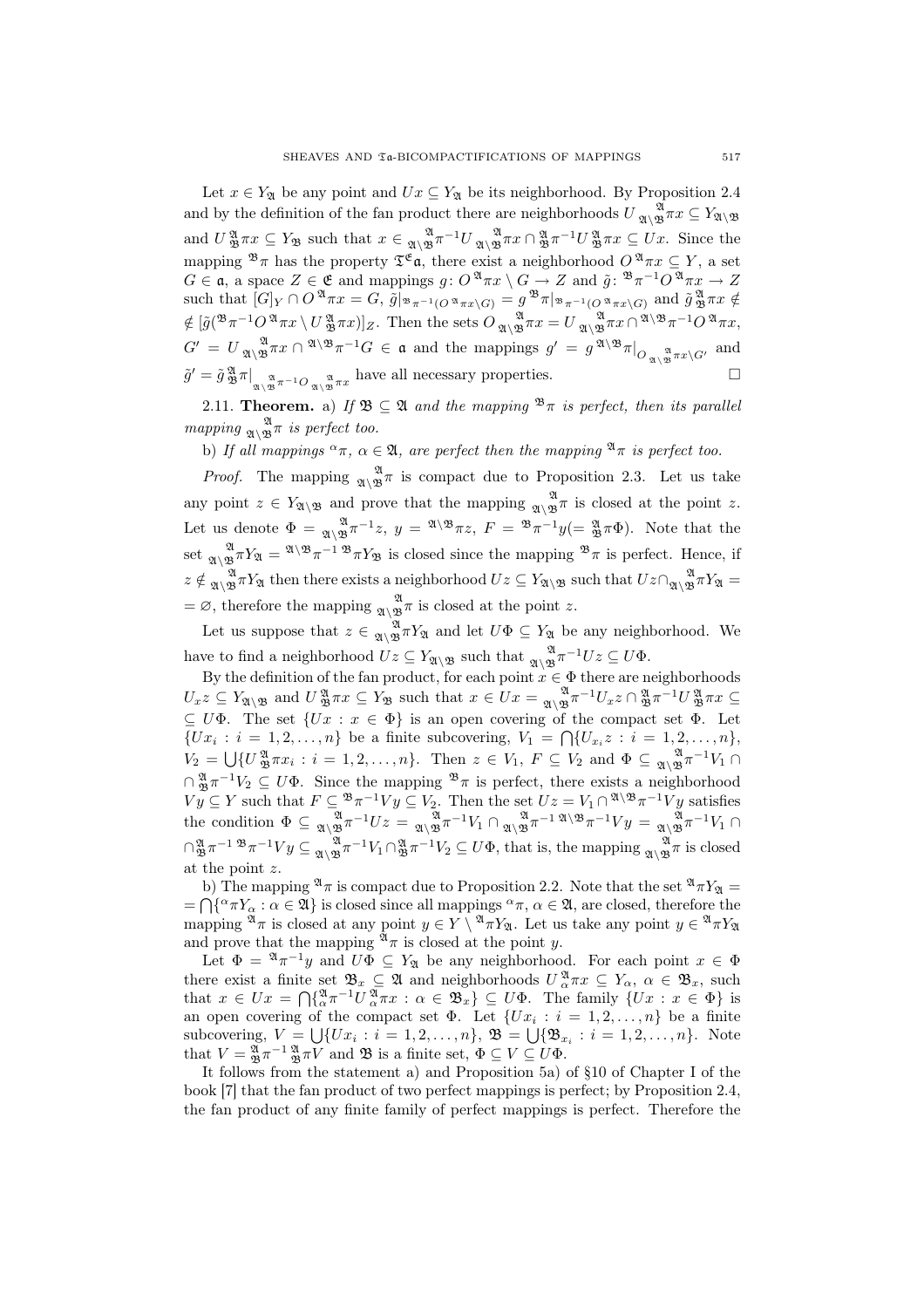mapping  $\mathfrak{B}_{\pi}$  is perfect. Hence there is a neighborhood  $Uy \subseteq Y$  such that  $\mathfrak{B}_{\pi}$ <sup>-1</sup> $Uy \subseteq$  $\subseteq \frac{\mathfrak{A}}{\mathfrak{B}} \pi V$ , that is,  $\Phi \subseteq {}^{\mathfrak{A}} \pi^{-1}Uy = {}^{\mathfrak{A}}_{\mathfrak{B}} \pi^{-1} {}^{\mathfrak{B}} \pi^{-1}Uy \subseteq {}^{\mathfrak{A}}_{\mathfrak{B}} \pi^{-1} {}^{\mathfrak{A}}_{\mathfrak{B}} \pi V = V \subseteq U\Phi$ . This means that the mapping  $\mathfrak{A}_{\pi}$  is closed at the point y.

2.12. Proposition. If  $X \subseteq Y_{\mathfrak{A}}$  is a subset such that the set  $O_0 = Y \setminus {\mathfrak{A}} \pi[X]_{Y_{\mathfrak{A}}}$ is open, the mapping  $\mathfrak{A}_{\pi_0} = \mathfrak{A}_{\pi|_{\mathfrak{A}_{\pi^{-1}O_0}}}$ :  $\mathfrak{A}_{\pi^{-1}O_0}$   $\xrightarrow{\text{onto}} O_0$  is perfect,<sup>5</sup> and for every  $\alpha \in \mathfrak{A}$  the mapping  $\alpha \pi$  can be reduced modulo  $\alpha \pi X$  in a unique way, then the mapping  $\mathfrak{A}_{\pi}$  can be reduced modulo X in a unique way (that is, there exists a unique closed subset  $Y_{\mathfrak{A}}^r \subseteq Y_{\mathfrak{A}}$  such that  $X \subseteq Y_{\mathfrak{A}}^r$ ,  $\mathfrak{A}_{\pi}Y_{\mathfrak{A}}^r = Y$  and the mapping  $\mathfrak{A}_{\pi_r} = \mathfrak{A}_{\pi|_{Y^r_{\mathfrak{A}}}}$  is irreducible modulo X).

*Proof.* We can assume that the mapping  $\alpha \pi$  is irreducible modulo  $\frac{\alpha}{\alpha} \pi X$  for every  $\alpha \in \mathfrak{A}$ .

We shall assume that the set  $O_0$  is non-empty; otherwise we could use  $Y_{\mathfrak{A}}^r =$  $=[X]_{Y_{\mathfrak{A}}}$ .

Let us denote by  $\mathfrak{B}$  the family of all open dense subsets of the set  $O_0$ . For every  $U \in \mathfrak{B}$  let  $F_U = [\mathfrak{A}_\pi \mathfrak{A} \cup U]_{Y_\mathfrak{A}}$  and let  $F_0 = \bigcap \{F_U : U \in \mathfrak{B}\}\.$  The set  $F_0$  is closed in Y<sub>2</sub>. We shall prove that  $O_0 \subseteq \mathcal{A}_{\pi}F_0$ .

: we shall prove that  $\mathcal{O}_0 \subseteq \mathbb{T}^n$   $\mathcal{F}_0$ .<br>Let  $U_1, U_2, \ldots, U_n \in \mathfrak{B}$ . The set  $\bigcap \{U_i : i = 1, 2, \ldots, n\}$  is open and dense Let  $U_1, U_2, \ldots, U_n \in \mathfrak{B}$ . The set  $\lceil \{U_i : i = 1, 2, \ldots, n\} \rceil$  is open and dense<br>in  $O_0$ . Therefore  $\mathfrak{A}_{\pi} \cap \{F_{U_i} : 1 \leq i \leq n\} = \mathfrak{A}_{\pi} \cap \{[\mathfrak{A}_{\pi}^{-1}U_i]_{Y_{\mathfrak{A}}} : 1 \leq i \leq n\}$  $f(x) = \begin{cases} \n\frac{1}{2} \pi \ln \left( \frac{1}{2} \pi^{-1} U_i : 1 \leq i \leq n \right) < \pi \n\end{cases}$ <br>  $\leq n \}$   $\geq \frac{2}{2} \pi \ln \left[ \left( \frac{2}{2} \pi^{-1} U_i : 1 \leq i \leq n \right) \right]_{Y_{\mathfrak{A}}} \geq \frac{2}{2} \pi \ln \left[ \left( \frac{2}{2} \pi^{-1} U_i : 1 \leq i \leq n \right) \right]_{X_{\mathfrak{A}}} - \frac{1}{2} U_i : 1 \leq i \$  $\mathbb{R}^n$   $\geq$   $\begin{array}{l} \mathbb{R}^n \to \mathbb{R}^n \to \mathbb{R}^n \to \mathbb{R}^n \to \mathbb{R}^n \end{array}$   $\mathbb{R}^n$   $\geq$   $\mathbb{R}^n \to \mathbb{R}^n \to \mathbb{R}^n \to \mathbb{R}^n \to \mathbb{R}^n \to \mathbb{R}^n \to \mathbb{R}^n \to \mathbb{R}^n \to \mathbb{R}^n \to \mathbb{R}^n \to \mathbb{R}^n \to \mathbb{R}^n \to \mathbb$  $^{\mathfrak{A}}\pi_{0}$  is closed.

Therefore for each  $y \in O_0$  the family  $\{ \mathfrak{A} \pi^{-1} y \cap F_U : U \in \mathfrak{B} \}$  is a centered family Therefore for each  $y \in U_0$  the family  $\{^\neg \pi \quad y \mid \Gamma U : U \in \mathcal{D}\}$  is a centered family of closed subsets of the compact space  $\mathbb{R}^n \pi^{-1}y$ , hence  $\bigcap \{F_U \cap \mathbb{R}^n \pi^{-1}y : U \in \mathfrak{B}\} \neq \emptyset$ and  $^{\mathfrak{A}} \pi F_0 \supseteq O_0$ .

Let us prove that the mapping  $\mathfrak{A}_{\pi_1} = \mathfrak{A}_{\pi|_{F_0 \cap \mathfrak{A}_{\pi^{-1} O_0}}: F_0 \cap \mathfrak{A}_{\pi^{-1} O_0} \xrightarrow{\text{onto}} O_0$  is irreducible. To this end, let us take any point  $z_0 \in F_0 \cap \mathcal{A}_{\pi}^{-1}O_0$  and prove that

(1) 
$$
\mathfrak{A}_{\pi} \# U z_0 \neq \varnothing \text{ for any neighborhood } U z_0 \subseteq Y_{\mathfrak{A}}.
$$

Let  $Uz_0 \subseteq Y_{\mathfrak{A}}$  be any neighborhood. By the definition of the topology of the fan product there exist a finite subset  $\mathfrak{A}_0 \subseteq \mathfrak{A}$  and open subsets  $U^0_\alpha \subseteq {}^{\alpha} \pi^{-1}O_0$ ,  $\alpha \in \mathfrak{A}_0$ , such that  $z_0 \in \bigcap \{ \alpha \atop \alpha \in \mathfrak{A}_\alpha \}$   $\alpha \in \mathfrak{A}_0 \} \subseteq Uz_0 \cap \alpha \atop \alpha \in \mathfrak{A}_0$ . For each  $\alpha \in \mathfrak{A}_0$ let  $U_{\alpha}^1 = {\alpha \pi^{-1} O_{\alpha} \setminus [U_{\alpha}^0]_{Y_{\alpha}}}$  and  $U_{\alpha} = {\alpha \pi^{\#} U_{\alpha}^0 \cup {\alpha \pi^{\#} U_{\alpha}^1}}$ .

The sets  $U_{\alpha}$ ,  $\alpha \in \mathfrak{A}_0$ , are dense open subsets of  $O_0$ , since for all  $\alpha \in \mathfrak{A}$  the mappings  ${}^{\alpha}\pi|_{\alpha}\pi^{-1}O_0: {}^{\alpha}\pi^{-1}O_0 \xrightarrow{\text{onto}} O_0$ , are closed and irreducible.

ppings  $\pi_1 \sim \pi^{-1} O_0$ :  $\pi_1 O_0 \longrightarrow O_0$ , are closed and inter-

$$
\mathfrak{A}_{\pi}\#Uz_0 \supseteq \mathfrak{A}_{\pi}\# \bigcap \{\mathfrak{A}_{\alpha}\pi^{-1}U_{\alpha}^0 : \alpha \in \mathfrak{A}_0\} = \bigcap \{\alpha_{\pi}\#U_{\alpha}^0 : \alpha \in \mathfrak{A}_0\}.
$$

Obviously,  ${}^{\alpha} \pi^{\#} U_{\alpha}^{0} \cap {}^{\alpha} \pi^{\#} U_{\alpha}^{1} = \emptyset$ . Therefore  $U = \bigcap \{U_{\alpha} : \alpha \in \mathfrak{A}_{0}\} \subseteq (\bigcap \{ {}^{\alpha} \pi^{\#} U_{\alpha}^{0} : \alpha \in \mathfrak{A}_{0}\} )$  $\alpha \in \mathfrak{A}_0$   $\}$ )  $\cup$  ( $\bigcup \{^{\alpha} \pi^{\#} U_{\alpha}^1 : \alpha \in \mathfrak{A}_0 \}$ ) and U is an open dense subset of  $O_0$ . If  $\alpha \in \mathfrak{A}_0$   $\in$   $(0, 0)$ . If  $\alpha \in \mathfrak{A}_0$  and  $\alpha$  is an open dense subset of  $\alpha$ . If  $\alpha$  is assume that  $\bigcap \{^{\alpha} \pi^{\#} U_{\alpha}^0 : \alpha \in \mathfrak{A}_0 \}$  =  $\emptyset$ , then the set  $\bigcup \{^{\alpha} \pi^{\#} U_{\alpha}^1 : \alpha \in \mathfrak{A}_0 \}$ is an open dense subset of  $O_0$ , and due to the construction of the set  $F_0$  we have  $z_0 \in [\mathcal{X}_\pi^{\pi-1} \cup {\alpha_\pi^{\#}} U_\alpha^1 : \alpha \in \mathcal{X}_0\}]_{Y_{\mathcal{X}}} = \bigcup \{[\mathcal{X}_\pi^{-1} \alpha_\pi^{\#} U_\alpha^1]_{Y_{\mathcal{X}}} : \alpha \in \mathcal{X}_0\} \subseteq$  $\subseteq \bigcup\{ [\alpha^{\mathfrak{A}}\pi^{-1}U_{\alpha}^1]_{Y_{\mathfrak{A}}} : \alpha \in \mathfrak{A}_0 \}.$ 

But the latter is impossible due to the choice of the sets  $U^1_\alpha$ ,  $\alpha \in \mathfrak{A}_0$ . Hence, the mapping  $^{\mathfrak{A}}\pi_1$  is irreducible. Moreover, it is obvious that if a set  $F \subseteq \mathfrak{A} \pi^{-1}O_0$ is closed in  ${}^{\mathfrak{A}} \pi^{-1} O_0$ ,  ${}^{\mathfrak{A}} \pi F = O_0$  and the mapping  ${}^{\mathfrak{A}} \pi|_F : F \xrightarrow{\text{onto}} O_0$  is irreducible, then the set F contains all points  $z_0 \in {}^{\mathfrak{A}} \pi^{-1}O_0$  which satisfy the condition (1).

<sup>&</sup>lt;sup>5</sup>Hence, all mappings  $\alpha_{\pi}|_{\alpha_{\pi^{-1}O_0}}: \alpha_{\pi^{-1}O_0} \xrightarrow{\text{onto}} O_0$ ,  $\alpha \in \mathfrak{A}$ , are perfect due to Proposition 5b) of §10 of Chapter I of the book [7].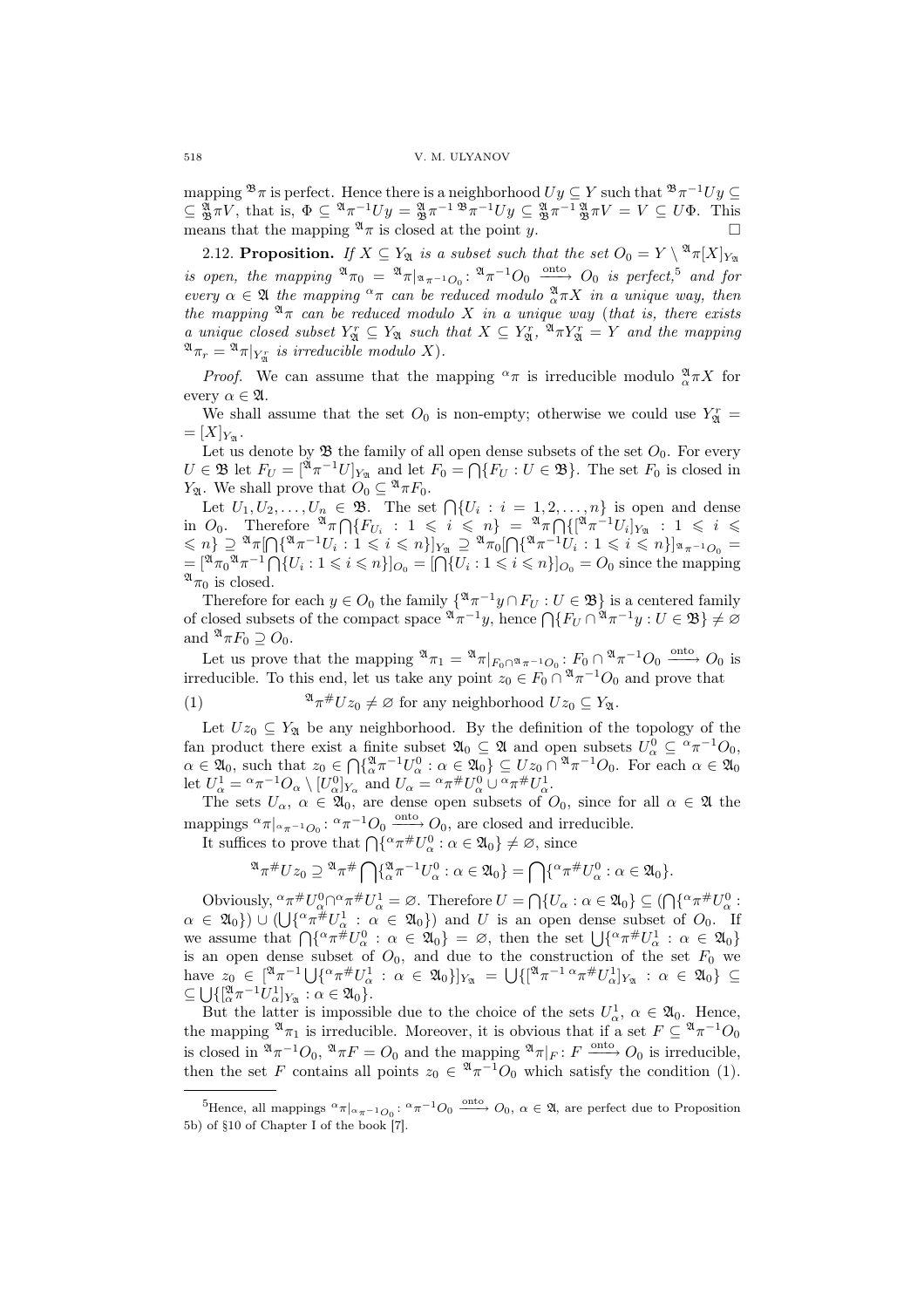Therefore  $F = F_0 \cap {}^{\mathfrak{A}} \pi^{-1} O_0$ , that is, the mapping  ${}^{\mathfrak{A}} \pi|_{\mathfrak{A} \pi^{-1} O_0}$  can be reduced in a unique way.

To conclude the proof it suffices to let  $Y_{\mathfrak{A}}^r = [X]_{Y_{\mathfrak{A}}} \cup F_0$ .

2.13. Corollary. If  $X \subseteq Y_{\mathfrak{A}}$  and all mappings  ${}^{\alpha}\pi: Y_{\alpha} \longrightarrow Y, \alpha \in \mathfrak{A}$ , are perfect and irreducible modulo  $^{\mathfrak{A}}_{\alpha} \pi X$  (or can be reduced modulo  $^{\mathfrak{A}}_{\alpha} \pi X$  in a unique way) then the mapping  $\mathfrak{A}_{\pi}$  can be reduced modulo X in a unique way.

#### B. The inverse limit

2.14. Further let  $S = \{Y_{\alpha,\beta} \pi : \alpha, \beta \in \mathfrak{A}, \beta \leq \alpha\}$  be an inverse spectrum,  $\alpha \in Y_{\alpha} \to Y$ ,  $\alpha \in \mathfrak{A}$ , be mappings such that  $\alpha \in \beta \pi \underset{\beta}{\alpha} \pi$  for all  $\alpha, \beta \in \mathfrak{A}, \beta \leqslant \alpha$ . Let  $Y_S = \lim_{\epsilon \to \infty} S$ ,  ${}^S \pi = \lim_{\epsilon \to \infty} {}^{\alpha} \pi$  and  ${}^S_{\alpha} \pi : Y_S \to Y_{\alpha}$  be the projection of the space  $Y_S$ to  $Y_{\alpha}$ ,  $\alpha \in \mathfrak{A}$  (see [51], §2.5).

We can assume that the space  $Y_S$  is a subspace of the fan product  $Y_{\mathfrak{A}} = \nabla f(X) \cdot (S_S)$  $= \prod_Y (\{Y_\alpha\}, \{\alpha \pi\}, \alpha \in \mathfrak{A})$ :

$$
Y_S = \{ \{y, z_\alpha : \alpha \in \mathfrak{A} \} \in Y_{\mathfrak{A}} : z_\beta = \underset{\beta}{\alpha} \pi z_\alpha \text{ for all } \alpha, \beta \in \mathfrak{A}, \beta \leqslant \alpha \}.
$$

To prove that the limit topology of the space  $Y_S$  coincides with the topology of the subspace of the fan product  $Y_{\mathfrak{A}}$  it suffices to observe that  $Y_S \subseteq Y_{\mathfrak{A}} \subseteq \prod \{Y_\alpha : \alpha \in \mathfrak{A}\}$  $\in \mathfrak{A}\}.$ 

 $\mathfrak{A}_{f}$ .<br>Note that  ${}^{S}\pi = {}^{\mathfrak{A}}\pi|_{Y_{S}}$  were  ${}^{\mathfrak{A}}\pi = \prod$  $_Y\{^\alpha \pi : \alpha \in \mathfrak{A}\}, \frac{S}{\alpha}\pi = \frac{\mathfrak{A}}{\alpha}\pi|_{Y_S}$  for all  $\alpha \in \mathfrak{A},$ but  ${}_{\beta}^{\mathfrak{A}} \pi \neq {}_{\beta}^{\alpha} \pi {}_{\alpha}^{\mathfrak{A}} \pi$  for  $\alpha, \beta \in \mathfrak{A}, \beta \leq \alpha$ , in general.



2.15. Proposition. Let all mappings  ${}^{\alpha}\pi$ ,  $\alpha \in \mathfrak{A}$ , be separable. Then

- 1) the mappings  $^{\alpha}_{\beta} \pi$ ,  $\alpha, \beta \in \mathfrak{A}$ ,  $\beta \leq \alpha$ , are separable;
- 2) the mappings  ${}^S\pi$  and  ${}^S_\alpha \pi$ ,  $\alpha \in \mathfrak{A}$ , are separable;
- 3) the space  $Y<sub>S</sub>$  is a closed subspace of the space  $Y<sub>2</sub>$ .

*Proof.* 1) This statement is a consequence of the following fact: if  $f: X \to Y$ ,  $g: X \to Z$  and  $h: Z \to Y$  are mappings such that  $f = hg$  and the mapping f is separable then the mapping  $g$  is separable too.



- 2) This follows from Theorem 2.9 a).
- 3) For each  $\alpha, \beta \in \mathfrak{A}, \beta \leq \alpha$ , let  $F_{\alpha\beta} = \{ \{y, z_{\gamma} : \gamma \in \mathfrak{A} \} \in Y_{\mathfrak{A}} : z_{\beta} = \alpha \pi z_{\alpha} \}.$

Then  $Y_s = \bigcap \{F_{\alpha\beta} : \alpha, \beta \in \mathfrak{A}, \beta \leq \alpha\}$ . Let us prove that the set  $F_{\alpha\beta}$  is closed in *Y*<sub> $\alpha$ </sub> for every  $\alpha, \beta \in \mathfrak{A}, \beta \leq \alpha$ .

Let  $\alpha, \beta \in \mathfrak{A}, \beta \leqslant \alpha, x = \{y, z_{\gamma} : \gamma \in \mathfrak{A}\}\in Y_{\mathfrak{A}}\setminus F_{\alpha\beta}$ . This means that  $z_{\beta} = \frac{\mathfrak{A}}{\beta}\pi x \neq z_{\beta}' = \frac{\alpha}{\beta}\pi z_{\alpha} = \frac{\alpha}{\beta}\pi \frac{\mathfrak{A}}{\alpha}\pi x$ . Since the mapping  $\beta \pi$  is separable and  $\beta \pi z_{\beta} = \frac{\alpha}{\beta}\pi x$ .  $= \beta \pi z'_\beta = y$ , there exist neighborhoods  $Uz_\beta, Uz'_\beta \subseteq Y_\beta$  such that  $Uz_\beta \cap Uz'_\beta =$  $=\emptyset$ . Let  $Uz_{\alpha} = \frac{\alpha}{\beta} \pi^{-1} U z_{\beta}'$ ; obviously,  $Uz_{\alpha}$  is a neighborhood of the point  $z_{\alpha} \in Y_{\alpha}$ .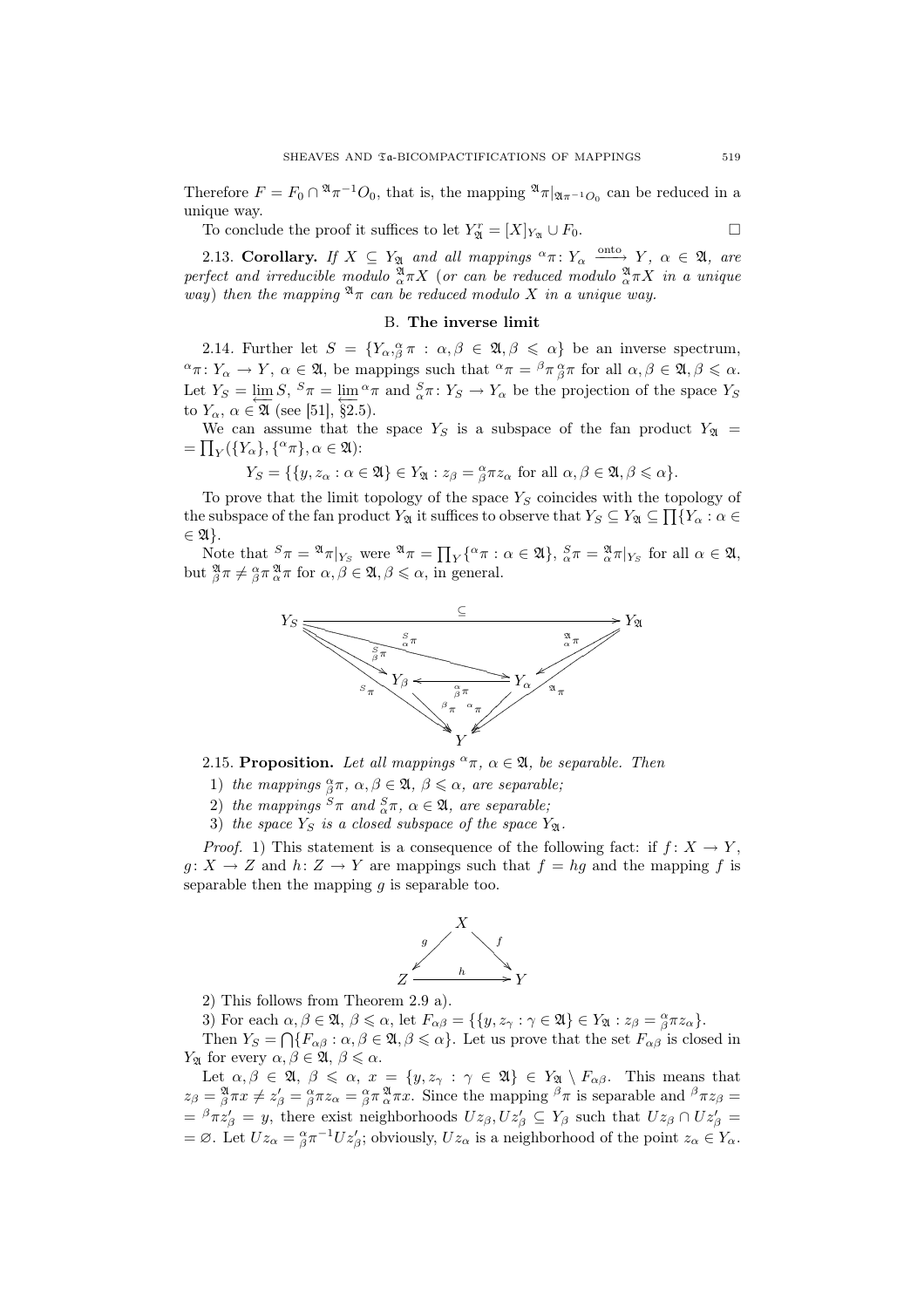Therefore the set  $Ux = \frac{\mathfrak{A}}{\alpha} \pi^{-1} U z_{\alpha} \cap_{\beta}^{\mathfrak{A}} \pi^{-1} U z_{\beta}$  is a neighborhood of the point  $x \in Y_{\mathfrak{A}}$ . Moreover, if  $x' \in Ux$  is an arbitrary point, then  $\frac{\mathfrak{A}}{\beta}\pi x' \in Uz_{\beta}$  and  $\frac{\alpha}{\beta}\pi \frac{\mathfrak{A}}{\alpha}\pi x' \in Uz_{\beta}'$ , hence,  ${}_{\beta}^{\mathfrak{A}} \pi x' \neq {}_{\beta}^{\alpha} \pi_{\alpha}^{\mathfrak{A}} \pi x'$ . This means that  $Ux \cap F_{\alpha\beta} = \varnothing$ , that is, the set  $F_{\alpha\beta}$  is closed. Hence, the set  $Y_S$  is closed too.

2.16. Corollary. If all mappings  $^{\alpha}_{\beta} \pi$ ,  $\alpha, \beta \in \mathfrak{A}$ ,  $\beta \leq \alpha$ , are separable, then all projections  ${}_{\alpha}^{S} \pi$ ,  $\alpha \in \mathfrak{A}$ , are separable too.

2.17. **Theorem.** If each mapping  $\alpha \pi$ ,  $\alpha \in \mathfrak{A}$ , has the property  $\mathfrak{T}^{\mathfrak{E}}$ **a**, then the mapping  ${}^S\pi$  has the property  $\mathfrak{T}^{\mathfrak{E}}$  a too.

*Proof* follows from Theorem 2.10 a) and Proposition 2.15 3).  $\Box$ 

2.18. **Theorem.** If each mapping  $\alpha \pi$ ,  $\alpha \in \mathfrak{A}$ , is separable and perfect (and "onto") then the mapping  ${}^{S}\pi$  is also separable and perfect (and "onto"). Moreover, the mappings  ${}_{\alpha}^{S}\pi$ ,  $\alpha \in \mathfrak{A}$ , and  ${}_{\beta}^{\alpha}\pi$ ,  $\alpha, \beta \in \mathfrak{A}$ ,  $\beta \leq \alpha$ , are separable and perfect too.

*Proof.* The mapping  ${}^S\pi$  is separable and perfect by Proposition 2.15 and Theorem 2.11. The mappings  ${}_{\alpha}^{S}\pi$ ,  $\alpha \in \mathfrak{A}$ , and  ${}_{\beta}^{\alpha}\pi$ ,  $\alpha, \beta \in A$ ,  $\beta \leq \alpha$ , are separable by Proposition 2.15 and perfect by Lemma 8 of the paper [43].

Let all mappings  $\alpha_{\pi}$ ,  $\alpha \in \mathfrak{A}$ , be "onto". Let us take any point  $y \in Y$  and prove that the set  ${}^S \pi^{-1} y = Y_S \cap {}^{\mathfrak{A}} \pi^{-1} y$  is not empty.

Let  $\alpha \in \mathfrak{A}$ , and let  $F_{\alpha} = \{ \{y, z_{\gamma} : \gamma \in \mathfrak{A} \} : z_{\beta} = \beta \pi z_{\alpha} \text{ for all } \beta \in \mathfrak{A}, \beta \leq \alpha \}.$ 

Note that  $F_{\alpha} = \bigcap \{F_{\alpha\beta} : \beta \in \mathfrak{A}, \beta \leq \alpha\}$ , where the closed sets  $F_{\alpha\beta}, \alpha, \beta \in \mathfrak{A}$ ,  $\beta \leq \alpha$ , were defined in the proof of the statement 3) of Proposition 2.15. Hence, the set  $F_{\alpha}$  is closed. Moreover, the set  $F_{y\alpha} = F_{\alpha} \cap^{\mathfrak{A}} \pi^{-1}y$  is non-empty, since we can define a point  $\{y, z_{\gamma} : \gamma \in \mathfrak{A}\}\in F_{y\alpha}$ , if we choose any  $z_{\alpha} \in {}^{\alpha}\pi^{-1}y$ , put  $z_{\beta} = {}^{\alpha}_{\beta}\pi z_{\alpha}$ for  $\beta \in \mathfrak{A}, \beta \leq \alpha$ , and choose arbitrary elements  $z_{\gamma} \in \mathfrak{A} \pi^{-1}y \neq \varnothing$  for  $\gamma \in \mathfrak{A}$  such that the inequality  $\gamma \leq \alpha$  does not hold.

Since  $F_{y\alpha} \subseteq F_{y\beta}$  for all  $\alpha, \beta \in A, \beta \leq \alpha$ , the family  $\{F_{y\alpha} : \alpha \in \mathfrak{A}\}\)$  is a centered family of closed subsets of the compact space  $\mathfrak{A}_{\pi}$ <sup>-1</sup>y. Therefore we have  $^S\pi^{-1}y =$  $=\bigcap \{F_{y\alpha} : \alpha \in \mathfrak{A}\}\neq \varnothing$ . Hence,  ${}^S\pi Y_S=Y$ .

2.19. Corollary. If all mappings  $^{\alpha}_{\beta} \pi$ ,  $\alpha, \beta \in A$ ,  $\beta \leq \alpha$ , are separable and perfect (and "onto") then all mappings  ${}^S_{\alpha}\pi$ ,  $\alpha \in \mathfrak{A}$ , are separable and perfect (and "onto").

2.20. Assertion. Let  ${}^S \pi Y_S = Y$  and  $X \subseteq Y_S$  be a subset such that each mapping  $\alpha_{\pi}$ ,  $\alpha \in \mathfrak{A}$ , is irreducible modulo  $\alpha_{\alpha}^S \pi X$ . Then the mapping  $S_{\pi}$  is irreducible modulo X.

*Proof.* Let  $U \subseteq Y_S$  be an arbitrary non-empty open set such that  $U \cap X = \emptyset$ . We must prove that there is a point  $y \in Y$  such that  ${}^S \pi^{-1} y \subseteq U$ .

Let us choose some point  $x \in U$ . By Proposition 2.2.5 of the book [51] there are an index  $\alpha \in \mathfrak{A}$  and a neighborhood  $U_{\alpha}^{S} \pi x \subseteq Y_{\alpha}$  such that  ${}_{\alpha}^{S} \pi^{-1} U_{\alpha}^{S} \pi x \subseteq U$ . Since  $U_{\alpha}^{S}\pi x \cap_{\alpha}^{S}\pi X = \emptyset$  and the mapping  $\alpha \pi$  is irreducible modulo  $_{\alpha}^{S}\pi X$ , there exists a point  $y \in Y$  such that  ${}^{\alpha}\pi^{-1}y \subseteq U_{\alpha}^S \pi x$ . Then we have  ${}^S\pi^{-1}y = {}^S_{\alpha}\pi^{-1} {}^{\alpha}\pi^{-1}y \subseteq$  $\subseteq_{\alpha}^{S} \pi^{-1} U_{\alpha}^{S} \pi x \subseteq U$ . Hence, the mapping  ${}^{S}\pi$  is irreducible modulo X.

2.21. Corollary. Let  $X \subseteq Y_S$  be a subset and  ${}^{\alpha} \pi$ ,  $\alpha \in \mathfrak{A}$ , be perfect separable mappings onto Y which can be reduced modulo  ${}_{\alpha}^{S} \pi X$  in a unique way. Then the mapping  ${}^S\pi$  can be reduced modulo X in a unique way.

#### § 3. Some topological constructions

3.1. Construction. Let non-empty topological spaces Y and  $Z_{\alpha}$ , open sets  $O_{\alpha} \subseteq$  $\subseteq Y$ , sets  $G_{\alpha} \subseteq O_{\alpha}$ , satisfying the condition  $[G_{\alpha}]_Y \cap O_{\alpha} = G_{\alpha}$ , and mappings  $g_{\alpha}$ :  $O_{\alpha} \setminus G_{\alpha} \to Z_{\alpha}, \alpha \in \mathfrak{A}$ , be given.

For each  $\alpha \in \mathfrak{A}$  let

$$
Y_{\alpha} = \mathfrak{P}(Y, \{Z_{\alpha}\}, \{G_{\alpha}\}, \{O_{\alpha}\}, \{g_{\alpha}\}, \alpha \in \{\alpha\}) = (Y \setminus G_{\alpha}) \dot{\cup} (G_{\alpha} \times Z_{\alpha})
$$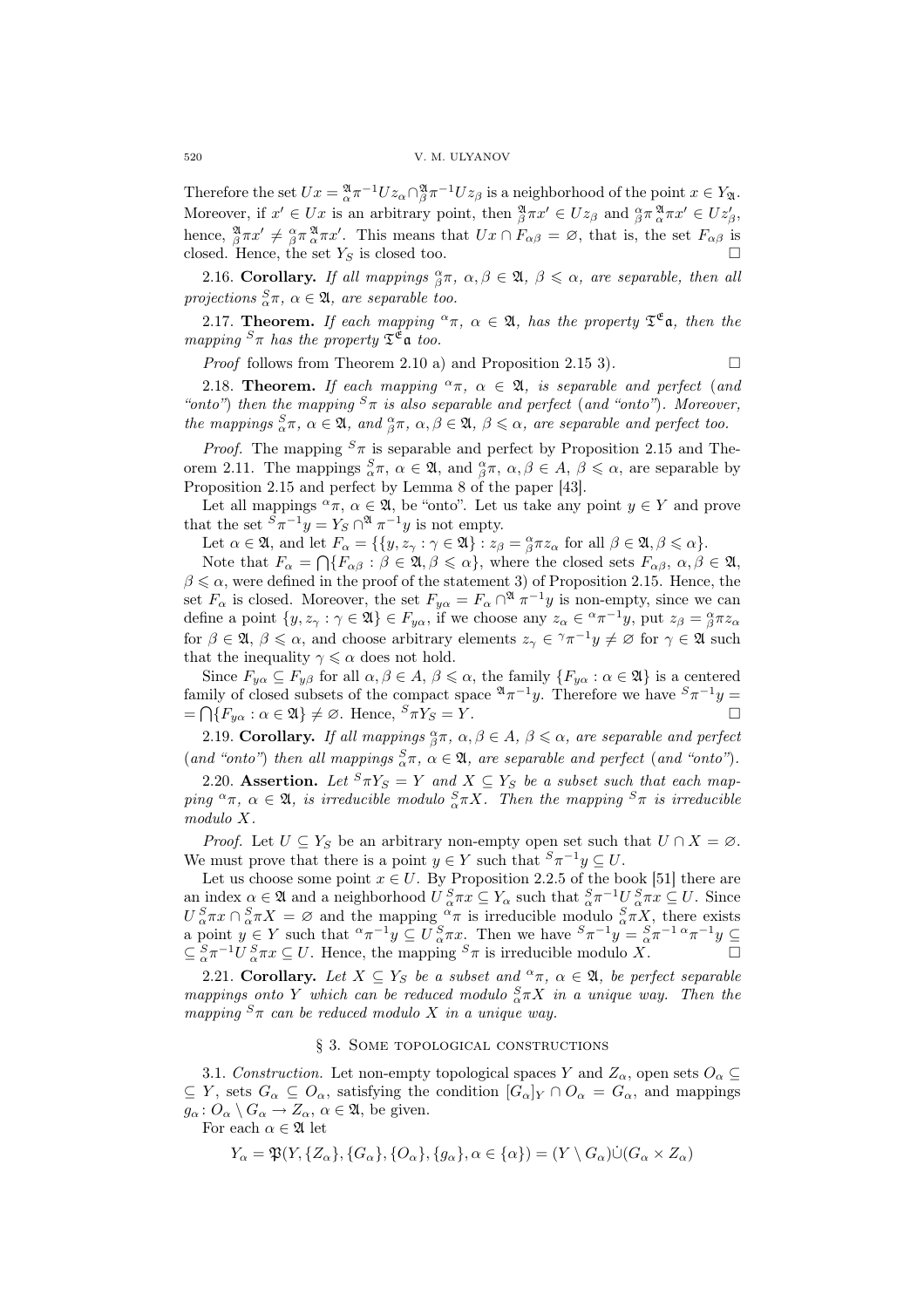and define the maps  ${}^{\alpha}\pi: Y_{\alpha} \xrightarrow{\text{onto}} Y$  and  ${}^{\alpha}\psi: {}^{\alpha}\pi^{-1}O_{\alpha} \to Z_{\alpha}$  as follows:

$$
\alpha_{\pi z} = \begin{cases} z \text{ for } z \in Y \setminus G_{\alpha}, \\ y \text{ for } z = (y, t) \in G_{\alpha} \times Z_{\alpha}, \end{cases} \qquad \alpha \psi z = \begin{cases} gz \text{ for } z \in O_{\alpha} \setminus G_{\alpha}, \\ t \text{ for } z = (y, t) \in G_{\alpha} \times Z_{\alpha}. \end{cases}
$$

Let us equip Y<sub>α</sub> with the smallest topology with respect to which the maps  $\alpha_{\pi}$ and  $\alpha \psi$  are continuous. Thus all sets of the form

$$
V(U) = \alpha \pi^{-1} U \text{ and } V(U, U_{\alpha}) = \alpha \pi^{-1} U \cap \alpha \psi^{-1} U_{\alpha},
$$

where  $U \subseteq Y$  and  $U_{\alpha} \subseteq Z_{\alpha}$  are open subsets, constitute a base for the topology of  $Y_{\alpha}$ . It is easily seen that

$$
\alpha \psi|_{\alpha \pi^{-1}(O_{\alpha} \setminus G_{\alpha})} = g_{\alpha}^{\alpha} \pi|_{\alpha \pi^{-1}(O_{\alpha} \setminus G_{\alpha})}.
$$



Let us define a space  $Y_{\mathfrak{A}} = \mathfrak{P}(Y, \{Z_{\alpha}\}, \{G_{\alpha}\}, \{O_{\alpha}\}, \{g_{\alpha}\}, \alpha \in \mathfrak{A})$  as the fan product of the spaces  $Y_{\alpha}$  relative to the mappings  $^{\alpha}\pi$ ,  $\alpha \in \mathfrak{A}$ . The mappings  $\mathfrak{A}_{\pi}$ ,  $\mathfrak{B}_{\pi}$ ,  $\mathfrak{B} \subseteq \mathfrak{A}$ , and  $\frac{\mathfrak{A}}{\alpha}\pi$ ,  $\alpha \in \mathfrak{A}$ , were defined in the item 2.1. For each  $\alpha \in \mathfrak{A}$  let  ${}^{\mathfrak{A}}_{\alpha}\psi : {}^{\mathfrak{A}}_{\alpha}\pi^{-1}O_{\alpha} \to Z_{\alpha}$  be the mapping defined by the equality  ${}^{\mathfrak{A}}_{\alpha}\psi = {}^{\alpha}\psi \frac{\mathfrak{A}}{\alpha}\pi$ . It is easily seen that this construction coincides with the construction of the paper [43], §1.



It is convenient to use the following coordinate representation of the space  $Y_{\mathfrak{A}}$  $([43], \S1;$  for  $y \in Y$  let  $\mathfrak{A}(y) = {\alpha \in \mathfrak{A} : y \in G_{\alpha}}$ :

 $Y_{\mathfrak{A}} = \{ \{y, z_{\alpha} : \alpha \in \mathfrak{A}(y)\} : y \in Y, z_{\alpha} \in Z_{\alpha} \text{ for all } \alpha \in \mathfrak{A}(y)\}.$ 

3.2. Construction. Let us suppose, in addition, that for all  $\alpha \in \mathfrak{A}$  the map  $g_{\alpha}$  is defined for all points  $y \in G_\alpha$  too, but it is not necessarily continuous at these points (in other words, the map  $g_{\alpha} \colon O_{\alpha} \to Z_{\alpha}$  is given, and  $g_{\alpha}|_{O_{\alpha} \setminus G_{\alpha}}$  is continuous).

Also let a topological space X and mappings  $f: X \to Y$  and  $\tilde{g}_{\alpha}: f^{-1}O_{\alpha} \to Z_{\alpha}$ , satisfying the condition  $\tilde{g}_{\alpha}|_{f^{-1}(O_{\alpha}\backslash G_{\alpha})}=g_{\alpha}f|_{f^{-1}(O_{\alpha}\backslash G_{\alpha})}$  for all  $\alpha\in\mathfrak{A}$ , be given.

For each  $\alpha \in \mathfrak{A}$  let us define the maps  $\varphi_{\alpha} \colon Y \to Y_{\alpha}$  and  $f_{\alpha} \colon X \to Y_{\alpha}$  as follows:

$$
\varphi_{\alpha} y = \begin{cases} y \text{ for } y \in Y \setminus G_{\alpha}, \\ (y, g_{\alpha} y) \text{ for } y \in G_{\alpha}, \end{cases} \qquad f_{\alpha} x = \begin{cases} fx \text{ for } x \in f^{-1}(Y \setminus G_{\alpha}), \\ (fx, \tilde{g}_{\alpha} x) \text{ for } x \in f^{-1}G_{\alpha}. \end{cases}
$$

Obviously,  $\tilde{g}_{\alpha} = \alpha \psi f_{\alpha}|_{f^{-1}O_{\alpha}}, \ \alpha \psi \varphi_{\alpha}|_{O_{\alpha}} = g_{\alpha}$  and  $\alpha \pi \varphi_{\alpha} y = y$  for all  $y \in Y$  and  $\alpha \in \mathfrak{A}$ . It is easily seen that the map  $f_{\alpha}$  is continuous for every  $\alpha \in \mathfrak{A}$ .

Using Proposition 2.7 we get the mapping  $f_{\mathfrak{A}}: X \to Y_{\mathfrak{A}}$  which satisfies the conditions  ${}^{\mathfrak{A}}\pi f_{\mathfrak{A}} = f$  and  $\tilde{g}_{\alpha} = {}^{\mathfrak{A}}_{\alpha} \psi f_{\mathfrak{A}}|_{f^{-1}O_{\alpha}}$  for every  $\alpha \in \mathfrak{A}$  (see also [43], Lemma 6).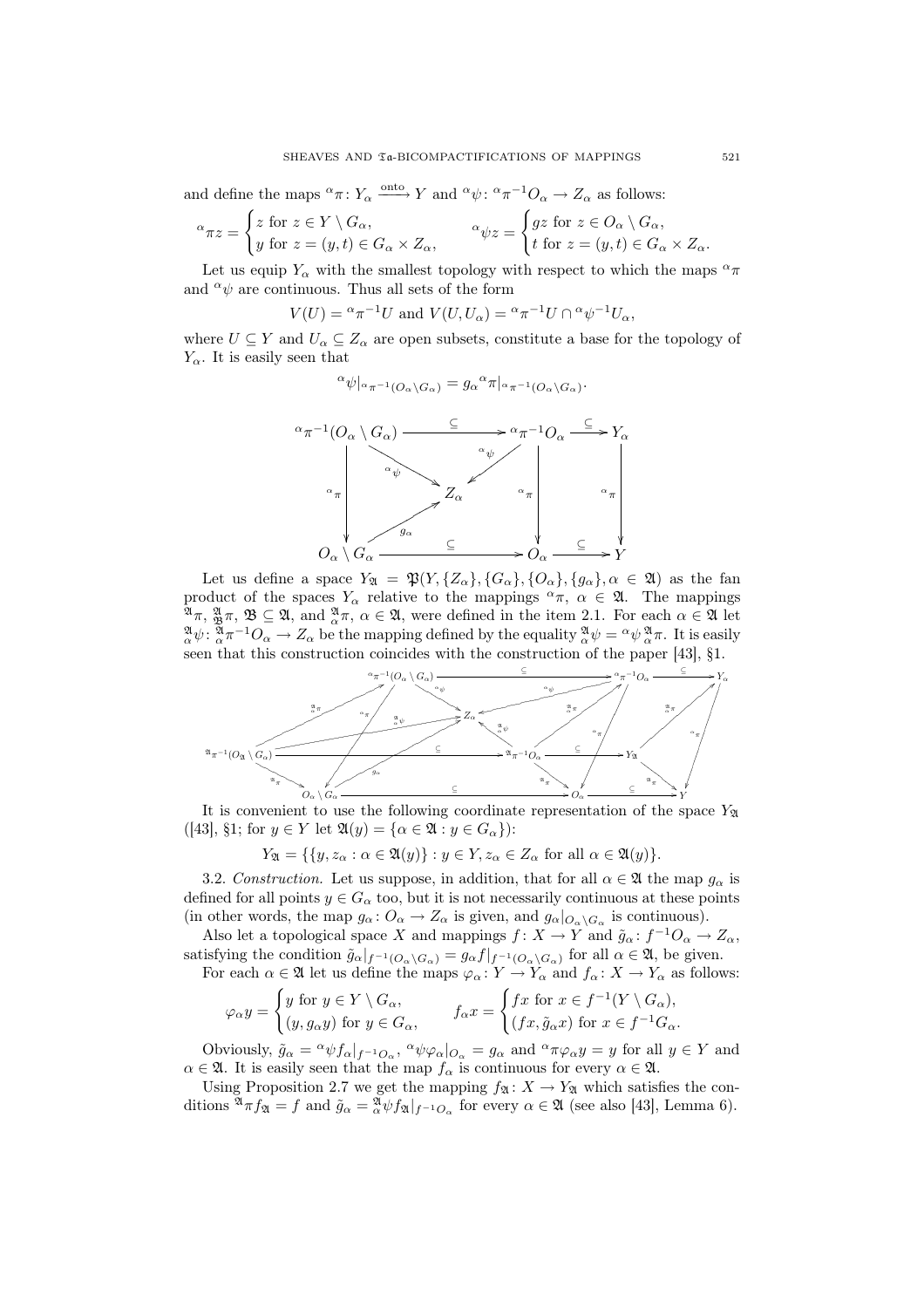

For every  $\alpha \in \mathfrak{A}$  let  $X_{\alpha} = [f_{\alpha} X \cup \varphi_{\alpha} Y]_{Y_{\alpha}} \subseteq Y_{\alpha}$ , and let  $X_{\mathfrak{A}}$  be the fan product of the spaces  $X_\alpha$  relative to the mappings  $p_\alpha = \alpha \pi |_{X_\alpha}$ ,  $\alpha \in \mathfrak{A}$ . It is easily seen that the space  $X_{\mathfrak{A}}$  is a closed subset of  $Y_{\mathfrak{A}}$ ,  $f_{\mathfrak{A}}X \subseteq X_{\mathfrak{A}}$  and  $^{\mathfrak{A}}\pi X_{\mathfrak{A}} = Y$ ; the projections of  $X_{\mathfrak{A}}$  onto Y and  $X_{\alpha}$  coincide with  $^{\mathfrak{A}}\pi|_{X_{\mathfrak{A}}}$  and  $^{\mathfrak{A}}_{\alpha}\pi|_{X_{\mathfrak{A}}}$ ,  $\alpha \in \mathfrak{A}$ , respectively.

3.3. Proposition. If for some  $\alpha \in \mathfrak{A}$  every point  $y \in G_{\alpha}$  has a neighborhood  $Uy \subseteq O_\alpha$  such that the set  $[\tilde{g}_{\alpha}f^{-1}Uy \cup g_{\alpha}Uy]_{Z_\alpha}$  is compact then the mapping  $p_{\alpha}$  is perfect. If it is true for all  $\alpha \in \mathfrak{A}$  then the mapping  $\mathfrak{A}_{\pi}|_{X_\infty}$  is perfect too.

Proof. The second statement follows from the first one and Theorem 2.11 b). Therefore we have to prove only the first statement.

It is obvious that the mapping  $p_{\alpha}$  is perfect at all points  $y \in Y \setminus G_{\alpha}$ .

Let  $y \in G_\alpha$ . There exists a neighborhood  $Uy \subseteq O_\alpha$  such that the set  $Z'_\alpha =$  $=[\tilde{g}_{\alpha}f^{-1}Uy \cup g_{\alpha}Uy]_{Z_{\alpha}}$  is compact. Let us consider the space

 $Z = \mathfrak{P}(Uy, \{Z'_\alpha\}, \{G_\alpha \cap Uy\}, \{Uy\}, \{g_\alpha|_{Uy \setminus G_\alpha}\}, \alpha \in \{\alpha\})$ 

and the projection  $\alpha \pi'$ :  $Z \longrightarrow Uy$ . The mapping  $\alpha \pi'$  is perfect by Theorem 1 of the paper [43]. It is clear that  $p_{\alpha}^{-1}Uy$  is a closed subset of Z and Z is a closed subset of  ${}^{\alpha}\pi^{-1}Uy$ ,  ${}^{\alpha}\pi' = {}^{\alpha}\pi|_Z$  and  $p_{\alpha}|_{p_{\alpha}^{-1}Uy} = {}^{\alpha}\pi'|_{p_{\alpha}^{-1}Uy}$ . Therefore the mapping  $p_{\alpha}$  is perfect.

3.4. Proposition. If for each  $\alpha \in \mathfrak{A}$  the space  $Z_{\alpha}$  is compact and the set  $G_{\alpha} \setminus$  $\setminus [fX]_Y$  is nowhere dense in Y then the mapping  $\mathfrak{A}_{\pi}: Y_{\mathfrak{A}} \longrightarrow Y$  can be reduced modulo  $f_{\mathfrak{A}}X$  in a unique way (that is, there exists a unique closed subset  $Y_{\mathfrak{A}}^r \subseteq Y_{\mathfrak{A}}$ such that  $f_{\mathfrak{A}}X \subseteq Y_{\mathfrak{A}}^r$ ,  $\mathfrak{A}_{\pi}Y_{\mathfrak{A}}^r = Y$  and the mapping  $\mathfrak{A}_{\pi}|_{Y_{\mathfrak{A}}^r}$  is irreducible modulo  $f_{\mathfrak{A}}X$ ).

*Proof.* Let  $\alpha \in \mathfrak{A}$  and  $X_{\alpha} = [f_{\alpha} X \cup {\alpha} \pi^{-1}(Y \setminus ([f X]_Y \cup G_{\alpha}))]_{Y_{\alpha}}$ . The mapping  $\alpha_{\pi}$  is perfect due to Theorem 1 of the paper [43]. Moreover,  $\alpha_{\pi} X_{\alpha} = Y$ ,  $f_{\alpha} X \subseteq$  $\subseteq X_\alpha$  and the mapping  ${}^{\alpha}\pi|_{X_\alpha}$  is irreducible modulo  $f_\alpha X$  since the mapping  ${}^{\alpha}\pi$  is one-to-one on the set  $\alpha \pi^{-1}(Y \setminus G_\alpha)$  and the set  $G_\alpha \setminus [fX]_Y$  is nowhere dense in Y.

On the other hand, if  $F \subseteq Y_\alpha$  is a closed subset such that  $f_\alpha X \subseteq F$  and  ${}^\alpha \pi F =$  $= Y$  then  $X_{\alpha} \subseteq F$  and, hence, the mapping  $^{\alpha} \pi$  can be reduced modulo  $f_{\alpha} X$  in a unique way. Therefore the mapping  $\sqrt[2]{\pi}$  can be reduced modulo  $f_{\mathfrak{A}}X$  in a unique way by Corollary 2.13.  $\Box$ 

3.5. Corollary. Let  $f: X \xrightarrow{\text{onto}} Y$  be a mapping with the property  $\mathfrak{T}^{\mathfrak{E}}$  and  $X' \subseteq$  $\subseteq X$  be a subset such that the set  $O_0 = Y \setminus f[X']_Y$  is open (for example, it is true if f is closed), the mapping  $f|_{f^{-1}O_0}$ :  $f^{-1}O_0 \xrightarrow{\text{onto}} O_0$  is perfect and for each  $G \in \mathfrak{a}$ the set  $G \cap O_0$  is nowhere dense in Y. Then the mapping f can be reduced modulo  $X'$  in a unique way.

#### § 4. Algebras of functions on mappings

4.1. Further on we shall fix a mapping  $f: X \to Y$  such that  $[fX]_Y = Y$  until the item 4.16 (except the items 4.12–4.14 where the condition  $[fX]_Y = Y$  can be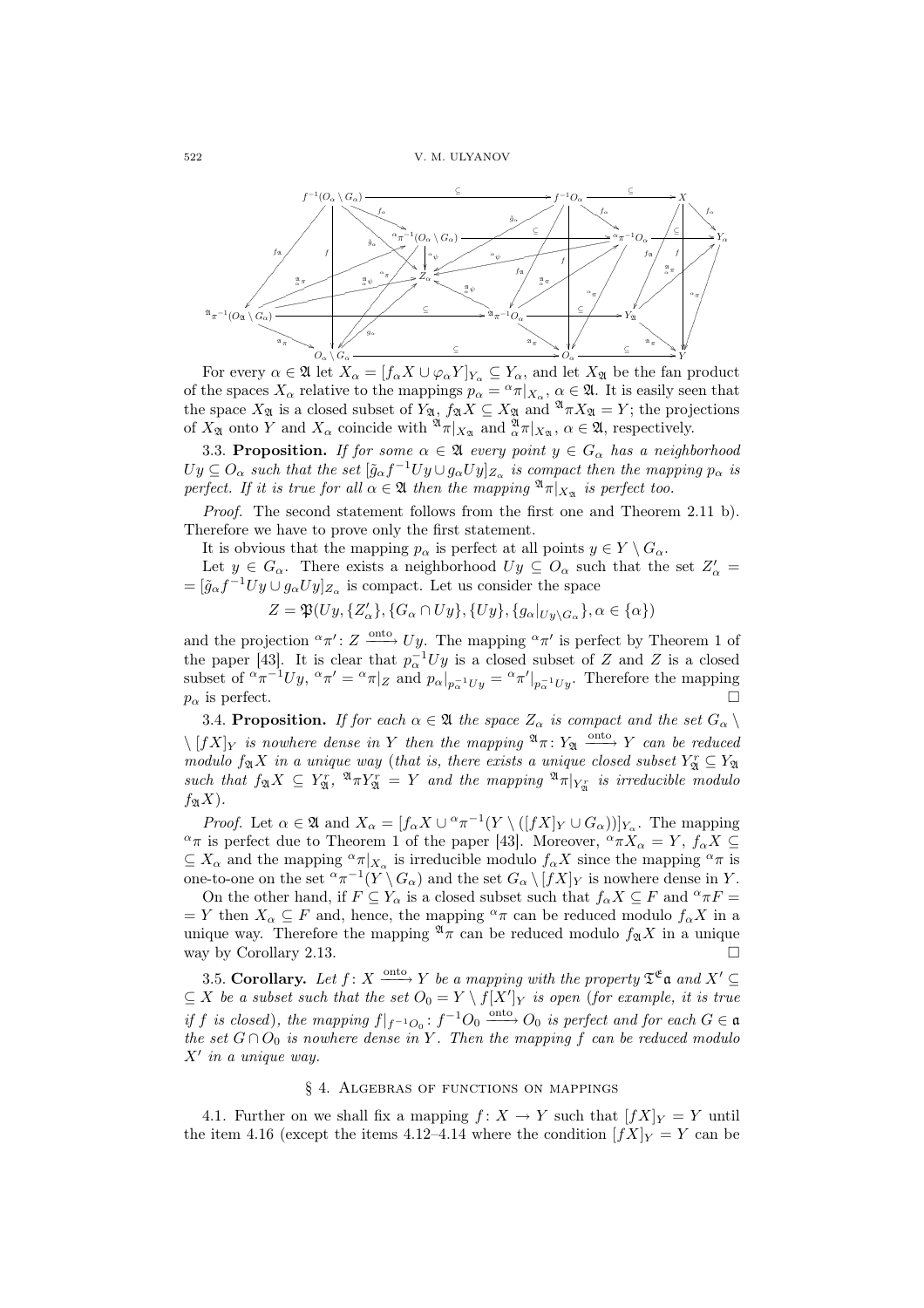omitted). Let  $C^*(X)$  be the algebra of all bounded continuous functions  $\tilde{g}: X \to$  $\rightarrow \mathbb{R}$  with the usual norm  $\|\tilde{g}\| = \sup\{|\tilde{g}x| : x \in X\}$  and let  $C(X)$  be the algebra of all continuous functions  $\tilde{g}: X \to \mathbb{R}$ .

# A. Algebras of f-bounded functions

4.2. **Definition.** A function  $\tilde{g}: X \to \mathbb{R}$  will be called f-bounded if for each point  $y \in Y$  there exists a neighborhood  $Uy \subseteq Y$  such that the function  $\tilde{g}$  is bounded on the set  $f^{-1}Uy$ .

Let  $B(f)$  be the algebra (over the field R) of all f-bounded functions  $\tilde{q}: X \to \mathbb{R}$ ,  $C(f) = B(f) \cap C(X)$ . Of course,  $C^*(X) \subseteq C(f)$  as a subalgebra. The following two statements are very simple (any topology on the set  $C(f)$  is not defined).

4.3. Proposition. If the space Y is countably compact then  $C(f) = C^*(X)$ .

4.4. Proposition. If the mapping f is closed and  $f^{-1}y$  is pseudocompact for every  $y \in Y$  then  $C(f) = C(X)$ .

# B. Semi-norms and topologies on algebras

4.5. For every  $y \in Y$  and  $\tilde{g} \in B(f)$  let

 $n_y \tilde{g} = \inf \{ \sup \{ |\tilde{g}x| : x \in f^{-1}Uy \} : Uy \subseteq Y \text{ is a neighborhood of the point } y \}.$ 

It is clear that  $n_y$  is a seminorm on the algebra  $B(f)$  for each point  $y \in Y$ , and for every  $y \in Y$ ,  $\tilde{g} \in B(f)$  and  $\varepsilon > 0$  such that  $n_y \tilde{g} < \varepsilon$  the set  $U_{\tilde{g},\varepsilon} y = \{y' \in Y, y \in Y\}$  $\in Y : n_{y'}\tilde{g} < n_{y}\tilde{g} + \varepsilon$  is an open neighborhood of the point y.

4.6. Proposition. If the mapping f is closed then for each  $\tilde{g} \in C(f)$  and  $y \in Y$ the equality  $n_y \tilde{g} = \sup\{|\tilde{g}x| : x \in f^{-1}y\}$  holds.

*Proof.* Let  $y \in Y$  and  $\tilde{g} \in C(f)$ . Obviously,  $n_y \tilde{g} \geq M = \sup\{|\tilde{g}x| : x \in f^{-1}y\}.$ We have to prove the inverse inequality.

Let us take any  $\varepsilon > 0$ . Since the function  $\tilde{g}$  is continuous, for each point  $x \in f^{-1}y$ there exists a neighborhood  $Ux \subseteq X$  such that  $|\tilde{g}x' - \tilde{g}x| < \varepsilon$  for all  $x' \in Ux$ . Let there exists a neighborhood  $Ux \subseteq X$  such that  $|gx - gx| < \varepsilon$  for an  $x \in Ux$ . Let  $U^{\varepsilon}y = f^{\#} \cup \{Ux : x \in f^{-1}y\}$ . Then  $U^{\varepsilon}y \subseteq Y$  is open since the mapping f is closed and, hence, "onto" (see 4.1). We have the inequality  $\sup\{|\tilde{g}x| : x \in f^{-1}U^{\varepsilon}y\} \leq M+$  $+\varepsilon$ . Since  $\varepsilon > 0$  is arbitrary, we have  $n_y \tilde{g} \leq \inf \{ \sup \{ |\tilde{g}x| : x \in f^{-1}U^{\varepsilon}y \} : \varepsilon > 0 \}$  $> 0$ }  $\leqslant M$ .

Thus, the equality  $n_y\tilde{g} = M$  is valid.  $\Box$ 

4.7. Let us take the family of the sets of the form

$$
V_{\varepsilon,M}\tilde{g}_0 = \{ \tilde{g} \in B(f) : \max\{n_y(\tilde{g} - \tilde{g}_0) : y \in M\} < \varepsilon \},
$$

where  $M \subseteq Y$  is a finite subset,  $\varepsilon > 0$  and  $g_0 \in B(f)$ , as a base of a topology of  $B(f)$ , and let us equip  $C(f)$  with the topology of a subspace.

It is easily seen (this is a standard definition) that  $B(f)$  and  $C(f)$  with these topologies are topological algebras.

# C.  $C(f)$  and other algebras

4.8. **Theorem.** The algebra  $C(f)$  is closed in  $B(f)$ .

*Proof.* Let  $\tilde{g}_0 \in [C(f)]_{B(f)}$ . It suffices to prove that the function  $\tilde{g}_0$  is continuous. Let  $x_0 \in X$  and  $y = fx_0$ . We have to prove that  $\tilde{g}_0$  is continuous at the point  $x_0$ .

Let  $\varepsilon > 0$  be an arbitrary number. By the definition of the topology of the space  $B(f)$  the set  $V_{\frac{\varepsilon}{3},\{y\}}(\tilde{g}_0)$  is an open neighborhood of  $\tilde{g}_0$ . Therefore there is a continuous function  $\tilde{g} \in V_{\frac{\varepsilon}{3},\{y\}}(\tilde{g}_0) \cap C(f)$ . By the definition of the seminorm  $n_y$ there exists a neighborhood  $Uy \subseteq Y$  such that  $|\tilde{g}x - \tilde{g}_0x| < \frac{\varepsilon}{3}$  for all  $x \in f^{-1}Uy$ .

 ${}^{6}$ R is the field of all real numbers with the usual topological structure.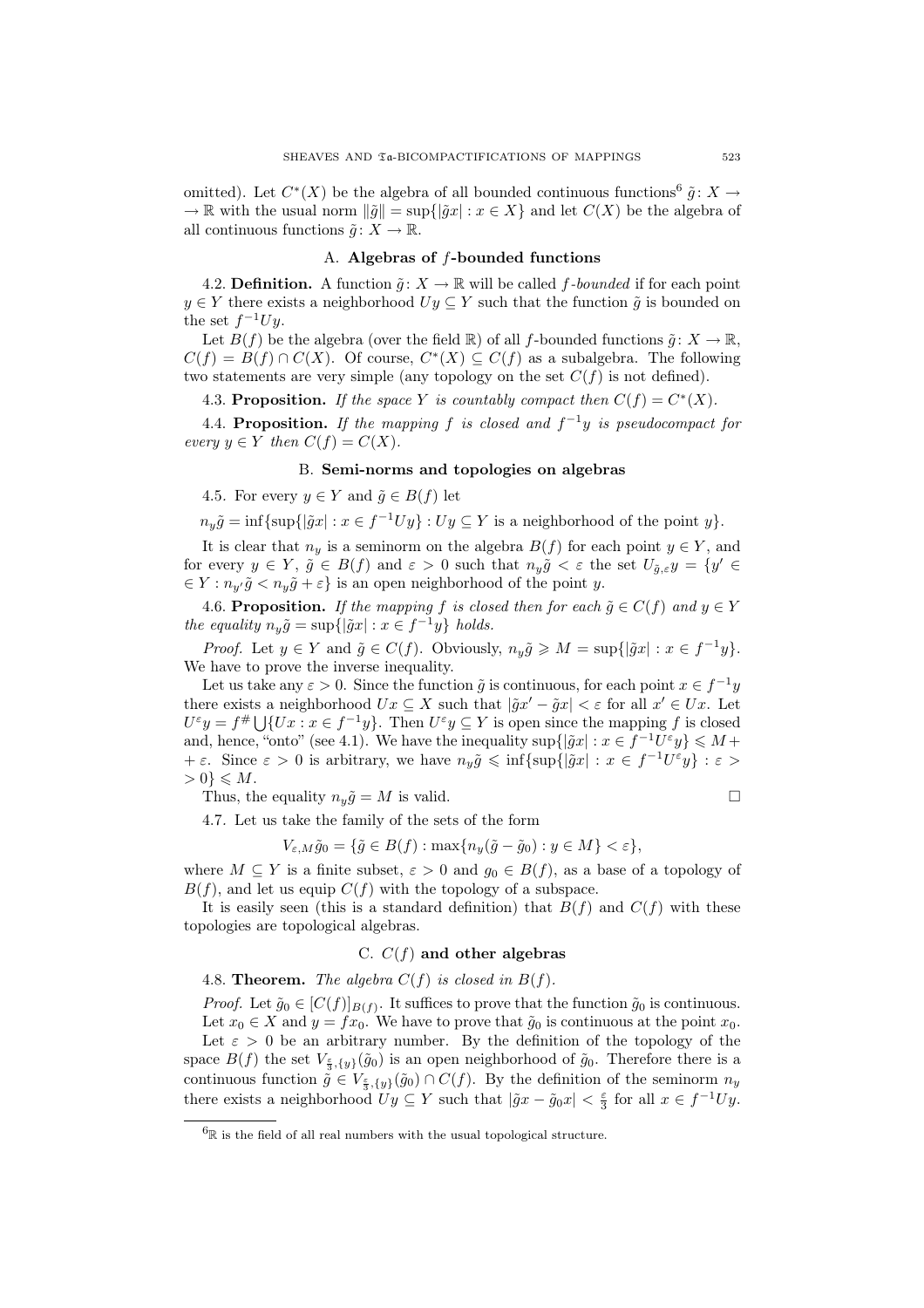Since the function  $\tilde{g}$  is continuous there is a neighborhood  $Ux_0 \subseteq f^{-1}Uy$  such that  $|\tilde{g}x - \tilde{g}x_0| < \frac{\varepsilon}{3}$  for all  $x \in Ux_0$ .

Hence, for any  $x \in Ux_0$  we have

$$
|\tilde{g}_0 x - \tilde{g}_0 x_0| = |\tilde{g}_0 x - \tilde{g}x + \tilde{g}x - \tilde{g}x_0 + \tilde{g}x_0 - \tilde{g}_0 x_0| \le
$$
  

$$
\le |\tilde{g}_0 x - \tilde{g}x| + |\tilde{g}x - \tilde{g}x_0| + |\tilde{g}x_0 - \tilde{g}_0 x_0| < \frac{\varepsilon}{3} + \frac{\varepsilon}{3} + \frac{\varepsilon}{3} = \varepsilon.
$$

Therefore the function  $\tilde{q}_0$  is continuous.

4.9. Proposition. The identity map  $i_X: C^*(X) \to C(f)$  is continuous and  $i_X C^*(X)$  is dense in  $C(f)$ .

*Proof.* The map  $i_X$  is continuous since for every  $\tilde{g} \in C^*(X)$  and any  $y \in Y$  we have  $n_u\tilde{g} \leqslant ||\tilde{g}||.$ 

Let  $\tilde{g} \in C(f)$ . For every number  $t \geq 0$  let us set  $\frac{1}{2}$ 

$$
\tilde{g}_t x = \begin{cases} t \text{ if } \tilde{g}x \geq t, \\ \tilde{g}x \text{ if } |\tilde{g}x| < t, \\ -t \text{ if } \tilde{g}x \leqslant -t. \end{cases}
$$

It is obvious that  $\tilde{g}_t \in C^*(X)$  for each  $t \geq 0$ , therefore  $A = {\tilde{g}_t : t \geq 0} \subseteq C^*(X)$ . If  $V_{\varepsilon,M}\tilde{g}$  is any neighborhood of  $\tilde{g}$  then for every  $t \ge \max\{n_y\tilde{g} : y \in M\}$  we have  $n_y(\tilde{g}_t - \tilde{g}) = 0$  for all  $y \in M$ , hence,  $\tilde{g}_t \in V_{\varepsilon,M}\tilde{g}$  for such t, and  $\tilde{g} \in [A]_{C(f)} \subseteq$  $\subseteq [C^*(X)]_{C(f)}$ . The contract of the contract of the contract of the contract of  $\Box$ 

4.10. Proposition. If there exists a continuous function  $g: Y \to [0, 1]$  such that the set gY is infinite then the identity mapping  $i_X: C^*(X) \to C(f)$  is not an embedding.

*Proof.* Since the segment [0, 1] is compact and the set  $gY$  is infinite there is a point  $t_0 \in [0, 1]$  such that  $t_0 \in [gY \setminus \{t_0\}]_{\mathbb{R}}$ . Let  $\{U_n t_0 : n \in \mathbb{N} = \{1, 2, 3, \dots\}\}$  be a local base of  $[0, 1]$  at the point  $t_0$ .

For every  $n \in \mathbb{N}$  let us choose a point  $t_n \in gY \cap (U_n t_0 \setminus \{t_0\})$  and a neighborhood  $Ut_n \subseteq [0,1]$  such that  $[Ut_n]_{\mathbb{R}} \subseteq U_n t_0 \setminus \{t_0\}$ , and let  $h_n : [0,1] \to [0,1]$  be a continuous function such that  $h_n t_n = 1$  and  $h_n t = 0$  for all  $t \in [0,1] \setminus Ut_n$ . Let  $A = \{h_n gf : n \in$  $\in \mathbb{N}$ . It is obvious that  $A \subseteq C^*(X)$ .

Let  $\tilde{g}_0 \in C^*(X)$  be a function such that  $\tilde{g}_0x = 0$  for all  $x \in X$ . We have  $\|\tilde{g} - \tilde{g}_0\| = \|\tilde{g}\| = 1$  for all  $\tilde{g} \in A$ , therefore  $\tilde{g}_0 \notin [A]_{C^*(X)}$ .

On the other hand, for any neighborhood  $V_{\varepsilon,M} \tilde{g}_0 \subseteq B(f)$  there exists a number  $n \in \mathbb{N}$  such that  $M \cap (U_n t_0 \setminus \{t_0\}) = \emptyset$ , hence,  $n_y(h_n gf - \tilde{g}_0) = n_y(h_n gf) = 0$  for all  $y \in M$ , that is,  $h_n g f \in V_{\varepsilon,M} \tilde{g}_0$  and  $V_{\varepsilon,M} \tilde{g}_0 \cap A \neq \varnothing$ ; therefore  $\tilde{g}_0 \in [A]_{C(f)}$ .  $\Box$ 

4.11. Proposition. If the mapping f is closed and for each  $y \in Y$  the set  $f^{-1}y$ is finite then the topology of the space  $C(f)$  coincides with the topology of pointwise convergence.

*Proof.* Let  $C_p(X)$  be the algebra of all continuous functions  $\tilde{g}: X \to \mathbb{R}$  with the topology of pointwise convergence. Due to Proposition 4.4 the sets  $C(f)$  and  $C_p(X)$  coincide. Let  $j_X: C(f) \xrightarrow{\text{onto}} C_p(X)$  be the identity map.

It is obvious that the topology of the pointwise convergence can be defined by the family of semi-norms

$$
n_y' \tilde{g} = \max\{ |\tilde{g} x| : x \in f^{-1} y \} = \sup\{ |\tilde{g} x| : x \in f^{-1} y \}
$$

for all  $y \in fX = Y$  (see 4.1) and  $\tilde{g} \in C_p(X)$ , because  $f^{-1}y$  is finite for each  $y \in$  $\in Y$ . Due to Proposition 4.6  $n'_y j_X = n_y$  for every  $y \in Y$ , hence the map  $j_X$  is a homeomorphism.  $\Box$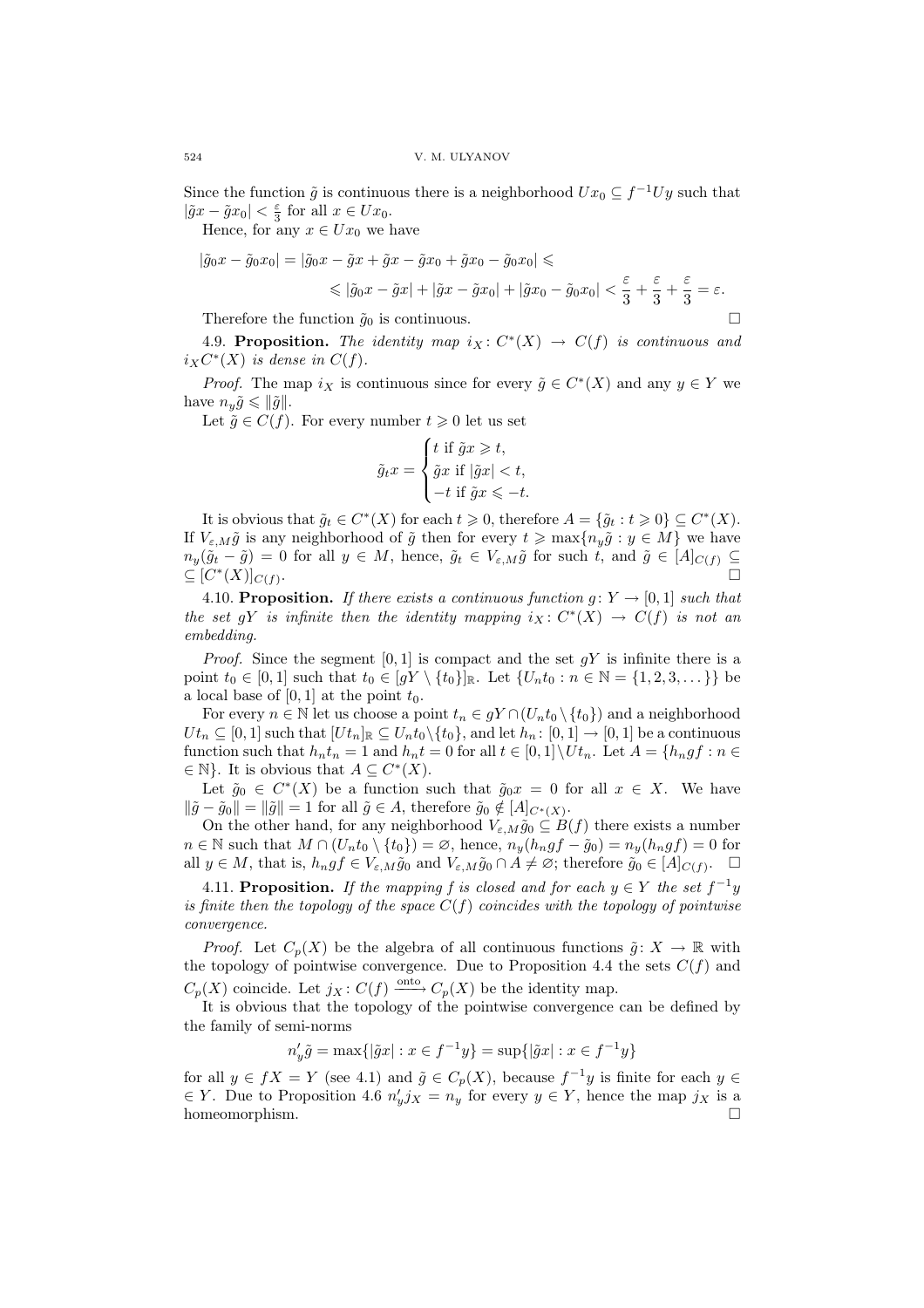#### D. Globally completely regular mappings

4.12. **Definition** ([34], §7). We shall say that a mapping  $f: X \rightarrow Y$  is parallel to a completely regular space if there exist a completely regular space Z and an embedding  $i: X \to Y \times Z$  such that the equality  $f = p_Y i$  is valid, where  $p_Y : Y \times Z$  $\times Z \to Y$  is the projection of the product  $Y \times Z$  to its factor Y.



Obviously, if a mapping  $f: X \to Y$  is parallel to a completely regular space then  $f$  is Tychonoff. On the other hand, if the space  $X$  is completely regular then the mapping f is parallel to a completely regular space (we can take  $Z = X$ ).

4.13. Definition. A mapping  $f: X \to Y$  will be called *globally completely regular* if for an arbitrary point  $x \in X$  in each of the following two cases

a) for every point  $x' \in f^{-1} f x \setminus \{x\}$  and

b) for every neighborhood  $Ux \subseteq X$ 

there exist a continuous function  $\tilde{g}: X \to \mathbb{R}$  and a neighborhood  $Ofx \subseteq Y$  such that, respectively,

a)  $\tilde{g}x' \neq \tilde{g}x$  or

b)  $\tilde{g}x \notin [\tilde{g}(f^{-1}Ofx \setminus Ux)]_{\mathbb{R}}$ .

Note that we can use the segment  $[0, 1]$  instead of  $\mathbb R$  with the same result.

It is possible to generalize this definition analogously to Definition 1.6, but we shall consider the simplest case. For the general case we can prove all results of this paper about mappings with the properties  $\mathfrak{T}^{\mathfrak{E}}$  and  $\mathfrak{T}$  a with trivial modifications.

4.14. Proposition. A mapping  $f: X \rightarrow Y$  is parallel to a completely regular space iff it is globally completely regular.

*Proof.* Necessity. Let the mapping  $f$  be parallel to a completely regular space Z, that is, there exists an embedding  $i: X \to Y \times Z$  such that  $f = p_Y i$ , where  $p_Y: Y \times Z \to Y$  is the projection. We have to consider two cases.

a) Let  $x \in X$  and  $x' \in f^{-1}f x \setminus \{x\}$ . Let us denote  $z = p_Z i x$  and  $z' = p_Z i x'$ , where  $p_Z: Y \times Z \to Z$  is the projection. Then  $z' \neq z$ , therefore there is a continuous function  $g: Z \to [0, 1]$  such that  $gz = 0$  and  $gz' = 1$ , because the space Z is completely regular. Then the function  $\tilde{g} = gp_Z i$  has all necessary properties.

b) Let  $x \in X$  be a point and  $Ux \subseteq X$  be its neighborhood. By the definition of the topological product there are neighborhoods  $Ofx \subseteq Y$  and  $Op_Zix \subseteq Z$  such that  $x \in f^{-1}Ofx \cap i^{-1}p_Z^{-1}Op_Zix = i^{-1}(Ofx \times Op_Zix) \subseteq Ux$ , since the mapping i is embedding. Analogously there is a continuous function  $g: Z \to [0, 1]$  such that  $gp_Zix = 0$  and  $gz = 1$  for all  $z \in Z \setminus Op_Zix$ . Then the function  $\tilde{g} = gp_Zi$  has all necessary properties.

Sufficiency. Let the mapping f be globally completely regular. Let  $\mathfrak{A}_1$  =  $=\{(x,x'): x \in X, x' \in f^{-1}f x \setminus \{x\}\}, \mathfrak{A}_2 = \{(x, Ux): x \in X, Ux \subseteq X \text{ is a neighbor-} \}$ hood of the point  $x$ ,  $\mathfrak{A} = \mathfrak{A}_1 \dot{\cup} \mathfrak{A}_2$ .

Let  $\alpha = (x, x') \in \mathfrak{A}_1$ . By Definition 4.12 there is a continuous function  $\tilde{g}_\alpha \colon X \to$  $\rightarrow Z_{\alpha} = \mathbb{R}$  (or [0, 1]) such that  $\tilde{g}_{\alpha}x' \neq \tilde{g}_{\alpha}x$ .

Let  $\alpha = (x, Ux) \in \mathfrak{A}_2$ . By Definition 4.12 there are a continuous function  $\tilde{g}_{\alpha} : X \to Z_{\alpha} = \mathbb{R}$  (or [0,1]) and a neighborhood  $Ofx \subseteq Y$  such that  $\tilde{g}_{\alpha}x \notin$  $\notin \left[\tilde{g}_{\alpha}(f^{-1}Ofx\setminus Ux)\right]_{\mathbb{R}}.$ 

 $g_{\alpha}(f \cup f)$   $\mathcal{I} \setminus \{Ux\}$  |  $\mathbb{R}$ .<br>Let  $Z = \prod\{Z_{\alpha} : \alpha \in \mathfrak{A}\}$  and let  $i = f \Delta(\Delta \{\tilde{g}_{\alpha} : \alpha \in \mathfrak{A}\})$ :  $X \to Y \times \prod\{Z_{\alpha} : \alpha \in \mathfrak{A}\}$  $\in \mathfrak{A}$  =  $Y \times Z$  be the diagonal mapping (see [51], §2.3). It is easily seen that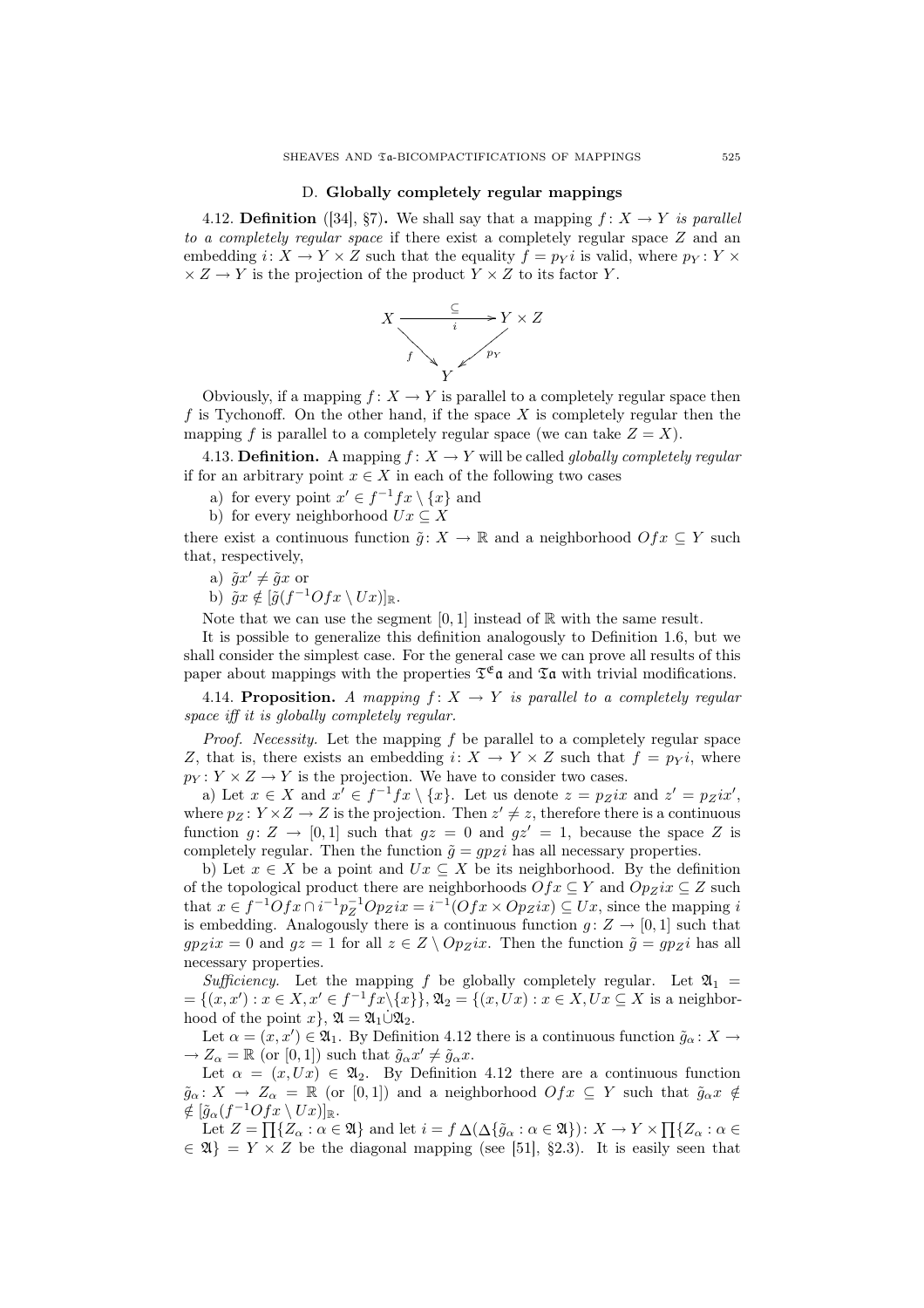the mapping  $i$  is an embedding, the space  $Z$  is completely regular ([51], Theorem 2.3.11) and  $f = p_Y i$ .

4.15. **Theorem.** There exist a space X' and two mappings  $h_1 : X \rightarrow X'$  and  $h_2 \colon X' \to Y$  such that

- 1)  $h_2h_1 = f$ ;
- 2)  $[h_1X]_{X'} = X';$
- 3)  $h_2$  is perfect (hence,  $h_2X' = Y$ ; see 4.1) and globally completely regular (hence,  $h_2$  is separable);
- 4) the map  $\varphi: C(h_2) \xrightarrow{\text{onto}} C(f)$ , defined by the equality  $\varphi \overline{g} = \overline{g} h_1$  for all  $\overline{g} \in$  $\epsilon \in C(h_2)$ , is an isomorphism of topological algebras preserving all semi-norms  $n_y, y \in Y$ .

Moreover, if the mapping f is globally completely regular (and perfect) then the mapping  $h_1$  is an embedding (a homeomorphism onto  $X'$ ).



*Proof.* Let  $C(f) = {\tilde{g}_{\alpha} : \alpha \in \mathfrak{A}}.$  Let us set  $Z_{\alpha} = \mathbb{R}, O_{\alpha} = Y, G_{\alpha} = Y$  for every  $\alpha \in \mathfrak{A}$ , and let us define a function  $g_{\alpha} \colon Y \to Z_{\alpha}$  by the equality

 $g_{\alpha}y = \inf \{ \sup \{ \tilde{g}_{\alpha}x : x \in f^{-1}Uy \} : Uy \subseteq Y \text{ is a neighborhood of the point } y \}$ for each  $y \in Y$ .

Using Construction 3.2 we get the mappings  $f_{\mathfrak{A}} : X \to X_{\mathfrak{A}} \subseteq Y_{\mathfrak{A}} = \mathfrak{P}(Y, \{Z_{\alpha}\},\)$  ${G_{\alpha}}$ ,  ${G_{\alpha}}$ ,  ${G_{\alpha}}$ ,  ${G_{\alpha}}$ ,  ${G_{\alpha}}$ ,  ${\alpha \in \mathfrak{A}}$  = Y  $\times$   $\prod {Z_{\alpha}} : \alpha \in \mathfrak{A}$ ,  $\mathfrak{A}_{\pi} = p_Y : Y_{\mathfrak{A}} \xrightarrow{\text{onto}} Y$ and  ${}^{\mathfrak{A}}_{\alpha}\psi = p_{Z_{\alpha}} \colon Y_{\mathfrak{A}} \to Z_{\alpha} = \mathbb{R}, \ \alpha \in \mathfrak{A}, \text{ such that } {}^{\mathfrak{A}}\pi f_{\mathfrak{A}} = f \text{ and } {}^{\mathfrak{A}}_{\alpha}\psi f_{\mathfrak{A}} = \tilde{g}_{\alpha} \text{ for }$ all  $\alpha \in \mathfrak{A}$ .

Since all functions  $\tilde{g}_{\alpha}, \alpha \in \mathfrak{A}$ , are f-bounded, the mapping  $\mathfrak{A}_{\pi}|_{X_{\mathfrak{A}}}$  is perfect by Proposition 3.3. Let  $X' = [f_{\mathfrak{A}}X]_{X_{\mathfrak{A}}}$ ,  $h_2 = {}^{\mathfrak{A}}\pi|_{X'}$ , and let  $h_1 : X \to X'$  be the mapping which coincides with  $f_{\mathfrak{A}}$ .

It is easily seen that the map  $\psi: C(f) \to C(h_2)$ , defined by the equality  $\psi \tilde{g}_{\alpha} =$  $=\frac{\mathfrak{A}}{\alpha}\psi|_{X'}$  for  $\alpha \in \mathfrak{A}$ , is inverse to the mapping  $\varphi$ , and that  $n_y\tilde{g}_{\alpha} = n_y(\psi\tilde{g}_{\alpha})$  for all  $\alpha \in \mathfrak{A}$  and  $y \in Y$ . Therefore the map  $\varphi$  is a topological isomorphism preserving all seminorms  $n_y, y \in Y$ .



The mapping  $h_2$  is globally completely regular by Proposition 4.14.

It is easily seen that if the mapping  $f$  is globally completely regular then the mapping  $h_1$  is embedding in consequence of Definition 4.13. Moreover, if the mapping f is perfect then the mapping  $h_1$  is perfect by Lemma 8 of [43] and, hence,  $h_1$ is a homeomorphism onto  $X'$ . . The contract of the contract of the contract of  $\Box$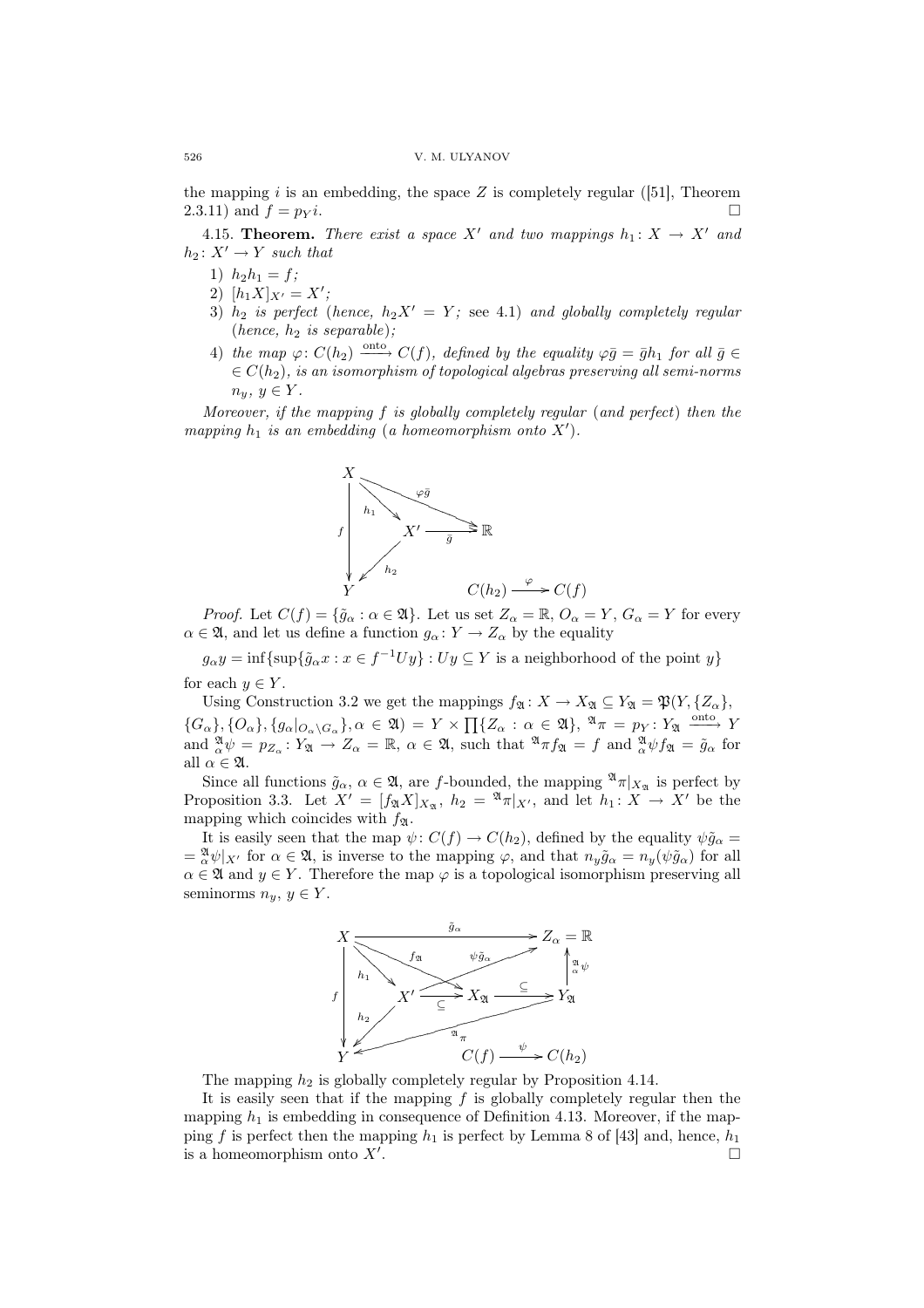4.16. For the statements 4.17 and 4.18 let  $f_1: X_1 \to Y_1$ ,  $f_2: X_2 \to Y_2$ ,  $\phi_1: X_1 \to Y_1$  $\rightarrow X_2$  and  $\phi_2: Y_1 \rightarrow Y_2$  be mappings such that  $[f_1X_1]_{Y_1} = Y_1$ ,  $[f_2X_2]_{Y_2} = Y_2$  and  $\phi_2 f_1 = f_2 \phi_1.$ 

4.17. **Lemma.** For  $i = 1, 2$  let the space  $X'_i$  and the mappings  $h_{i1}$  and  $h_{i2}$  be such as they were constructed in Theorem 4.15 for the mapping  $f_i$ . Then there exists and is unique a mapping  $\phi_0 \colon X'_1 \to X'_2$  such that  $\phi_0 h_{11} = h_{21} \phi_1$  and  $h_{22} \phi_0 =$  $=\phi_2h_{12}$ . If the mapping  $\phi_2$  is perfect (or separable) then the mapping  $\phi_0$  is perfect (or separable) too.



*Proof.* Let  $C(f_i) = {\tilde{g}_{i\alpha} : \alpha \in \mathfrak{A}_i}, i = 1, 2$ . For each  $\alpha \in \mathfrak{A}_2$  there is a unique element  $\alpha' \in \mathfrak{A}_1$  such that  $\tilde{g}_{1\alpha'} = \tilde{g}_{2\alpha}\phi_1$ ; therefore we can define a map  $h: \mathfrak{A}_2 \to \mathfrak{A}_1$ by setting  $h\alpha = \alpha'$  for all  $\alpha \in \mathfrak{A}_2$ . Due to Theorem 2 of [43] there exists and is unique a mapping  $\bar{\phi} \colon Y_{1\mathfrak{A}_1} \to Y_{2\mathfrak{A}_2}$  such that  $\phi_2^{\mathfrak{A}_1} \pi_1 = \mathfrak{A}_2 \pi_2 \bar{\phi}$  and  $\frac{\mathfrak{A}_2}{\alpha} \psi_2 \bar{\phi} = \frac{\mathfrak{A}_1}{h \alpha} \psi_1$ for all  $\alpha \in \mathfrak{A}_2$  (see 4.15). By the definition of the map h we have  $\bar{\phi} f_{1\mathfrak{A}_1}^{\alpha} = f_{2\mathfrak{A}_2}^{\alpha} \phi_1$ , hence,  $\overline{\phi} f_{1\mathfrak{A}_1} X_1 \subseteq f_{a\mathfrak{A}_2} X_2$ . Therefore  $\overline{\phi} X_1' \subseteq X_2'$ , and we can define the mapping  $\phi_0$  as the restriction of the mapping  $\bar{\phi}$ .

The mapping  $\phi_0$  satisfying the conditions  $\phi_0 h_{11} = h_{21} \phi_1$  and  $h_{22} \phi_0 = \phi_2 h_{12}$  is unique since the first condition defines it on the dense subset  $h_{11}X_1 \subseteq X'_1$  and the mapping  $h_{22}$  is separable.

If the mapping  $\phi_2$  is perfect then the mapping  $h_{22}\phi_0 = \phi_2 h_{12}$  also is perfect, and hence  $\phi_0$  is perfect by Lemma 8 of [43]. Analogously we can prove that  $\phi_0$  is separable if  $\phi_2$  is separable.  $\Box$ 

# E. Homomorphisms of algebras

4.18. **Theorem.** The map  $\varphi: C(f_2) \to C(f_1)$  defined by the formula  $\varphi \tilde{g}_2 = \tilde{g}_2 \phi_1$ for all  $\tilde{g}_2 \in C(f_2)$  is a continuous homomorphism of the topological algebras and  $n_y(\varphi \tilde{g}_2) \leqslant n_{\phi_2 y} \tilde{g}_2$  for all  $y \in Y_1$  and  $\tilde{g} \in C(f_2)$ . Moreover,

- 1) if  $[\phi_1 X_1]_{X_2} = X_2$  then  $\varphi$  is a continuous isomorphism onto a subalgebra of  $C(f_1)$ ;
- 2) if, in addition to 1), the mapping  $\phi_2$  is perfect then  $\varphi$  is a continuous isomorphism onto a closed subalgebra of  $C(f_1)$ ;
- 3) if, in addition to 1) and 2), the set  $\phi_2^{-1}y$  is finite for each  $y \in Y_2$  then  $\varphi$  is a topological isomorphism onto a closed subalgebra of  $C(f_1)$ .

*Proof* is very simple except for the closedness of  $\varphi C(f_2)$  in  $C(f_1)$  in the statement 2).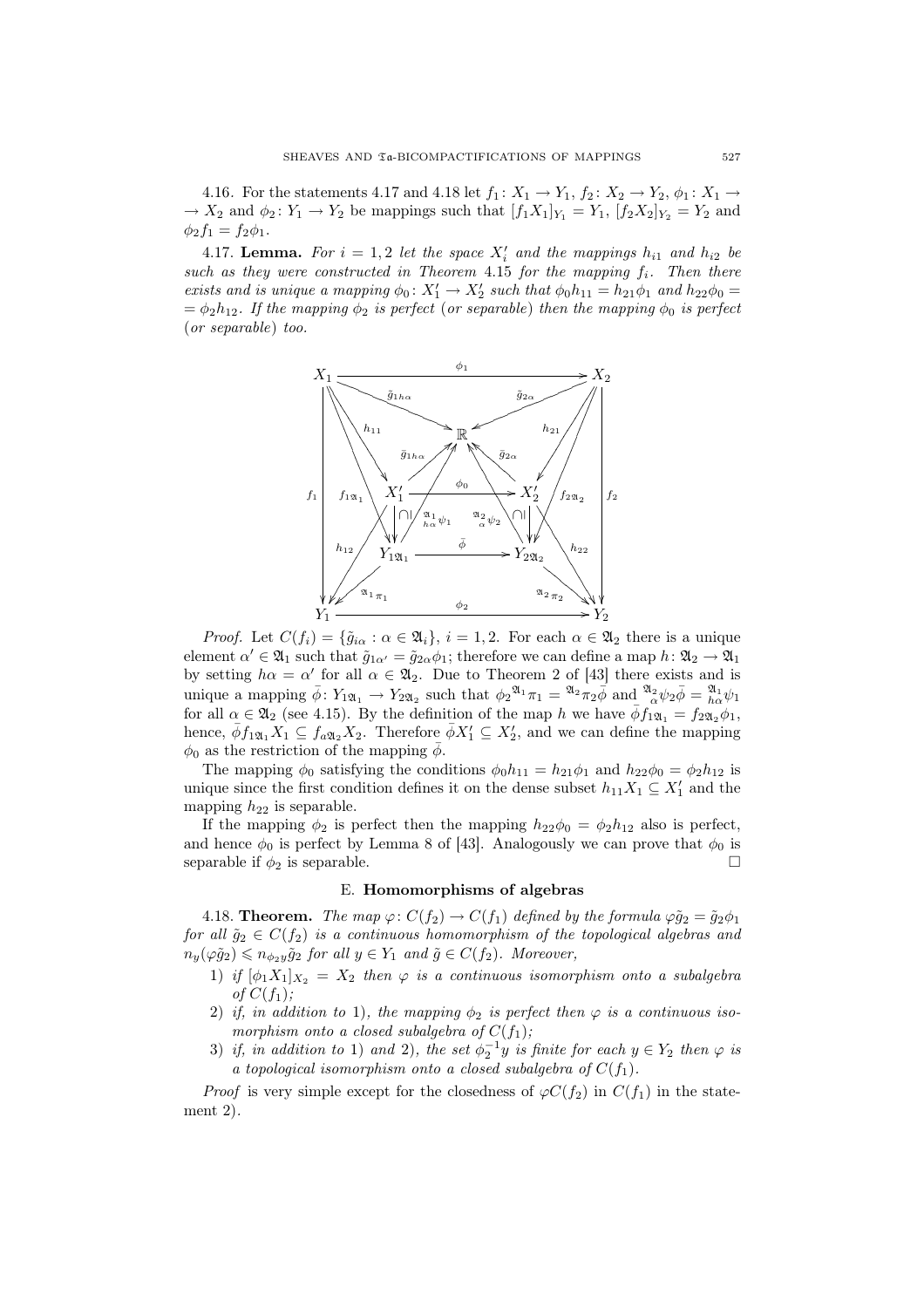By Lemma 4.17 we can assume that the mappings  $\phi_1$  and  $f_2$  are perfect and  $\phi_1 X_1 = X_2$ ; otherwise we can replace  $X_1, X_2, f_1, f_2$  and  $\phi_1$  by  $X'_1, X'_2, h_{12}, h_{22}$ and  $\phi_0$ .

Consider a function  $\tilde{g}_0 \in [\varphi C(f_2)]_{C(f_1)}$ . We shall show that for any points  $x_1, x_2 \in X_1$  such that  $\phi_1 x_1 = \phi_1 x_2$  we have  $\tilde{g}_0 x_1 = \tilde{g}_0 x_2$ . Let  $M = \{f_1 x_1, f_1 x_2\}$ . For each  $\varepsilon > 0$  there is  $\tilde{g}_2 \in C(f_2)$  such that  $\tilde{g}_1 = \varphi \tilde{g}_2 \in V_{\frac{\varepsilon}{2},M} \tilde{g}_0$  (see 4.7); therefore

$$
|\tilde{g}_0 x_1 - \tilde{g}_0 x_2| = |\tilde{g}_0 x_1 - \tilde{g}_1 x_1 + \tilde{g}_1 x_1 - \tilde{g}_1 x_2 + \tilde{g}_1 x_2 - \tilde{g}_0 x_2| \le
$$
  

$$
\le |\tilde{g}_0 x_1 - \tilde{g}_1 x_1| + |\tilde{g}_1 x_1 - \tilde{g}_1 x_2| + |\tilde{g}_1 x_2 - \tilde{g}_0 x_2| < \frac{\varepsilon}{2} + |\tilde{g}_2 \phi_1 x_1 - \tilde{g}_2 \phi_1 x_2| + \frac{\varepsilon}{2} = \varepsilon,
$$

since  $\phi_1 x_1 = \phi_1 x_2$ . Thus,  $|\tilde{g}_0 x_1 - \tilde{g}_0 x_2| < \varepsilon$  for any  $\varepsilon > 0$ , so that  $\tilde{g}_0 x_1 = \tilde{g}_0 x_2$  for any  $x_1, x_2 \in X_1$  such that  $\phi_1 x_1 = \phi_1 x_2$ .

Therefore we can define a function  $\tilde{g}: X_2 \to \mathbb{R}$  by the equality  $\tilde{g}x = \tilde{g}_0x'$  for any  $x \in X_2$  and  $x' \in \phi_1^{-1}x$ . For every closed set  $F \subseteq \mathbb{R}$  the set  $\tilde{g}^{-1}F = \phi_1 \tilde{g}_0^{-1}F$ is closed since  $\phi_1$  is closed, hence  $\tilde{g}$  is continuous; by Proposition 4.4  $\tilde{g} \in C(f_2)$ . Obviously,  $\varphi \tilde{g} = \tilde{g}_0$ , therefore  $\varphi C(f_2)$  is closed subalgebra of  $C(f_1)$ .

4.19. Corollary. Let mappings  $f_1: X_1 \to Y$ ,  $f_2: X_2 \to Y$  and  $\phi_0: X_1 \to X_2$ such that  $f_1 = f_2 \phi_0$ ,  $[\phi_0 X_1]_{X_2} = X_2$  and  $[f_1 X_1]_{Y} = Y$  be given. Then the map  $\varphi: C(f_2) \to C(f_1)$ , defined by the equality  $\varphi \tilde{g}_2 = \tilde{g}_2 \phi_0$  for all  $\tilde{g}_2 \in C(f_2)$ , is a topological isomorphism onto a closed subalgebra of  $C(f_1)$ , preserving all seminorms  $n_y, y \in Y$ .

# § 5. Sheaves

5.1. From now on we shall fix a mapping  $f: X \to Y$  and a closed family  $\mathfrak{a}$  of locally closed subsets of the space Y.

Let  $T$  be the family of all open subsets of the space  $Y$ .

Let us denote by  $T_a$  the family of all ordered couples  $(O, G)$ , where  $O \in T$  and  $G \in \mathfrak{a}$  are sets such that  $[G]_Y \cap O = G$ . For  $(O_1, G_1), (O_2, G_2) \in T_{\mathfrak{a}}$  we shall write  $(O_1, G_1) \subseteq (O_2, G_2)$  if  $O_1 \subseteq O_2$  and  $O_1 \setminus G_1 \subseteq O_2 \setminus G_2$ . This relation defines a partial order on the set  $T_a$ .

5.2. Lemma. The partially ordered set  $T_a$  has the following properties:

- a) the couple  $(Y, \varnothing)$  is the largest element of  $T_a$ ;
- b) for each  $(O_1, G_1), (O_2, G_2) \in T_a$  there is their minimum

 $(O_1, G_1) \cap (O_2, G_2) = (O_1 \cap O_2, (G_1 \cup G_2) \cap (O_1 \cap O_2));$ 

c) for each point  $y \in Y$  and each set  $O \in T$  the families  $T_y = \{ (O, G) \in$  $\in T_{\mathfrak{a}}: O \ni y$  and  $T_O = \{ (O', G) \in T_{\mathfrak{a}}: O' = O \}$  are directed by the relation " $\supset$ " inverse to " $\subseteq$ ".

*Proof.* The statements a) and b) are evident, the statement c) is a consequence of the fact that for any  $(O_1, G_1), (O_2, G_2) \in T_y$  (or  $T_O$ ) their minimum belongs to  $T_y$  (or  $T_O$ ).

5.3. Further on we shall fix a couple  $(O, G) \in T_a$  until the item 5.14.

# A. Sets of couples of functions

5.4. Let us denote by  $\mathcal{C}_{\mathfrak{a}}(O, G)$  the set of all ordered couples  $(g, \tilde{g})$  of functions  $g: O \to \mathbb{R}$  and  $\tilde{g}: f^{-1}O \to \mathbb{R}$  which satisfy the following conditions:

- 1)  $g|_{\mathcal{O}\backslash G}$  and  $\tilde{g}$  are continuous;
- 2)  $\tilde{g}|_{f^{-1}(O\setminus G)} = gf|_{f^{-1}(O\setminus G)};$
- 3) for every point  $y \in G$  there is a neighborhood  $Uy \subseteq O$  such that the functions  $g|_{U_y}$  and  $\tilde{g}|_{f^{-1}U_y}$  are bounded;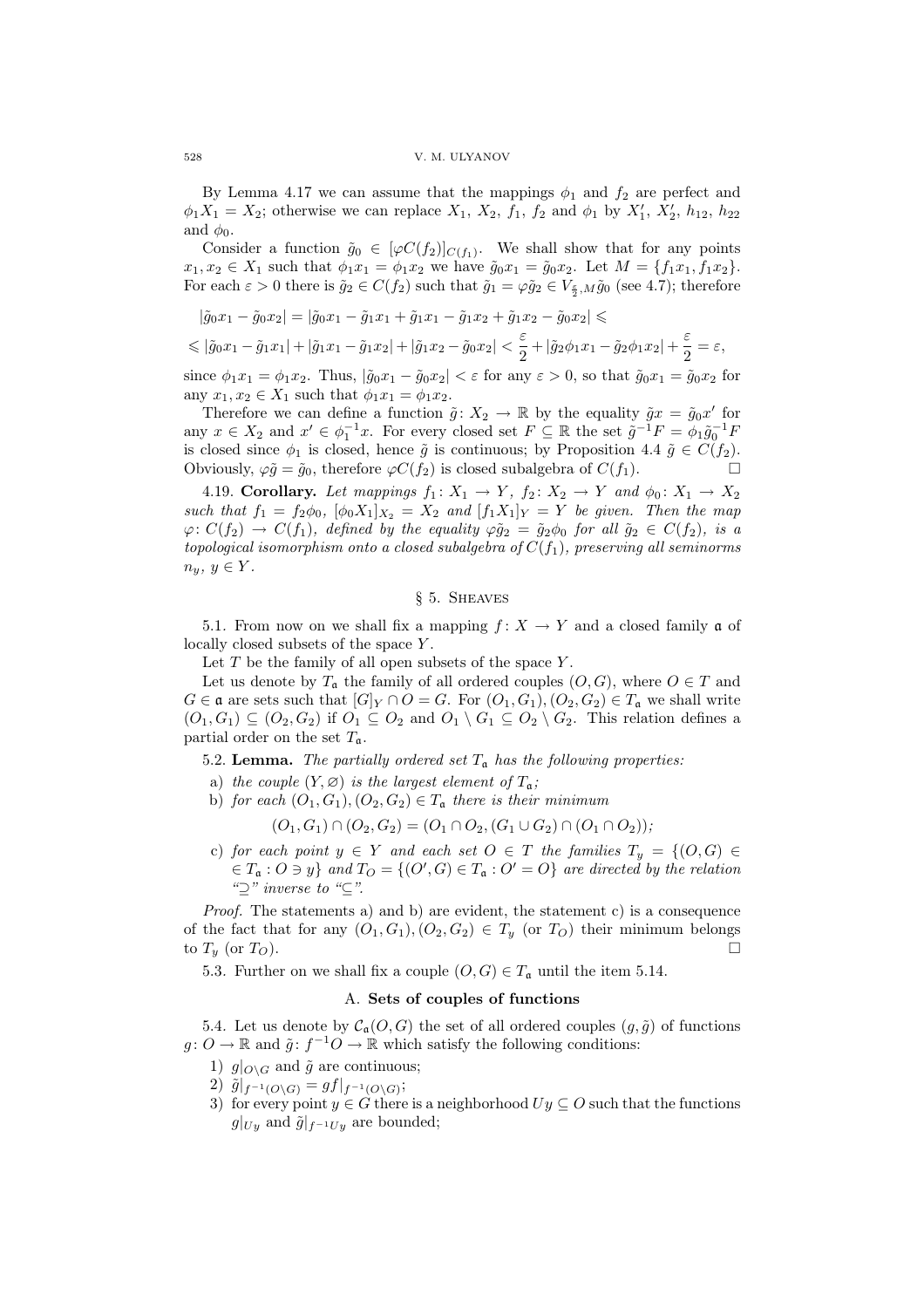4) for every point  $y \in G$  the following equality holds:

(2) 
$$
\begin{cases} gy = \inf \{ \max \{ \sup \{ gy' : y' \in Uy \setminus ([fX]_Y \cup E) \}, \sup \{ \tilde{g}x : x \in f^{-1}Uy \} \} : \\ Uy \subseteq O \text{ is a neighborhood of the point } y, \end{cases}
$$

 $E \subseteq Uy$  is a nowhere dense set}.

 $\mathbf{I}$ 

We shall assume that  $\mathcal{C}_{\mathfrak{a}}(\varnothing, \varnothing) = \{(0,0)\}\$ is the zero-algebra. Let  $C^*_{\mathfrak{a}}(O, G) = \{ (g, \tilde{g}) \in C_{\mathfrak{a}}(O, G) : g \text{ and } \tilde{g} \text{ are bounded} \}.$ The following statement is obvious.

5.5. Proposition. If  $(g, \tilde{g}) \in C_{\mathfrak{a}}(O, G)$  then for every point  $y_0 \in O$  we have

 $gy_0 = \inf \{ \sup \{ gy : y \in Uy_0 \} : Uy_0 \subseteq O \text{ is a neighborhood of the point } y_0 \},\$ 

and for every  $t \in \mathbb{R}$  the set  $\{y \in O : gy < t\}$  is open.

5.6. Definition. A couple  $(g, \tilde{g}) \in C_{\mathfrak{a}}(O, G)$  will be called *factorizable* if the function g is continuous on the set O and  $\tilde{g} = gf|_{f^{-1}O}$ .

The set of all factorizable couples  $(g, \tilde{g}) \in C_{\mathfrak{a}}(O, G)$  will be denoted by  $C_f(O, G)$ . Let us observe that  $C_f(O, G)$  is independent of the set G since  $C_f(O, G)$  "coincides" with the set  $C(O)$  of all continuous functions on the space  $O$ .

5.7. Definition. A couple  $(g, \tilde{g}) \in C_{\mathfrak{a}}(O, G)$  will be called *constant* if there exists a number  $c \in \mathbb{R}$  such that  $gy = c$  for all  $y \in O$  and  $\tilde{g}x = c$  for all  $x \in f^{-1}O$ .

# B. Algebras of couples of functions

5.8. Let  $\mathcal{C}_{\alpha}(O, G) = \{ (g_{\alpha}, \tilde{g}_{\alpha}) : \alpha \in \mathfrak{A} \}.$  For each  $\alpha \in \mathfrak{A}$  let us set  $Z_{\alpha} = \mathbb{R},$  $G_{\alpha}=G, O_{\alpha}=O.$ 

Using Construction 3.1 let us construct the spaces  $Y_{\alpha} = \mathfrak{P}(Y, \{Z_{\alpha}\}, \{G_{\alpha}\}, \{O_{\alpha}\},\$  ${g_{\alpha}|_{O_{\alpha}\backslash G_{\alpha}}}$ ,  $\alpha \in {\alpha}$  and the mappings  $\alpha \pi \colon Y_{\alpha} \longrightarrow Y$ ,  $\alpha \in \mathfrak{A}$ , and, after that, the space  $Y_{\mathfrak{A}} = \mathfrak{P}(Y, \{Z_{\alpha}\}, \{G_{\alpha}\}, \{O_{\alpha}\}, \{g_{\alpha}|_{O_{\alpha}\setminus G_{\alpha}}\}, \alpha \in \mathfrak{A})$  and the mapping  $\mathfrak{A}_{\pi} : Y_{\mathfrak{A}} \xrightarrow{\text{onto}} Y$ .

Using Construction 3.2 let us construct the mappings  $f_{\alpha}: X \to Y_{\alpha}$ , the maps  $\varphi_{\alpha} \colon Y \to Y_{\alpha}$  and the closed subsets  $X_{\alpha} = [f_{\alpha} X \cup \varphi_{\alpha} Y]_{Y_{\alpha}} \subseteq Y_{\alpha}, \alpha \in \mathfrak{A}$ , and, after that, the closed subset  $X_{\mathfrak{A}} = \prod_Y (\{X_\alpha\}, {\alpha \pi |_{X_\alpha}}\}, \alpha \in \mathfrak{A}) \subseteq Y_{\mathfrak{A}}$  and the mapping  $f_{\mathfrak{A}}: X \to X_{\mathfrak{A}}$ . Due to the condition 3) of the item 5.4 and Proposition 3.3, the mappings  $^{\mathfrak{A}} \pi|_{X_{\mathfrak{A}}}$  and  $p_{\alpha} = \alpha \pi|_{X_{\alpha}}, \alpha \in \mathfrak{A}$ , are perfect.

5.9. Lemma. For each  $\alpha \in \mathfrak{A}$  the mapping  $p_{\alpha} : X_{\alpha} \xrightarrow{\text{onto }} Y$  is irreducible modulo  $f_{\alpha}X$ .

*Proof.* Let  $\alpha \in \mathfrak{A}$ ; by the conditions 2) and 4) of the item 5.4 we have  $\varphi_{\alpha} y \in$  $\in [f_{\alpha}X]_{Y_{\alpha}}$  for all  $y \in \text{Int}_Y[fX]_Y$ .<sup>7</sup> Therefore in order to prove that the mapping  $p_{\alpha}$ is irreducible modulo  $f_{\alpha}$  it is suffices to prove that  $p_{\alpha}^{\#}U = \{y \in Y : p_{\alpha}^{-1}y \subseteq U\} \neq$  $\neq \emptyset$  for an arbitrary non-empty open set  $U \subseteq p_{\alpha}^{-1}(Y \setminus [fX]_Y)$ . Moreover, we can assume that  $U \subseteq p_{\alpha}^{-1}G_{\alpha}$  since the mappings  $^{\alpha}\pi$  and  $p_{\alpha}$  are one-to-one on the set  $p_{\alpha}^{-1}(Y \setminus G_{\alpha}).$ 

Since the set  $\varphi_\alpha(Y \setminus [fX]_Y)$  is dense in the set  $p_\alpha^{-1}(Y \setminus [fX]_Y)$ , there exists  $y_0 \in Y \setminus [fX]_Y$  such that  $\varphi_\alpha y_0 \in U$ . Of course,  $y_0 \in G_\alpha \setminus [fX]_Y$ . By the definition of the topology of the space  $X_\alpha$  there are a neighborhood  $W y_0 \subseteq O_\alpha \setminus [fX]_Y$  and a number  $\varepsilon > 0$  such that  $\varphi_{\alpha} y_0 \in p_{\alpha}^{-1} W y_0 \cap {\alpha} \psi^{-1} U_{2\varepsilon} g_{\alpha} y \subseteq U$ , where  $U_{2\varepsilon} g_{\alpha} y_0 =$  $=\{t\in Z_\alpha=\mathbb{R}: g_\alpha y_0-2\varepsilon < t < g_\alpha y_0+2\varepsilon\}$  is a neighborhood of the point  $g_\alpha y_0$  in the space  $Z_{\alpha}$ .

For every  $t \in \mathbb{R}$  let  $U_t = \{y \in Wy_0 : g_\alpha y < t\}$ ; by Proposition 5.5 the sets  $V_1 = U_{g_\alpha y_0 + \varepsilon}$  and  $V_0 = U_{g_\alpha y_0 - \varepsilon}$  are open. The set  $E = V_1 \setminus V_0$  is locally closed and  $y_0 \in E \subseteq V_1 \subseteq Wy_0$ . It is impossible for the set E to be nowhere dense, since in such

<sup>&</sup>lt;sup>7</sup>If  $A \subseteq Y$  then Int<sub>Y</sub>  $A = Y \setminus [Y \setminus A]_Y$ .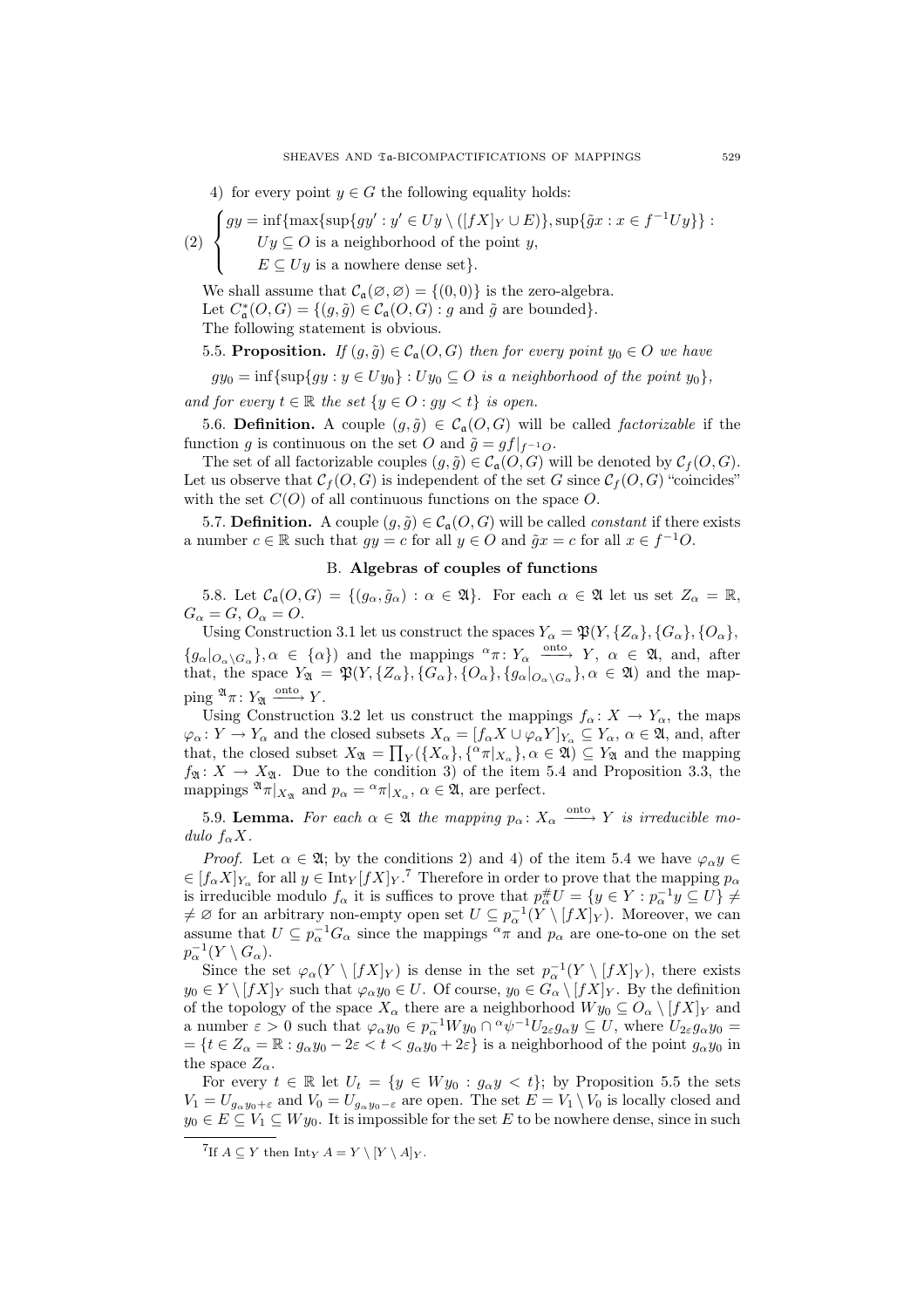a case the condition (2) (see 5.4) would not be valid for the point  $y_0$  (we can take  $Uy_0 = V_1$  and our  $E \subseteq Uy_0$  since  $g_{\alpha}y < g_{\alpha}y_0 - \varepsilon$  for all  $y \in Uy_0 \backslash E = V_0$ ). Therefore the set  $V = \text{Int}_Y E$  is non-empty. We have  $\varnothing \neq p_{\alpha}^{-1}V \subseteq p_{\alpha}^{-1}Wy_0 \cap [\varphi_{\alpha}V]_{Y_{\alpha}} \subseteq$  $\subseteq p_\alpha^{-1}Wy_0 \cap {}^{\alpha}\psi^{-1}[g_\alpha V]_{Z_\alpha} \subseteq p_\alpha^{-1}Wy_0 \cap {}^{\alpha}\psi^{-1}U_{2\varepsilon}g_\alpha y_0 \subseteq U$ , hence  $p_\alpha^{\#}U \subseteq V \neq \emptyset$ and the mapping  $p_{\alpha}$  is irreducible modulo  $f_{\alpha}X$ .

5.10. Thus we have the fan product  $X_{\mathfrak{A}}$  of the spaces  $X_{\alpha}$  relative to the perfect irreducible modulo  $f_{\alpha}X$  mappings  $p_{\alpha}, \alpha \in \mathfrak{A}$  (see 5.8). Due to Corollary 2.13 there exists a unique closed subset  $X_{\mathfrak{A}}^r \subseteq X_{\mathfrak{A}}$  such that  $f_{\mathfrak{A}}X \subseteq X_{\mathfrak{A}}^r$ ,  $\mathfrak{A}_{\mathcal{A}}X_{\mathfrak{A}}^r = Y$ , and the mapping  $p_{\mathfrak{A}} = \mathfrak{A}_{\pi|_{X_{\mathfrak{A}}^r}}$  is irreducible modulo  $f_{\mathfrak{A}}X$ .

Let  $X_{OG} = p_{\mathfrak{A}}^{-1}O, X^O = f^{-1}O, f_{OG} = f_{\mathfrak{A}}|_{X^O}: X^O \to X_{OG}, f_O = f|_{X^O}: X^O \to$  $\rightarrow O$ ,  $p_{OG} = p_{\mathfrak{A}}|_{X_{OG}}$ :  $X_{OG} \rightarrow O$ .



5.11. For each  $\alpha \in \mathfrak{A}$  let us define the continuous function  $\bar{g}_{\alpha} : X_{OG} \to \mathbb{R}$  by the equality  $\bar{g}_{\alpha} = \frac{\mathfrak{A}}{\alpha} \psi |_{X_{OG}}$ . Obviously,  $\tilde{g}_{\alpha} = \bar{g}_{\alpha} f_{OG}$  and  $\bar{g}_{\alpha} |_{p_{OG}^{-1}(O \setminus G)} = g_{\alpha} p_{OG} |_{p_{OG}^{-1}(O \setminus G)}$ .



Thus we have got the map  $\varphi_{OG} : C_{\mathfrak{a}}(O, G) \to C(p_{OG})$  defined by the formula  $\varphi_{OG}(g_{\alpha}, \tilde{g}_{\alpha}) = \bar{g}_{\alpha}$  for all  $\alpha \in \mathfrak{A}$  (see 4.4).

5.12. Theorem. The map  $\varphi_{OG}$  is "onto" and one-to-one. Moreover, for each  $y_0 \in O$  and  $\alpha \in \mathfrak{A}$  we have (see 4.5)

(3) 
$$
\begin{cases} n_{y_0}\bar{g}_{\alpha} = \inf \{ \max \{ \sup\{ |g_{\alpha}y| : y \in Uy_0 \}, \sup\{ |\tilde{g}_{\alpha}x| : x \in f^{-1}Uy_0 \} \} : \\ Uy_0 \subseteq O \text{ is a neighborhood of the point } y_0 \}. \end{cases}
$$

*Proof.* Let us define a map  $\varphi^{OG}$ :  $C(p_{OG}) \to C_{\mathfrak{a}}(O, G)$  in the following way. For a function  $\bar{g} \in C(p_{OG})$  let  $\tilde{g} = \bar{g}f_{OG}$ , and for all  $y \in O$  let  $gy = \sup\{\bar{g}z : z \in p_{OG}^{-1}y\}.$ It is clear that the functions  $\tilde{g}: f^{-1}O = X^O \to \mathbb{R}$  and  $g|_{O\setminus G}: O\setminus G \to \mathbb{R}$  are continuous; moreover,  $\tilde{g}|_{f^{-1}(O\setminus G)} = gf|_{f^{-1}(O\setminus G)}$  since the mapping  $p_{OG}|_{p_{OG}^{-1}(O\setminus G)}$ is a homeomorphism of the set  $p_{OG}^{-1}(O \setminus G)$  onto  $O \setminus G$ .

Since the mapping  $p_{OG}$  is closed, it follows for every  $y \in O$  that

 $gy = \inf \{ \sup \{ \bar{g}z : z \in p_{OG}^{-1}Uy \} : Uy \subseteq O \text{ is a neighborhood of the point } y \}$ 

(see 4.6). Using the irreducibility of the mapping  $p_{OG}$  modulo  $f_{OG}X^O$ , one obtains easily the equality  $(2)$  (in analogous way we can prove the equality  $(3)$ ). Thus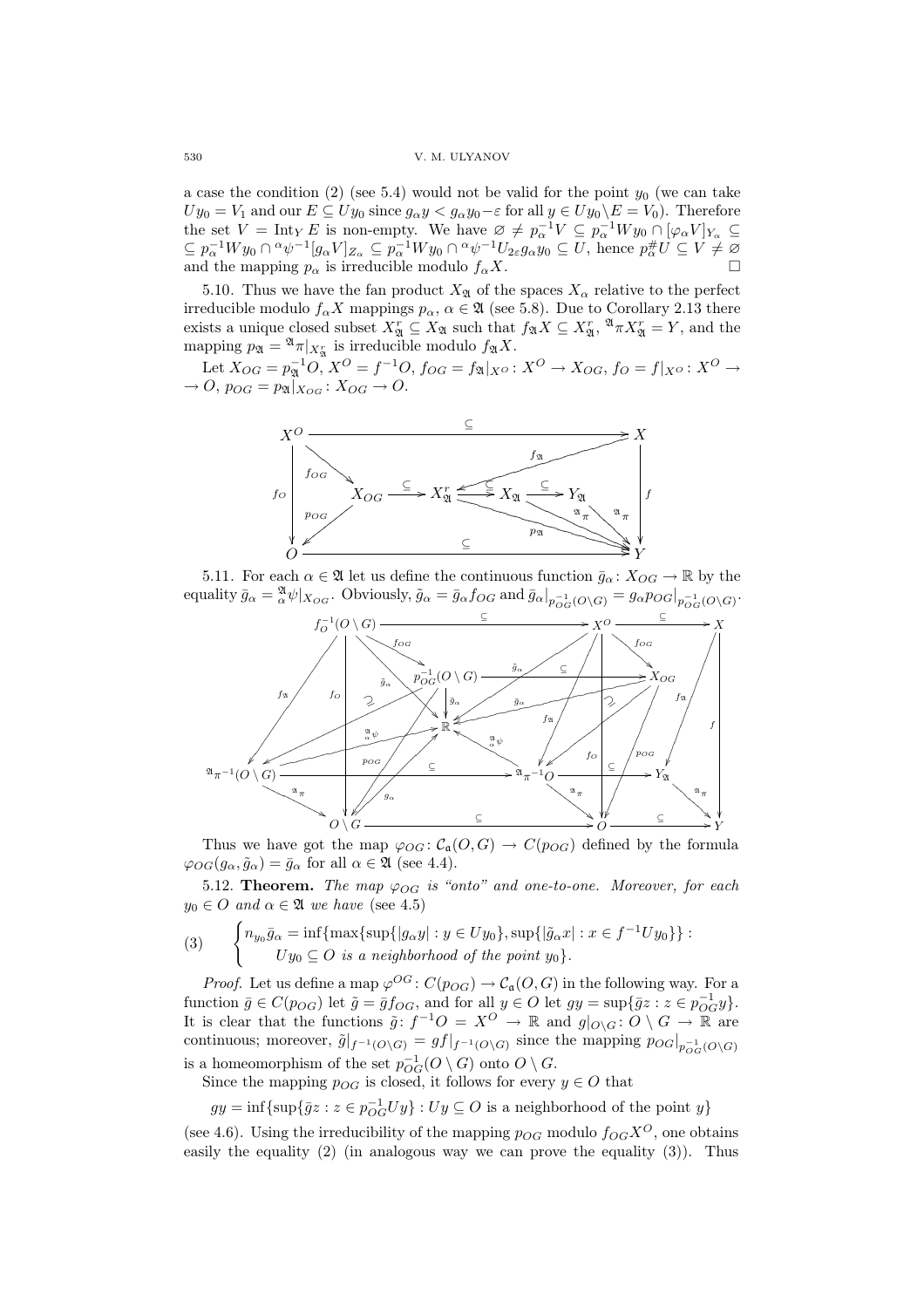$(g,\tilde{g}) \in C_{\mathfrak{a}}(O, G)$ , and we shall get the map  $\varphi^{OG}$  letting  $\varphi^{OG}\bar{g} = (g,\tilde{g})$  for all  $\bar{g} \in C(p_{OG}).$ 

For  $(g, \tilde{g}) \in \mathcal{C}_{\mathfrak{a}}(O, G)$  let  $M_{g\tilde{g}} = f_{OG} X^O \cup (X_{OG} \cap \frac{\mathfrak{A}}{\alpha} \pi^{-1} \varphi_\alpha O)^8$  and for  $\bar{g} \in$  $\in C(p_{OG})$  let  $M_{\bar{g}} = f_{OG} X^O \cup \{z \in X_{OG} : \bar{g}z = \sup\{\bar{g}z' : z' \in p_{OG}^{-1}p_{OG}z\}\}.$ 

It is easily seen that both  $\bar{g} = \varphi_{OG}(g, \tilde{g}), (g, \tilde{g}) \in C_{\mathfrak{a}}(O, G),$  and  $(g, \bar{g}) = \varphi^{OG}\bar{g},$  $\bar{g} \in C(p_{OG}),$  imply the equality  $M_{g\tilde{g}} = M_{\bar{g}},$  and this set is dense in  $X_{OG}$ . Using the definitions of maps  $\varphi_{OG}$  and  $\varphi^{OG}$  and the last equality, it is easily proved that these maps are inverse to each other. Hence the maps  $\varphi_{OG}$  and  $\varphi^{OG}$  are "onto" and one-to-one.  $\Box$ 

5.13. By Theorem 5.12 we can transfer the structure of the topological algebra  $C(p_{OG})$  onto  $C_a(O, G)$ . Moreover, we can write  $n_y(g, \tilde{g}) = n_y \varphi_{OG}(g, \tilde{g})$  for all  $y \in O$ and  $(g, \tilde{g}) \in C_{\mathfrak{a}}(O, G)$  (see (3)).

# C. Presheaves of algebras

5.14. If  $(O_1, G_1), (O_2, G_2) \in T_a$ ,  $(O_1, G_1) \subseteq (O_2, G_2)$ , then there is the restriction homomorphism  $h: C_{\mathfrak{a}}(O_2, G_2) \to C_{\mathfrak{a}}(O_1, G_1)$ , defined by the formula  $h(g, \tilde{g}) =$  $=(g|_{O_1}, \tilde{g}|_{f^{-1}O_1})$  for  $(g, \tilde{g}) \in C_{\mathfrak{a}}(O_2, G_2)$ . Let  $h_f = \varphi_{O_1G_1} h\varphi^{O_2G_2}$ , where the maps  $\varphi_{O_1G_1}$  and  $\varphi^{O_2G_2}$  were defined in the items 5.11 and 5.12.

$$
C(p_{O_2G_2}) \frac{\varphi^{O_2G_2}}{\overline{\varphi_{O_2G_2}}}\mathcal{C}_{\mathfrak{a}}(O_2, G_2)
$$
  
\n
$$
h_f \downarrow \qquad \qquad h \downarrow
$$
  
\n
$$
C(p_{O_1G_1}) \frac{\varphi^{O_1G_1}}{\overline{\varphi_{O_1G_1}}}\mathcal{C}_{\mathfrak{a}}(O_1, G_1)
$$

It is easily seen that the maps C and  $\mathcal{C}_{\mathfrak{a}}$  which attribute to each couple  $(O, G) \in$  $\in T_a$  the algebras  $C(p_{OG})$  and  $C_a(O, G)$  with the corresponding restriction homomorphisms  $h_f$  and h are presheaves (see Definition 1.44). These presheaves are isomorphic in a natural sense. We shall prove that the restriction homomorphisms are continuous, and that  $\mathcal{C}_{\alpha}$  (and, of course, C) is a sheaf.

5.15. Lemma. If  $(O_1, G_1), (O_2, G_2) \in T_a$ ,  $(O_1, G_1) \subseteq (O_2, G_2)$ , then there exists and is unique a mapping  $\phi \colon X_{O_1G_1} \to X_{O_2G_2}$  such that  $\phi f_{O_1,G_1} = f_{O_2G_2}|_{X^{O_1}}$  and  $p_{O_2G_2}\phi = p_{O_1G_1}$ . Moreover,

- 1)  $h_f \bar{g} = \bar{g} \phi$  for all  $\bar{g} \in C(p_{O_2G_2});$
- 2) if  $[O_1]_Y \cap O_2 = O_1$  then the mapping  $\phi$  is perfect;
- 3) if  $O_1 = O_2$  then the mapping  $\phi$  is "onto" and irreducible modulo  $f_{O_1G_1}X^{O_1}$ ;
- 4) if  $[O_1]_Y \cap O_2 = O_1$  and  $G_2 \cap O_1 = G_1$  then the mapping  $\phi$  is a homeomorphism onto the clopen set  $p_{O_2G_2}^{-1}O_1$ .



<sup>8</sup>The map  $\varphi_{\alpha}$ , where  $\alpha \in \mathfrak{A}$  satisfies the condition  $(g_{\alpha}, \tilde{g}_{\alpha}) = (g, \tilde{g})$ , is defined in 3.2 (see 5.8).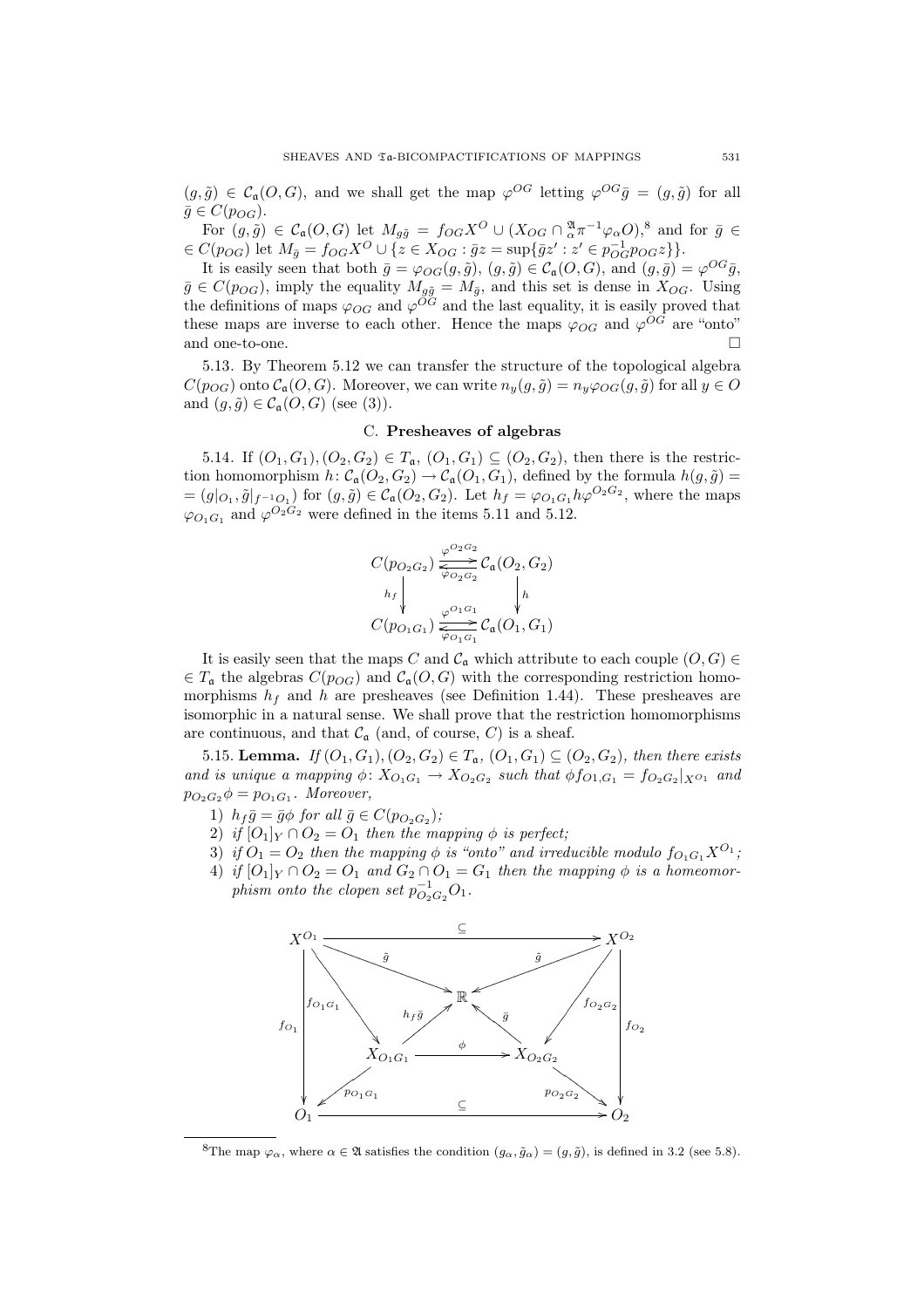*Proof.* Let  $C_{\mathfrak{a}}(O_2, G_2) = \{(g_\alpha, \tilde{g}_\alpha) : \alpha \in \mathfrak{A}\}\$ and  $C_{\mathfrak{a}}(O_1, G_1) = \{g_\beta, \tilde{g}_\beta) : \beta \in \mathfrak{B}\}.$ Let us define the map  $k: \mathfrak{A} \to \mathfrak{B}$  by the formula  $k\alpha = \beta$ , where  $\beta \in \mathfrak{B}$  is the unique element such that  $(g_{\beta}, \tilde{g}_{\beta}) = h(g_{\alpha}, \tilde{g}_{\alpha}), \alpha \in \mathfrak{A}.$ 

Let all objects with the index  $\alpha \in \mathfrak{A}$  (respectively,  $\beta \in \mathfrak{B}$ ) correspond to the constructions 5.8 and 5.10 of  $X_{O_2G_2}$  (respectively,  $X_{O_1G_1}$ ).

Let  $\alpha \in \mathfrak{A}$  and  $\beta = k\alpha \in \mathfrak{B}$ . We can define the map  $\beta_i : p_\beta^{-1}O_1 \to X_\alpha$  as follows (see Construction 3.2):  $\overline{a}$ 

$$
\underset{\alpha}{\beta}iz = \begin{cases} p_{\beta}z \text{ for } z \in p_{\beta}^{-1}(O_1 \setminus G_2), \\ (p_{\beta}z, {}^{\beta}\psi z) \text{ for } z \in p_{\beta}^{-1}(G_2 \cap O_1). \end{cases}
$$

The map  $\frac{\beta}{\alpha}i$  is an embedding onto the set  $p_{\alpha}^{-1}O_1 \subseteq X_{\alpha}$ , because  $g_{\beta} = g_{\alpha}|_{O_1}$ ,  $\tilde{g}_{\beta} = \tilde{g}_{\alpha}|_{f^{-1}O_1}$  and  $\frac{\beta \psi|_{p_{\beta}^{-1}}(O_1 \setminus G_2) = g_{\alpha}p_{\beta}|_{p_{\beta}^{-1}}(O_1 \setminus G_2)$ . Of course,  $\frac{\beta \psi}{\psi} = \alpha \psi_{\alpha}^{\beta}i$ .

Thus for each  $\alpha \in \mathfrak{A}$  and  $\beta = k\alpha$  we have the mapping  $\bar{f}_{\alpha} : X_{O_1G_1} \to X_{\alpha}$  defined by the equality  $\bar{f}_{\alpha} = \frac{\beta_i}{\alpha} \frac{\mathfrak{B}}{\beta} \pi |_{X_{O_1 G_1}}$ . The existence of the mapping  $\phi \colon X_{O_1 G_1} \to$  $\rightarrow X_{O_2G_2}$  follows now from Proposition 2.7. Let us prove its uniqueness.

Let  $\phi_i \colon X_{O_1G_1} \to X_{O_2G_2}$ ,  $i = 1, 2$ , be mappings such that  $\phi_i f_{O_1G_1} = f_{O_2G_2}|_{X^{O_1}}$ and  $p_{O_2G_2}\phi_i = p_{O1G1}$  for  $i = 1, 2$ . We have to prove that  $\phi_1 = \phi_2$ .

If  $x \in [f_{O_1G_1}X^{O_1}]_{X_{O_1G_1}}$  then the equality  $\phi_1x = \phi_2x$  follows from pointed out conditions and the separability of the mapping  $p_{O_2G_2}$ . Therefore let  $x \in X_{O_1G_1} \setminus$  $\langle [f_{O_1G_1}X^{O_1}]_{X_{O_1G_1}}\rangle$  be a point such that  $\phi_1x \neq \phi_2x$ . Since  $p_{O_2G_2}\phi_1x = p_{O_1G_1}x =$  $= p_{O_2G_2} \phi_2 x$  and the mapping  $p_{O_2G_2}$  is separable, there are disjoint neighborhoods  $U\phi_1 x, U\phi_2 x \subseteq X_{O_2G_2} \setminus [f_{O_2G_2} X^{\bar{O}_2}]_{X_{O_2G_2}}$ . Let us set  $Ux = \phi_1^{-1} U\phi_1 x \cap \phi_2^{-1} U\phi_2 x$ . Then  $Ux \subseteq X_{O_1G_1} \setminus [f_{O_1G_1}X^{O_1}]_{X_{O_1G_1}}$  is a neighborhood of the point x. The mapping  $p_{O_1G_1}$  is irreducible modulo  $f_{O_1G_1}X^{O_1}$ , hence,  $p_{O_1G_1}^{\#}Ux \neq \emptyset$ . On the other hand, we have  $p_{O_1G_1}^{\#}Ux = p_{O_1G_1}^{\#}Ux \cap p_{O_1G_1}^{\#}Ux = p_{O_2G_2}^{\#}\phi_1^{\#}Ux \cap p_{O_2G_2}^{\#}\phi_2^{\#}Ux \subseteq$  $\subseteq p_{O_2G_2}^{\#}U\phi_1x \cap p_{O_2G_2}^{\#}U\phi_2x = \varnothing$ . This contradiction shows that  $\phi_1x = \phi_2x$ , that is, the mapping  $\phi$  is unique.

Obviously, the mapping  $\phi$  is perfect as the mapping onto  $\phi X_{O_1G_1}$  by Lemma 8 of [43] (but not into  $X_{O_2G_2}$  in general case), and it is irreducible modulo  $f_{O_1G_1}X^{O_1}$ under the same condition.

Finally, if  $[O_1]_Y \cap O_2 = O_1$  and  $G_1 = G_2 \cap O_1$  then for each couple  $(g_\beta, \tilde{g}_\beta) \in$  $\in \mathcal{C}_{\mathfrak{a}}(O_1, G_1)$  there exists a couple  $(g_\alpha, \tilde{g}_\alpha) \in \mathcal{C}_{\mathfrak{a}}(O_2, G_2)$  such that  $h(g_\alpha, \tilde{g}_\alpha)$  $=(g_{\beta}, \tilde{g}_{\beta})$ , that is,  $k\alpha = \beta$  and, hence,  $k\mathfrak{A} = \mathfrak{B}$  (for example, we can define

$$
g_{\alpha}y = \begin{cases} g_{\beta}y \text{ for } y \in O_1, \\ 0 \text{ for } y \in O_2 \setminus O_1, \end{cases} \qquad \tilde{g}_{\alpha}x = \begin{cases} \tilde{g}_{\beta}x \text{ for } x \in f^{-1}O_1, \\ 0 \text{ for } x \in f^{-1}(O_2 \setminus O_1); \end{cases}
$$

all conditions of the definition 5.4 are obviously satisfied). Therefore the map  $h$  is "onto" and, hence, the mapping  $\phi$  separates points of  $X_{O_1G_1}$ ; since  $\phi$  is perfect, it is a homeomorphism onto the clopen set  $p_{O_2G_2}^{-1}O_1$ .

The remaining statements follow from the proved statements and the construction of the mapping  $\phi$ .

5.16. Corollary. If  $(O_1, G_1), (O_2, G_2) \in T_a$ ,  $(O_1, G_1) \subseteq (O_2, G_2)$ , then the map  $h: \mathcal{C}_{\mathfrak{a}}(O_2, G_2) \to \mathcal{C}_{\mathfrak{a}}(O_1, G_1)$  is a continuous homomorphism of topological algebras. Moreover,

- 1) if  $[O_1]_Y \cap O_2 = O_1$  then h is a homomorphism onto a closed subalgebra of  $C_{\alpha}(O_1, G_1)$ ;
- 2) if  $O_1 = O_2$  then h is a topological isomorphism onto a closed subalgebra of  $C_{\mathfrak{a}}(O_1, G_1)$ .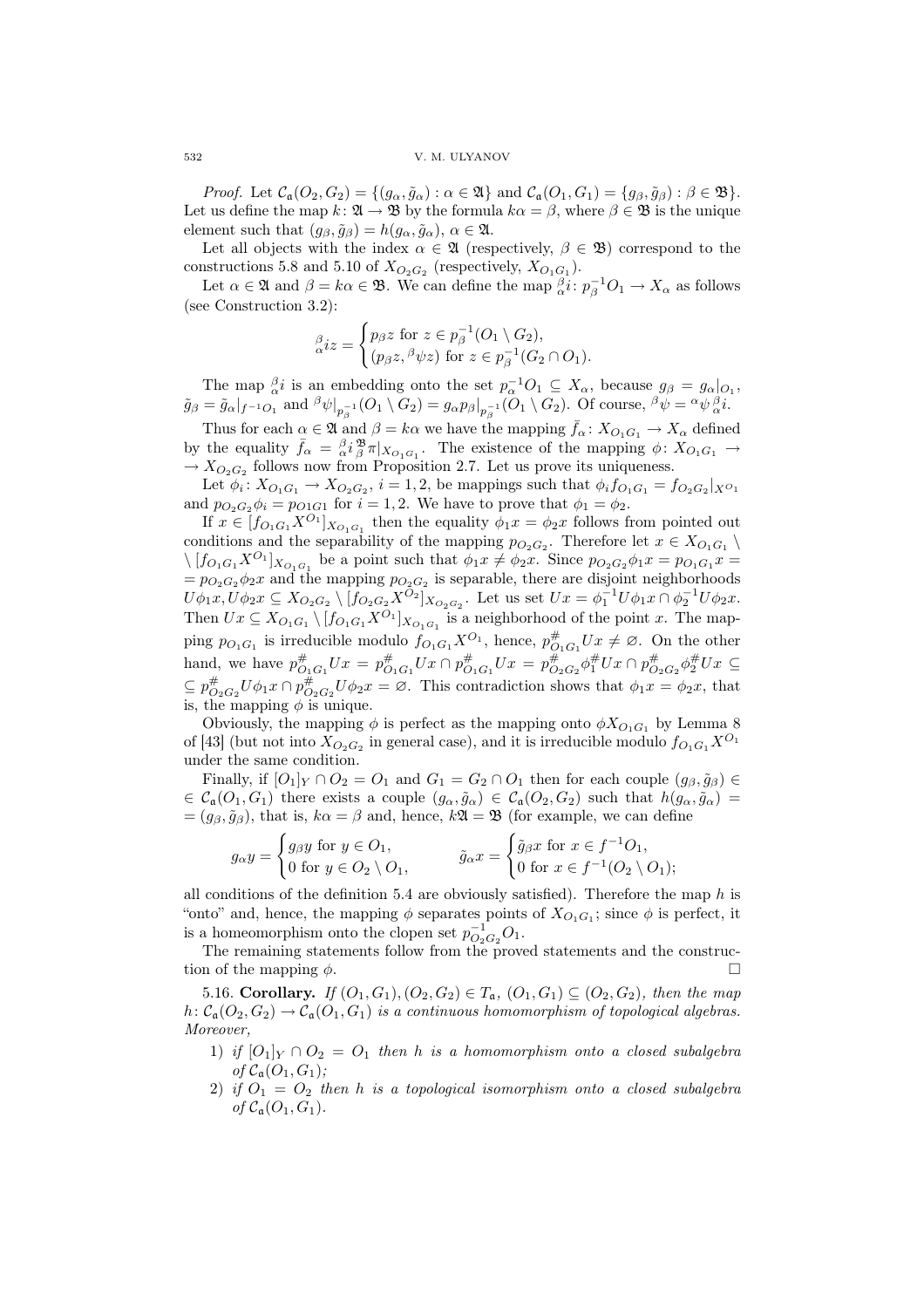#### D. Sheaves of algebras

5.17. **Definition.** A family  $\{ (O_{\alpha}, G_{\alpha}) : \alpha \in A \} \subseteq T_a$  will be called a covering of the couple  $(O, G) \in T_a$  if  $O = \bigcup \{O_\alpha : \alpha \in A\}$  and  $O \setminus G = \bigcup \{O_\alpha \setminus G_\alpha : \alpha \in A\}.$ 

All conditions of Definition 1.43 are obviously valid.

5.18. **Theorem.** The maps  $C_a$  and  $C_f$  which assign to each couple  $(O, G) \in T_a$ the topological algebras  $C_{\mathfrak{a}}(O, G)$  and  $C_f(O, G)$  (see 5.4 and 5.6) are sheaves.

*Proof* follows from Proposition 2.1.11 of the book [51].  $\Box$ 

5.19. Remark. The analogous map  $C^*_{\mathfrak{a}}$  (see 5.4) is a presheaf but it is not a sheaf.

5.20. We shall meet sheaves on the set  $T$  (see 5.4) which are usual sheaves over a topological space Y (see Example 1.47), but we shall formulate all definitions for sheaves on the set  $T_a$  and use (if it is possible) some of them for sheaves on the set  ${\cal T}$  too.

We shall consider sheaves of topological algebras only; therefore, the phrases "sheaf  $\mathcal{C} \subseteq \mathcal{C}_{\mathfrak{a}}$ " or "subsheaf  $\mathcal{C}$  of the sheaf  $\mathcal{C}_{\mathfrak{a}}$ " and so on will mean, particularly, that  $\mathcal{C}(O, G)$  contains all constant couples and is a subalgebra of the topological algebra  $\mathcal{C}_{\mathfrak{a}}(O, G)$  for every  $(O, G) \in T_{\mathfrak{a}}$ .

# E. Properties of sheaves

5.21. **Definition.** A sheaf  $C \subseteq C_a$  will be called *complete* if the algebra  $C(O, G)$ is closed in  $\mathcal{C}_{\mathfrak{a}}(O, G)$  for any  $(O, G) \in T_{\mathfrak{a}}$ .

5.22. Let  $T_O = \{(O, G_\alpha) : \alpha \in \mathfrak{A}\}\)$  be the family of all couples  $(O, G) \in T_\mathfrak{a}$  with a fixed set  $O \in T$  (see 5.2 c)). For each  $\alpha \in \mathfrak{A}$  we have the mappings  $f_O: X^O \to O$ ,  $f_{OG_\alpha}: X^O \to X_{OG_\alpha}$  and  $p_{OG_\alpha}: X_{OG_\alpha} \xrightarrow{\text{onto}} O$  constructed in the item 5.10. Let  $X_{\mathfrak{A}} = \prod_{O} (\{X_{OG_{\alpha}}\}, \{p_{OG_{\alpha}}\}, \alpha \in \mathfrak{A})$  and  $\mathfrak{A}_p = \prod_{O} \{p_{OG_{\alpha}} : \alpha \in \mathfrak{A}\}\$ be the fan products. By Theorem 2.11 the mapping  $\mathfrak{A}_p$  is perfect.

By Proposition 2.7 there is a mapping  $f_{\mathfrak{A}} : X^{\mathcal{O}} \to X_{\mathfrak{A}}$  such that  $^{\mathfrak{A}} p f_{\mathfrak{A}} = f_{\mathcal{O}}$  and  ${}^{\mathfrak{A}}_{\alpha} p f_{\mathfrak{A}} = f_{OG_{\alpha}}$  for all  $\alpha \in \mathfrak{A}$ , where  ${}^{\mathfrak{A}}_{\alpha} p: X_{\mathfrak{A}} \to X_{OG_{\alpha}}$ ,  $\alpha \in \mathfrak{A}$ , is the projection of the fan product to its factor (see 2.1). By Corollary 2.13 there exists a unique closed subset  $X_O \subseteq X_{\mathfrak{A}}$  such that  $f_{\mathfrak{A}}X^O \subseteq X_O$ ,  ${}^{\mathfrak{A}}pX_O = O$  and the mapping  $p_O =$  $=\frac{\mathfrak{A}_p}{X_O}$ :  $X_O \xrightarrow{\text{onto}} O$  is irreducible modulo  $f_{\mathfrak{A}}X^O$ . Let us denote by  $q_O: X^O \to$  $\rightarrow X_O$  the mapping coinciding with  $f_{\mathfrak{A}}$ .



5.23. By Theorem 4.18 we can assume that for each  $\alpha \in \mathfrak{A}$  the algebra  $\mathcal{C}_{\alpha}(O, G_{\alpha})$ is a closed subalgebra of  $C(p<sub>O</sub>)$  (the embedding  $C_{\mathfrak{a}}(O, G_{\alpha}) \to C(p<sub>O</sub>)$ ) is defined by the formula  $(g, \tilde{g}) \to (\varphi_{OG_\alpha}(g, \tilde{g}))_\alpha^{\mathfrak{A}} p$  for each  $(g, \tilde{g}) \in \mathcal{C}_\mathfrak{a}(O, G_\alpha)$  and  $\alpha \in \mathfrak{A};$ see 5.11). This embedding is coordinated with the restriction homomorphisms (see 5.14), which are closed embeddings by Corollary 5.16.

By Lemma 5.2 c) for every sheaf  $\mathcal{C} \subseteq \mathcal{C}_{\alpha}$  the set  $\hat{\mathcal{C}}(O) = \bigcup \{ \mathcal{C}(O, G_{\alpha}) : \alpha \in \mathfrak{A} \}$ is a subalgebra of the algebra  $C(p<sub>O</sub>)$ . In general case this algebra is not closed in  $C(p<sub>O</sub>)$  and in  $\hat{\mathcal{C}}_{\mathfrak{a}}(O)$  even if the sheaf  $\mathcal C$  is complete.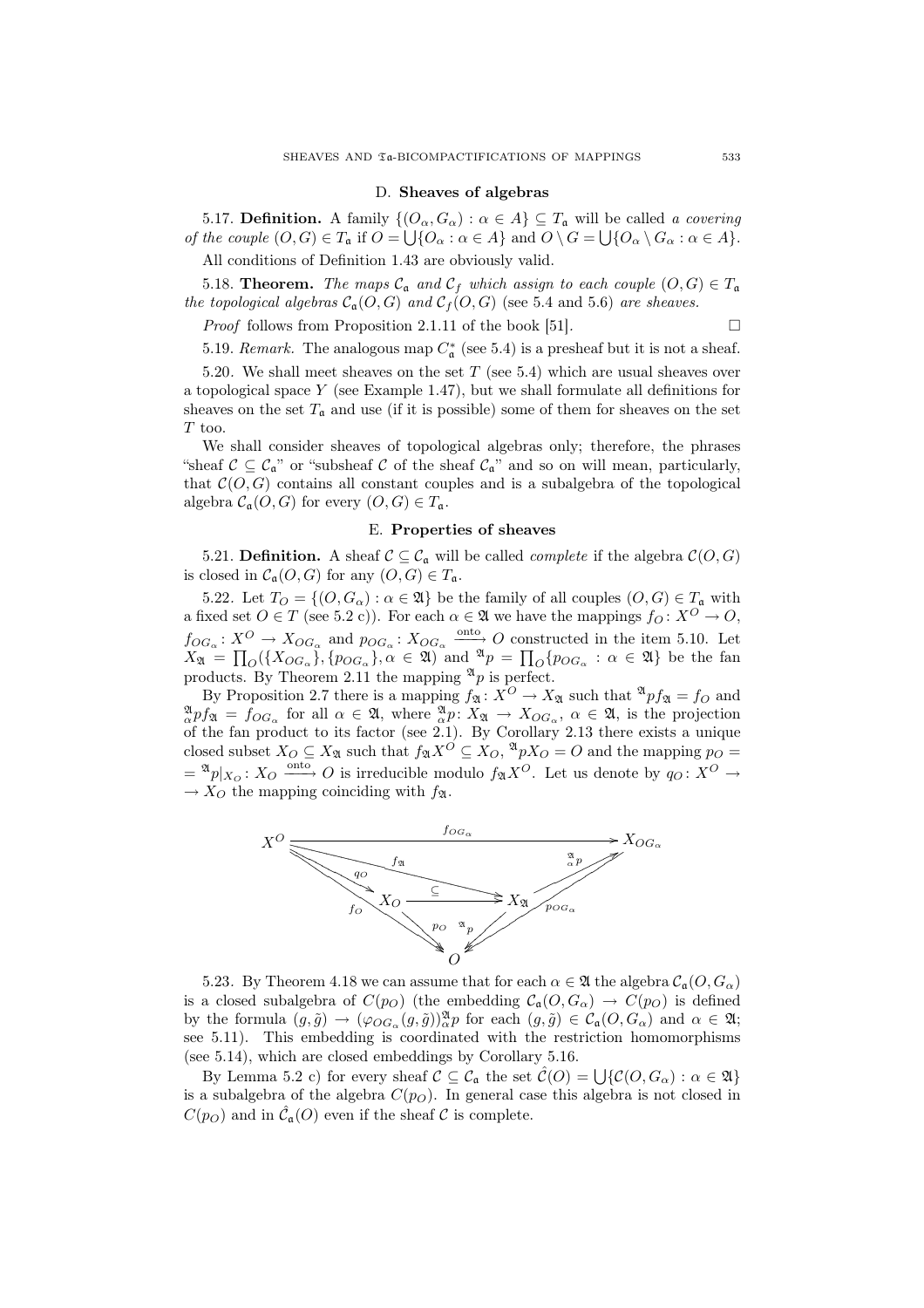5.24. Definition. We shall say that the family  $a$  has the largest representative in a set  $O \in T$  if there exists an element  $G_O \in \mathfrak{a}$  such that  $(O, G_O) \in T_{\mathfrak{a}}$  and  $(O, G_O) \subseteq (O, G)$  for every couple  $(O, G) \in T_O$ .

5.25. Proposition. Let a sheaf  $C \subseteq C_{\mathfrak{a}}$  be complete, and let the family  $\mathfrak{a}$  have the largest representative  $G_O \in \mathfrak{a}$  in the set  $O \in T$ . Then the algebra  $\hat{\mathcal{C}}(O)$  is closed in  $C(p<sub>O</sub>)$ .

*Proof.* Obviously, in this case we have  $\mathcal{C}(O, G) \subseteq \mathcal{C}(O, G_0)$  for all  $(O, G) \in$ Froot CO TO TO THE TOWARD THE EXECUTE TO THE CONSTRAINED  $\mathcal{C}(O, G) \subseteq \mathcal{C}(O, G)$  for all  $(\mathcal{C}, G) \in T_O$ <br> $\in T_O$ , therefore the algebra  $\hat{\mathcal{C}}(O) = \bigcup \{ \mathcal{C}(O, G) : (O, G) \in T_O \} = \mathcal{C}(O, G_O)$  is closed in  $C_{\mathfrak{a}}(O, G_O)$ ; on the other hand, using Lemma 5.15, the construction 5.22 and Proposition 2.7, we can prove that the projection of  $X_O$  onto  $X_{OG_O}$  is a homeomorphism, therefore  $C_{\mathfrak{a}}(O, G_O) = C(p_O)$ .

5.26. Definition. A sheaf  $C \subseteq C_{\mathfrak{a}}$  will be called *hereditary*, if for every  $(O, G_1)$ ,  $(0, G_2) \in T_0, O \in T$ , such that  $(0, G_1) \subseteq (0, G_2)$  the condition  $\mathcal{C}(0, G_2)$  $=\mathcal{C}(O, G_1) \cap \mathcal{C}_{\mathfrak{a}}(O, G_2)$  is satisfied.<sup>9</sup>

5.27. Lemma. If a sheaf  $C \subseteq C_{\mathfrak{a}}$  is hereditary then the map  $\tilde{C}$  which assigns to each  $O \in T$  the topological algebra  $\mathcal{C}(O)$  is a sheaf over the topological space Y. In particular, the map  $\hat{\mathcal{C}}_{\mathfrak{a}}$  is a sheaf.

*Proof.* It is clear that the map  $\hat{\mathcal{C}}$  is a presheaf. It is necessary to prove the following property only (Definition 1.46): if  $\{O_\alpha : \alpha \in \mathfrak{A}\}\)$  is a family of open sets of the space  $Y, O = \bigcup \{O_\alpha : \alpha \in \mathfrak{A}\}\)$ , for each  $\alpha \in \mathfrak{A}$  a couple  $(g_\alpha, \tilde{g}_\alpha) \in \mathcal{C}(O_\alpha)$  is given, and for all  $\alpha, \beta \in \mathfrak{A}$  the equalities  $g_{\alpha}|_{O_{\alpha} \cap O_{\beta}} = g_{\beta}|_{O_{\alpha} \cap O_{\beta}}$  and  $\tilde{g}_{\alpha}|_{f^{-1}(O_{\alpha} \cap O_{\beta})} =$  $= \tilde{g}_{\beta}|_{f^{-1}(O_{\alpha} \cap O_{\beta})}$  hold, then there exists a unique couple  $(g, \tilde{g}) \in \mathcal{C}(O)$  such that  $g|_{O_{\alpha}} = g_{\alpha}$  and  $\tilde{g}|_{f^{-1}O_{\alpha}} = \tilde{g}_{\alpha}$  for all  $\alpha \in \mathfrak{A}$ .

Such a couple  $(g, \tilde{g})$  exists by Proposition 2.1.11 of [51]. We have to prove that  $(g, \tilde{g}) \in \hat{\mathcal{C}}(O)$ . For every  $\alpha \in \mathfrak{A}$  let  $G_{\alpha} \in \mathfrak{a}$  be a set such that  $(O_{\alpha}, G_{\alpha}) \in T_{\mathfrak{a}}$  and  $(g_{\alpha}, \tilde{g}_{\alpha}) \in \mathcal{C}(O_{\alpha}, G_{\alpha}).$  Let

 $U = \{y \in O : \text{ there exists a neighborhood } Uy \subseteq O \text{ such that }\}$ 

the function  $g|_{U_y}$  is continuous and  $\tilde{g}|_{f^{-1}U_y} = gf|_{f^{-1}U_y}$ .

It is clear that the set U is open and the set  $G = O \setminus U$  is closed in O, hence, G is a locally closed subset of Y. Let us show that  $G \in \mathfrak{a}$ . For each  $y \in G$  there exists  $\alpha \in \mathfrak{A}$  such that  $y \in O_\alpha$ . Obviously,  $G \cap O_\alpha \subseteq G_\alpha$  by the definition of the set G. Since the family  $\mathfrak a$  is closed, we have  $G \in \mathfrak a$  (see Definition 1.5, the condition 3)).

For every  $\alpha \in \mathfrak{A}$  let  $G'_{\alpha} = G \cap O_{\alpha}$ ; since  $(g_{\alpha}, \tilde{g}_{\alpha}) \in C_{\mathfrak{a}}(O_{\alpha}, G_{\alpha})$ ,  $(O_{\alpha}, G_{\alpha}) \subseteq$  $\subseteq$   $(O_\alpha, G'_\alpha)$ , the sheaf C is hereditary and  $(g_\alpha, \tilde{g}_\alpha) \in C(O_\alpha, G_\alpha)$ , we have  $(g_\alpha, \tilde{g}_\alpha) \in$  $\in \mathcal{C}(O_\alpha, G'_\alpha)$  for all  $\alpha \in \mathfrak{A}$ . The family  $\{(O_\alpha, G'_\alpha) : \alpha \in \mathfrak{A}\}\)$  is a covering of the couple  $(O, G)$  and C is a sheaf. Therefore  $(g, \tilde{g}) \in C(O, G)$  and, hence,  $(g, \tilde{g}) \in \mathcal{C}(O)$ . Thus, the map  $\hat{\mathcal{C}}$  is a sheaf over the topological space Y.

5.28. Proposition. There exists a one-to-one correspondence between the set of all hereditary subsheaves of the sheaf  $C_a$  and the set of all subsheaves of the sheaf  $\tilde{C}_a$ which preserves the relation " $\subseteq$ ".

*Proof.* It suffices to note that if  $\hat{\mathcal{C}} \subseteq \hat{\mathcal{C}}_a$  is a subsheaf then one can define the sheaf C by the equality  $C(O, G) = \hat{C}(O) \cap C_{\mathfrak{a}}(O, G)$  for all  $(O, G) \in T_{\mathfrak{a}}$ , and this construction is inverse to the construction 5.23.  $\Box$ 

5.29. It is known ([61], Theorem 4.5.3, or [8], Theorem 0.24) that a sheaf over a space Y has a representation by a local homeomorphism  $p: E \to Y$ . Therefore

<sup>9</sup>Analogously to the item 5.23 we shall assume that if  $(O, G_1), (O, G_2) \in T_a$  and  $(O, G_1) \subset$  $\subseteq$   $(O, G_2)$ , then  $\mathcal{C}_{\mathfrak{a}}(O, G_2)$  is a closed subalgebra of the algebra  $\mathcal{C}_{\mathfrak{a}}(O, G_1)$  (see Corollary 5.16).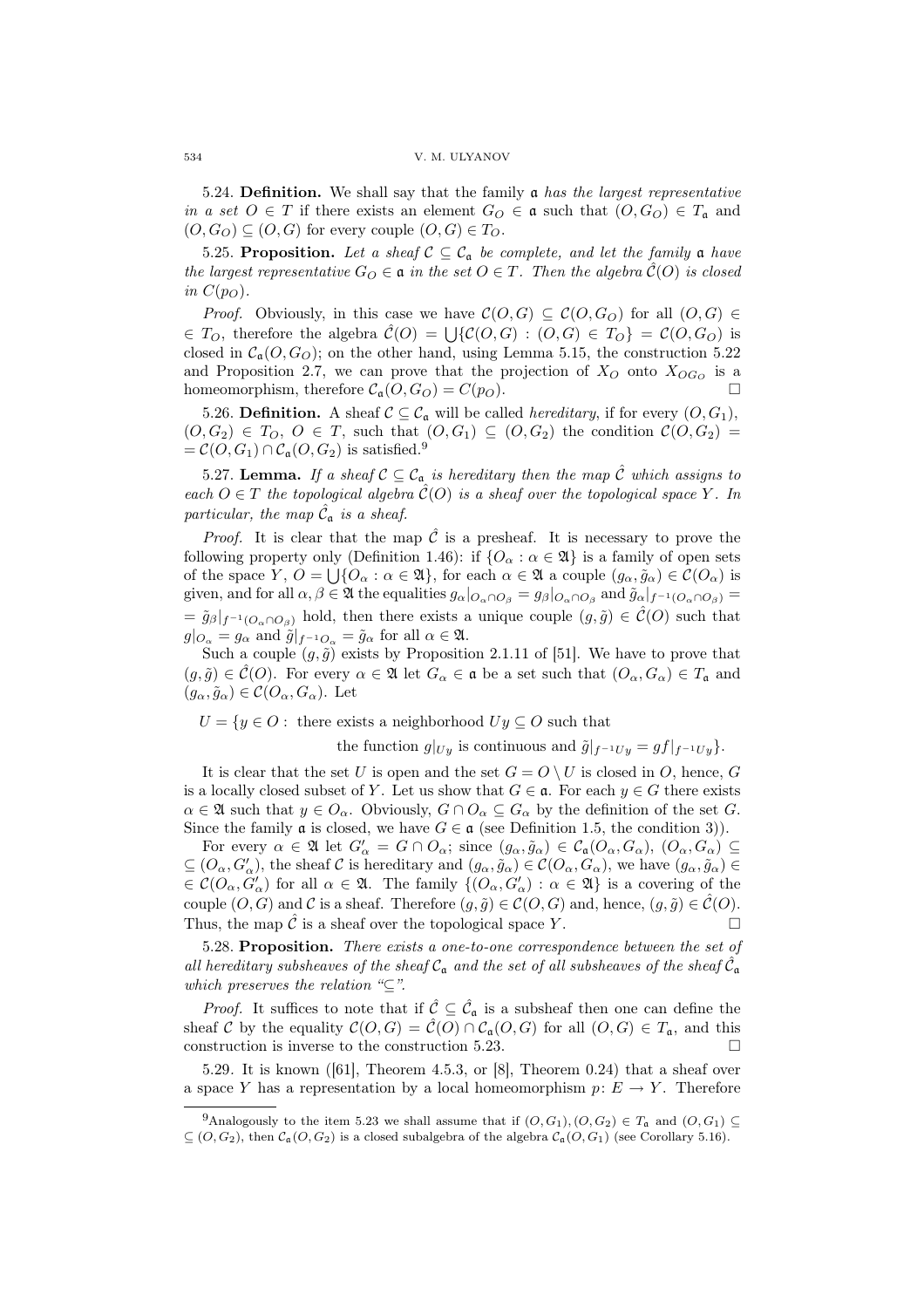we can consider that hereditary subsheaves of  $C_{\mathfrak{a}}$  have similar representations. We shall not use these representations.

5.30. **Definition.** A sheaf  $\hat{\mathcal{C}} \subseteq \hat{\mathcal{C}}_a$  will be called *closed* if for every set  $O \in T$  the algebra  $\hat{\mathcal{C}}(O)$  is closed in  $\hat{\mathcal{C}}_{\mathfrak{a}}(O)$ .

5.31. Definition. A sheaf  $\hat{\mathcal{C}} \subseteq \hat{\mathcal{C}}_a$  will be called *complete* if for every set  $O \in \mathcal{T}$ the algebra  $\hat{\mathcal{C}}(O)$  is closed in  $C(p_O)$  (see 5.23).

5.32. Remark. If a sheaf  $\hat{\mathcal{C}} \subseteq \hat{\mathcal{C}}_a$  is complete then it is closed too, but the inverse statement is not valid (for example, the sheaf  $\hat{\mathcal{C}}_{\mathfrak{a}}$  is closed but, in general case, is not complete). It is also quite probable that a sheaf  $\hat{\mathcal{C}}$  need not be closed, even if the sheaf  $C \subseteq C_{\mathfrak{a}}$  is hereditary and complete (of course, if  $\tilde{C}$  is closed and  $C$  is hereditary then  $\mathcal C$  is complete; see 5.21).

5.33. **Definition.** Let  $\mathcal{C} \subseteq \mathcal{C}_{\mathfrak{a}}$  be a subsheaf,  $(O, G) \in T_{\mathfrak{a}}$ . A couple  $(g_0, \tilde{g}_0) \in$  $\in \mathcal{C}_{\mathfrak{a}}(O, G)$  will be called C-separated if for any numbers  $a, b \in \mathbb{R}$ ,  $a < b$ , and a point  $y \in O$  there exist couples  $(O', G') \in T_a$ ,  $(g, \tilde{g}) \in C(O', G')$  and numbers  $a', b' \in \mathbb{R}$ ,  $a' < b'$ , such that  $y \in O'$ ,

$$
O' \cap g_0^{-1} H_a \subseteq g^{-1} H_{a'} \subseteq g^{-1} H_{b'} \subseteq g_0^{-1} H_b \cap O'
$$
 and  

$$
f^{-1} O' \cap \tilde{g}_0^{-1} H_a \subseteq \tilde{g}^{-1} H_{a'} \subseteq \tilde{g}^{-1} H_{b'} \subseteq \tilde{g}_0^{-1} H_b \cap f^{-1} O',
$$

where  $H_c = \{t \in \mathbb{R} : t < c\}$  for  $c \in \mathbb{R}$ .

5.34. Definition. A sheaf  $\mathcal{C} \subseteq \mathcal{C}_{\mathfrak{a}}$  will be called *saturated* if for each  $(O, G) \in T_{\mathfrak{a}}$ the algebra  $\mathcal{C}(O, G)$  contains all C-separated couples  $(g, \tilde{g}) \in \mathcal{C}_{\mathfrak{a}}(O, G)$ .

5.35. Theorem. If a sheaf  $C \subseteq C_{\mathfrak{a}}$  is saturated then it is also hereditary and complete,  $C_f \subseteq C$ , and the sheaf  $\hat{C}$  is closed.

*Proof.* The sheaf C is hereditary, because if  $(O, G_1), (O, G_2) \in T_a$ ,  $(O, G_1) \subseteq$  $\subseteq$   $(O, G_2)$  and  $(g_0, \tilde{g}_0) \in \mathcal{C}(O, G_1) \cap \mathcal{C}_{\mathfrak{a}}(O, G_2)$ , then the couple  $(g_0, \tilde{g}_0)$  is C-separated and, hence,  $(g_0, \tilde{g}_0) \in C(O, G_2)$  (we can take  $(O', G') = (O, G_1), (g, \tilde{g}) = (g_0, \tilde{g}_0)$ and  $(a', b') = (a, b)$  in Definition 5.33).

Let  $(g_0, \tilde{g}_0) \in C_f(O, G)$  be an arbitrary couple, where  $(O, G) \in T_a$ . By Definition 5.6 the function  $g_0$  is continuous and  $\tilde{g}_0 = g_0 f|_{f^{-1}O}$ . Let  $a, b \in \mathbb{R}$ ,  $a < b$ . The sets  $F_0 = [g_0^{-1}H_a]_Y \cap O$  and  $F_1 = O \setminus g^{-1}H_b$  are disjoint and closed in O. For any  $y \in O$  let  $\overline{\phantom{a}}$  $\overline{\phantom{a}}$ 

$$
O' = \begin{cases} O \setminus F_1 \text{ if } y \in F_0, \\ O \setminus F_0 \text{ if } y \in O \setminus F_0, \end{cases} \qquad c = \begin{cases} a \text{ if } y \in F_0, \\ b \text{ if } y \in O \setminus F_0, \end{cases}
$$

 $G' = \emptyset$ ,  $gy' = c$  and  $\tilde{g}x = c$  for all  $y' \in O'$  and  $x \in f^{-1}O'$ ,  $a' = a, b' = b$ . Then all conditions of Definition 5.33 are satisfied; therefore  $(g_0, \tilde{g}_0) \in \mathcal{C}(O, G)$  and, hence,  $\mathcal{C}_f(O,G) \subseteq \mathcal{C}(O,G).$ 

We shall show that the sheaf  $\hat{\mathcal{C}}$  is closed. The completeness of the hereditary sheaf C is a consequence of the closedness of  $\hat{C}$ .

Let  $(g_0, \tilde{g}_0) \in [\tilde{\mathcal{C}}(O)]_{\tilde{\mathcal{C}}_a(O)}$  for some  $O \in \mathcal{T}$ . Let  $a, b \in \mathbb{R}$ ,  $a < b, y \in O$ . Let us set  $\varepsilon = \frac{b-a}{3}$ ,  $a' = a + \varepsilon$ ,  $b' = b - \varepsilon$ . By the definition of the topology of the algebra  $\hat{\mathcal{C}}_a(O)$  there exist a couple  $(g, \tilde{g}) \in \hat{\mathcal{C}}(O)$  and a set  $O' \in T$  such that  $y \in O' \subseteq O$ and  $n_{y'}((g, \tilde{g}) - (g_0, \tilde{g}_0)) < \varepsilon$  for all  $y' \in O'$  (see 5.13). Let  $G \in \mathfrak{a}$  be a set such that  $(O,G) \in T_{\mathfrak{a}}, (g,\tilde{g}) \in \mathcal{C}(O,G)$  and  $(g_0,\tilde{g}_0) \in \mathcal{C}_{\mathfrak{a}}(O,G)$ . Let  $G' = G \cap O'$ ; it is easily seen that the couple  $(g|_{O'}, \tilde{g}|_{f^{-1}O'}) \in C(O', G')$  satisfy all conditions of Definition 5.33. Therefore the couple  $(g_0, \tilde{g}_0)$  is C-separated and, hence,  $(g_0, \tilde{g}_0) \in \mathcal{C}(O, G) \subseteq$  $\subseteq \hat{\mathcal{C}}(O).$ 

5.36. Let  $C \subseteq C_{\mathfrak{a}}$  be a subsheaf. For each  $(O, G) \in T_{\mathfrak{a}}$  let us set

$$
\overline{\mathcal{C}}(O,G) = \{ (g,\tilde{g}) \in \mathcal{C}_{\mathfrak{a}}(O,G) : (g,\tilde{g}) \text{ is } C\text{-separated} \}.
$$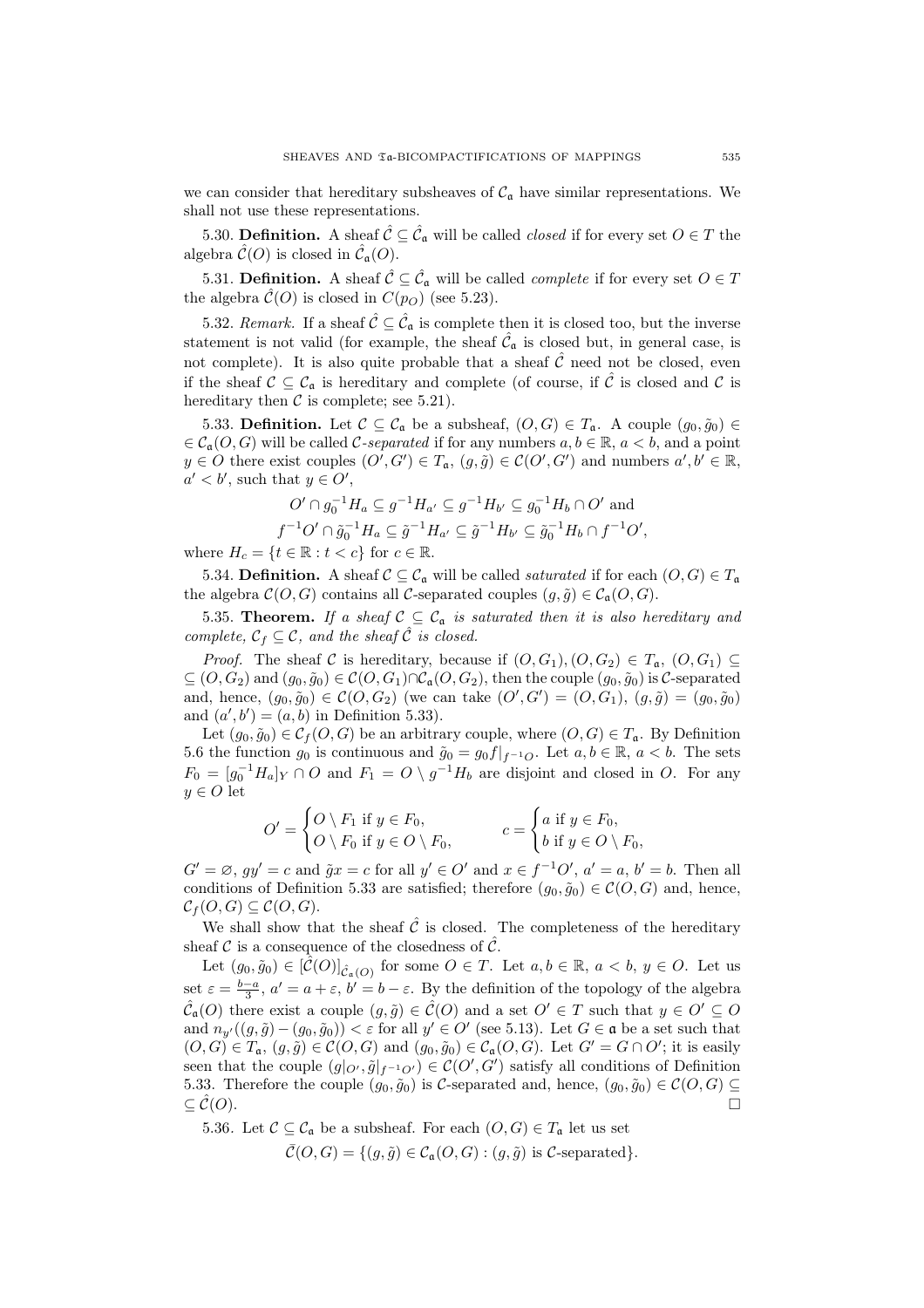5.37. Theorem. For every subsheaf  $C \subseteq C_{\mathfrak{a}}$  the map  $\overline{C}$  is a saturated sheaf.

*Proof.* It suffices to note that each  $\bar{C}$ -separated couple is also  $\bar{C}$ -separated (we can prove, that  $\bar{\mathcal{C}}(O, G)$  is a subalgebra of  $\mathcal{C}_{\mathfrak{a}}(O, G)$  for every  $(O, G) \in T_{\mathfrak{a}}$ , using the reasonings  $6.6, 6.11, 6.3$ .

Let us note that this theorem is also true if  $\mathcal{C} \subseteq \mathcal{C}_{\mathfrak{a}}$  is a presheaf.

# § 6. Ta-BICOMPACTIFICATIONS

6.1. From now on we shall fix a mapping  $f: X \to Y$  with the property  $\mathfrak{Ta}$ .

# A. From a bicompactification to a sheaf

6.2. Let  $f_v: v_f X \xrightarrow{\text{onto }} Y$  be a  $\mathfrak{Ta}$ -bicompactification of the mapping  $f, O \in T$ . Let us denote  $X_O = f_v^{-1}O$ ,  $X^O = f^{-1}O$ ,  $f_O = f|_{X^O}$ ,  $p_O = f_v|_{X_O}$ .

For each  $\bar{g} \in C(p_O)$  let us define functions  $\tilde{g}: X^O \to \mathbb{R}$  and  $g: O \to \mathbb{R}$  as follows:

(4) 
$$
\tilde{g} = \bar{g}|_{X^O}, \qquad gy = \sup\{\bar{g}z : z \in p_O^{-1}y\} \text{ for all } y \in O.
$$

Since the mapping  $p_O$  is irreducible modulo  $X^O$ , we have  $(g_1, \tilde{g}_1) \neq (g_2, \tilde{g}_2)$  for any different  $\bar{g}_1, \bar{g}_2 \in C(p_O)$ .

For every couple  $(O, G) \in T_a$  let

 $\mathcal{C}_v(O, G) = \{(g, \tilde{g}) : (g, \tilde{g}) \in \mathcal{C}_a(O, G) \text{ and }$ 

there is  $\bar{g} \in C(p_O)$  such that the equalities (4) hold}.



6.3. Lemma. The map  $C_v$  defined above is a saturated sheaf.

*Proof.* It is obvious that  $\mathcal{C}_v$  is a sheaf. We shall prove that it is saturated. Let  $(O, G) \in T_a$ .

Let a couple  $(g_0, \tilde{g}_0) \in C_{\mathfrak{a}}(O, G)$  be  $C_v$ -separated. We have to show that there exists a function  $\bar{g}_0 \in C(p_O)$  such that the equalities (4) hold.

For every  $b \in \mathbb{R}$  let  $U_b = \{y \in O : g_0y < b\}$ ,  $V_b = \{x \in X^O : \tilde{g}_0x < b\}$  and  $W_b = \bigcup \{ \tilde{W}_a : a < b \},$  where for all  $a \in \mathbb{R}$ 

 $\tilde{W}_a = \{z \in X_O : \text{ there is a neighborhood } Wz \subseteq X_O\}$ such that  $X^O \cap Wz \subseteq V_a$  and  $p_O^{\#}Wz \subseteq U_a$ .

Let  $b \in \mathbb{R}$ ; the sets  $U_b$ ,  $V_b$ ,  $\tilde{W}_b$  and  $W_b$  are open in Y, X,  $v_f X$  and  $v_f X$ respectively. Let us prove the equality  $W_b \cap X^O = \tilde{W}_b \cap X^O = V_b$ . Let us take any point  $x \in V_b$  and a number  $a \in \mathbb{R}$  such that  $\tilde{q}_0 x < a < b$  and denote  $y =$  $= fx$ . Since the couple  $(g_0, \tilde{g}_0)$  is  $C_v$ -separated, there exist couples  $(O', G') \in T_a$ ,  $(g, \tilde{g}) \in \mathcal{C}_v(O', G')$  and numbers  $a', b' \in \mathbb{R}, a' < b'$ , such that  $y \in O'$ ,

$$
O' \cap U_a \subseteq g^{-1}H_{a'} \subseteq g^{-1}H_{b'} \subseteq U_b \cap O'
$$
 and  

$$
x \in f_O^{-1}O' \cap V_a \subseteq \tilde{g}^{-1}H_{a'} \subseteq \tilde{g}^{-1}H_{b'} \subseteq V_b \cap f^{-1}O'.
$$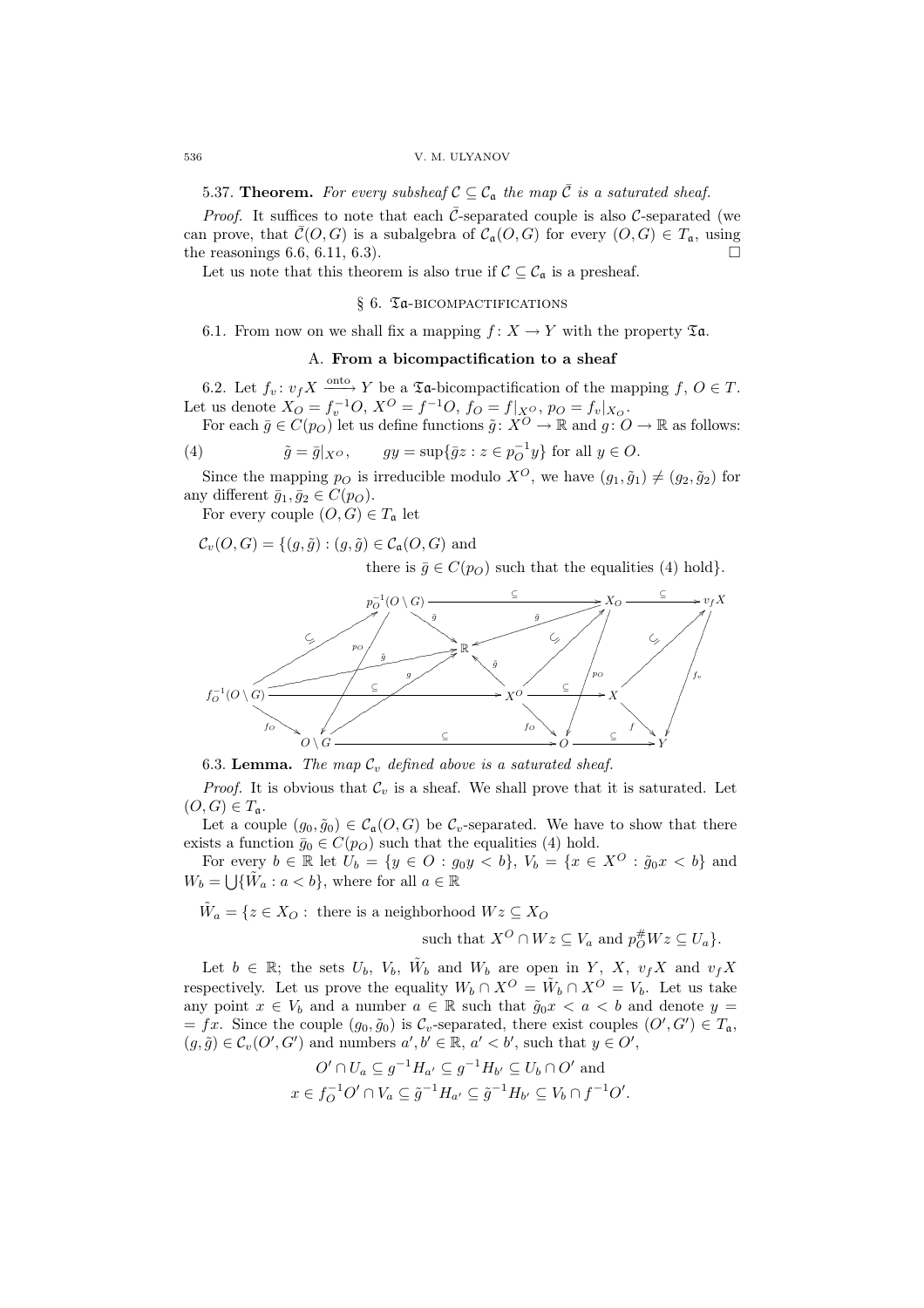For a function  $\bar{g} \in C(p_O)$  satisfying the condition (4), the inverse image  $\bar{g}^{-1}H_{a'}$ is an open subset of  $X_O$ ,

$$
x \in f_O^{-1}O' \cap V_a \subseteq \bar{g}^{-1}H_{a'} \subseteq \bar{g}^{-1}H_{b'},
$$
  

$$
\bar{g}^{-1}H_{a'} \cap X^O \subseteq \bar{g}^{-1}H_{b'} \cap X^O \subseteq f_O^{-1}O' \cap V_b \subseteq V_b \text{ and}
$$
  

$$
p_O^{\#}\bar{g}^{-1}H_{a'} = g^{-1}H_{a'} \subseteq g^{-1}H_{b'} \subseteq O' \cap U_b \subseteq U_b.
$$

Thus,  $x \in \tilde{W}_a \subseteq W_b \subseteq \tilde{W}_b$  and, hence,  $V_b \subseteq W_b \subseteq \tilde{W}_b$ . Since the inclusion  $\tilde{W}_b \cap X^O \subseteq V_b$  is obvious, we have the required equality.

Let us prove that  $p_O^{\#} W_b = U_b$ . The inclusion  $U_b \subseteq p_O^{\#} W_b$  is obvious. Consider a point  $y \in p_O^{\#} W_b$ ; since  $p_O^{-1} y$  is compact, by the definition of the set  $W_b$  there is  $a <$  $0 < b$  such that  $p_O^{-1} y \subseteq \tilde{W}_a$ . From the definition of the set  $\tilde{W}_a$  and the irreducibility of the mapping  $p_O$  modulo  $X^O$  it follows that for every point  $z \in p_O^{-1}y$  and its arbitrary neighborhood  $Wz \subseteq X_O$  at least one of the sets  $Wz \cap V_a$  and  $Wz \cap p_O^{-1}U_a$ is non-empty, therefore  $p_O^{-1}y \subseteq [V_a \cup p_O^{-1}U_a]_{X_O} = [\tilde{W}_a]_{X_O}$  (the last equality is true since the same property holds for all points  $z \in [\tilde{W}_a]_{X_O}$ ). Since the couple  $(g_0, \tilde{g}_0)$  is  $\mathcal{C}_v$ -separated, there exist couples  $(O', G') \in T_a$  and  $(g, \tilde{g}) \in \mathcal{C}_v(O', G')$  and numbers  $a', b' \in \mathbb{R}, a' < b'$ , such that  $y \in O'$ ,

$$
O' \cap U_a \subseteq g^{-1}H_{a'} \subseteq g^{-1}H_{b'} \subseteq U_b \cap O'
$$
 and  

$$
f_O^{-1}O' \cap V_a \subseteq \tilde{g}^{-1}H_{a'} \subseteq \tilde{g}^{-1}H_{b'} \subseteq V_b \cap f_O^{-1}O'.
$$

For a function  $\bar{g} \in C(p_{O'})$  satisfying the condition (4) we have

$$
p_O^{-1}y \subseteq [\tilde{W}_a \cap X_{O'}]_{X_{O'}} \subseteq [(V_a \cup p_O^{-1}U_a) \cap X_{O'}]_{X_{O'}} \subseteq
$$
  

$$
\subseteq [\tilde{g}^{-1}H_{a'} \cup p_{O'}^{-1}H_{a'}]_{X_{O'}} = [\bar{g}^{-1}H_{a'}]_{X_{O'}} \subseteq \bar{g}^{-1}H_{b'},
$$

thus,  $y \in p_{O}^{\#} \bar{g}^{-1} H_{b'} = g^{-1} H_{b'} \subseteq U_b \cap O' \subseteq U_b$  and, hence,  $p_{O}^{\#} W_b = U_b$ .

Analogously we can prove the inclusion  $[W_a]_{X_O} \subseteq W_b$  for all  $a, b \in \mathbb{R}$ ,  $a < b$ . From that it follows that a function  $\bar{g}_0 : X_O \to \mathbb{R}$ , defined by the equality  $\bar{g}_0z =$  $=\inf\{t \in \mathbb{R} : z \in W_t\}$  for all  $z \in X_O$ , is continuous (see [51], proof of Theorem  $1.5.10$ ).

Thus we have constructed the function  $\bar{g}_0 \in C(P_O)$ . The equalities (4) follow from the equalities  $\bar{g}_0^{-1}H_t \cap X^O = W_t \cap X^O = V_t$  and  $p_{O}^{\#}g_0^{-1}H_t = p_O^{\#}W_t = U_t$  for all  $t \in \mathbb{R}$ . Hence,  $(g_0, \tilde{g}_0) \in C_v(O, G)$  and the sheaf  $C_v$  is saturated.

6.4. **Definition.** A sheaf  $C \subseteq C_{\mathfrak{a}}$  will be called *dismembering* if for an arbitrary point  $x \in X$  in each of the following two cases

- a) for every point  $x' \in f^{-1} f x \setminus \{x\}$  and
- b) for every neighborhood  $Ux \subseteq X$

there exist couples  $(O, G) \in T_a$  and  $(g, \tilde{g}) \in \mathcal{C}(O, G)$  such that  $fx \in O$  and, respectively,

a)  $\tilde{g}x \neq \tilde{g}x'$  or

b) 
$$
\tilde{g}x \notin [\tilde{g}(f^{-1}O \setminus Ux)]_{\mathbb{R}}
$$
.

6.5. Lemma. The sheaf  $C_v$  is dismembering; moreover, for an arbitrary point  $z \in v_f X$  in each of the following two cases

a) for every point  $z' \in f_v^{-1}z \setminus \{z\}$  and

b) for every neighborhood  $Uz \subseteq v_fX$ 

there are couples  $(O, G) \in T_a$ ,  $(g, \tilde{g}) \in C_v(O, G)$  and a continuous function  $\bar{g}: f_v^{-1}O \to \mathbb{R}$  satisfying the condition (4) such that  $f_vz \in O$  and, respectively,

- a)  $\bar{g}z' \neq \bar{g}z$  or
- b)  $\bar{g}z \notin [\bar{g}(f_v^{-1}O \setminus Uz)]_{\mathbb{R}}$ .

*Proof* follows from the definition of  $\mathfrak{Ta}$ -bicompactification.  $\Box$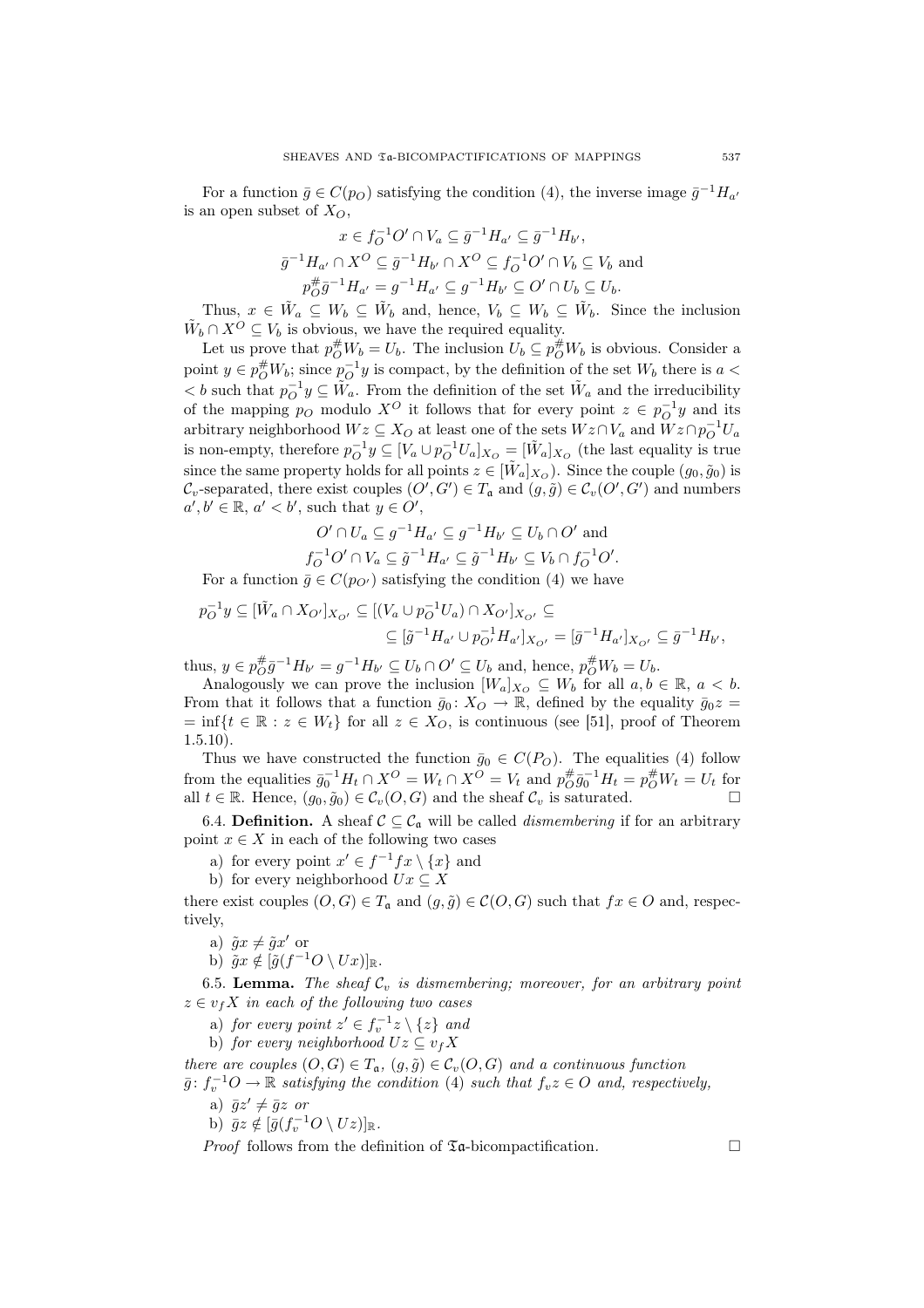#### 538 V. M. ULYANOV

### B. From a sheaf to a bicompactification

6.6. Let a dismembering sheaf  $C \subseteq C_{\mathfrak{a}}$  be given. Let us denote by B the set of all quadruplets  $(O, G, g, \tilde{g})$  where  $(O, G) \in T_a$  and  $(g, \tilde{g}) \in C(O, G)$ . Let  $B =$  $=\{(O_{\alpha}, G_{\alpha}, g_{\alpha}, \tilde{g}_{\alpha}) : \alpha \in \mathfrak{A}\}\.$  For all  $\alpha \in \mathfrak{A}$  let us set  $Z_{\alpha} = \mathbb{R}$ .

By analogy with the item 5.8, using Constructions 3.1 and 3.2, Proposition 3.3, Lemma 5.9 and Corollary 2.13, we obtain the space

$$
v_{\mathcal{C}}X = X_{\mathfrak{A}}^{r} \subseteq X_{\mathfrak{A}} \subseteq Y_{\mathfrak{A}} = \mathfrak{P}(Y, \{Z_{\alpha}\}, \{G_{\alpha}\}, \{O_{\alpha}\}, \{g_{\alpha}|_{O_{\alpha}\setminus G_{\alpha}}\}, \alpha \in \mathfrak{A})
$$

and the mappings  $i_c = f_{\mathfrak{A}}: X \to v_c X$ ,  $f_c = \mathfrak{A}_{\pi|_{v_c X}: v_c X \xrightarrow{\text{onto}} Y$  and  $\bar{g}_{\alpha} =$  $=\frac{\mathfrak{A}}{\alpha}\psi|_{f_{\mathcal{C}}^{-1}O_{\alpha}}: f_{\mathcal{C}}^{-1}O_{\alpha} \to Z_{\alpha} = \mathbb{R}, \alpha \in \mathfrak{A}, \text{ satisfying the conditions } f_{\mathcal{C}}i_{\mathcal{C}} = f,$  $\bar{g}_{\alpha}|_{f_{\mathcal{C}}^{-1}(O_{\alpha}\backslash G_{\alpha})} = g_{\alpha}f_{\mathcal{C}}|_{f_{\mathcal{C}}^{-1}(O_{\alpha}\backslash G_{\alpha})}$  and  $\tilde{g}_{\alpha} = \bar{g}_{\alpha}ic|_{f^{-1}O_{\alpha}}$  for all  $\alpha \in \mathfrak{A}$ . Moreover, the mapping  $f_{\mathcal{C}}$  is perfect and irreducible modulo  $i_{\mathcal{C}}X$ .

Let  $C(O, G) = {\overline{g}_{\alpha} : \alpha \in \mathfrak{A}, O_{\alpha} = O, G_{\alpha} = G}$  for all  $(O, G) \in T_{\mathfrak{a}}$ . The map C is a sheaf which is naturally isomorphic to the sheaf  $C$ .

6.7. Lemma. The mapping  $f_{\mathcal{C}}: v_{\mathcal{C}}X \xrightarrow{\text{onto}} Y$  is a  $\mathfrak{Ta}\text{-}bicomputation$  of the mapping f.

*Proof.* Since the sheaf C is dismembering, it is easily seen that the mapping  $i_{\mathcal{C}}$ is an embedding. Let us identify X and  $i_{\mathcal{C}}X$ , that is, we shall assume that  $X \subseteq$  $\subseteq v_c X$ . Then we have  $f_c|_X = f$ . Moreover, the mapping  $f_c$  has the property  $\mathfrak{a}$ by Assertion 1.8. Therefore  $f_c$  is a  $\mathfrak{Ta}$ -bicompactification of the mapping  $f$ .  $\Box$ 

# C. Bicompactifications and sheaves

6.8. Lemma. Let  $n \in \mathbb{N} = \{1, 2, 3, \dots\}$ ,  $\mathbb{R}^n = \{\vec{x} = (x_1, x_2, \dots, x_n) : x_i \in \mathbb{N}\}$  $\in \mathbb{R}$  for all  $i = 1, 2, ..., n$  with the usual topology,  $\Phi \subseteq \mathbb{R}^n$  be a compact set,  $F \subseteq \mathbb{R}^n$  be a closed set and  $\Phi \cap F = \emptyset$ . Then there exists a polynomial  $h \colon \mathbb{R}^n \to \mathbb{R}$ such that

- 1)  $h\vec{x} \geqslant -\frac{1}{2}$  for all  $\vec{x} \in \mathbb{R}^n$ ,
- $2)$   $-\frac{1}{2} \leqslant h\overline{x} < 0$  for all  $\overline{x} \in \Phi$ ,
- 3)  $h\overline{\overline{x}} \geq 1$  for all  $\overline{x} \in F$ .

*Proof.* Let 
$$
c = \inf \{ \sum_{i=1}^{n} (x_i - x_{0i})^2 : (x_1, x_2, \dots, x_n) \in F, (x_{01}, x_{02}, \dots, x_{0n}) \in \Phi \}.
$$

It is clear that  $c > 0$  since the set  $\Phi$  is compact, the set F is closed and  $\Phi \cap F = \emptyset$ (of course, we assume that  $\Phi \neq \emptyset$  and  $F \neq \emptyset$ ).

For each point  $\vec{x}_0 = (x_{01}, x_{02}, \ldots, x_{0n}) \in \Phi$  let us define a polynomial  $h_{\vec{x}_0}$  by the formula  $h_{\vec{x}_0}\vec{x} = \frac{3}{2c} \cdot \sum_{n=1}^{\infty}$  $\sum_{i=1}^{n} (x_i - x_{0i})^2 - \frac{1}{2}$  for  $\vec{x} = (x_1, x_2, \dots, x_n) \in \mathbb{R}^n$ , and let  $U\vec{x}_0 =$  $= h_{\vec{x}_0}^{-1}[-\frac{1}{2},0) \subseteq \mathbb{R}^n$ . These neighborhoods form an open covering of the compactum **Φ.** Let us choose a finite subcovering. Let it be formed by sets  $U_1, U_2, \ldots, U_m$ , and let  $h_1, h_2, \ldots, h_m$  be the corresponding polynomials. It is clear that for all  $i = 1, 2, \ldots, m$  the conditions  $h_i \vec{x} \geqslant -\frac{1}{2}$  for  $\vec{x} \in \mathbb{R}^n$ ,  $-\frac{1}{2} \leqslant h_i \vec{x} < 0$  for  $\vec{x} \in \Phi \cap U_i$ and  $h_i\vec{x} \geq 1$  for  $\vec{x} \in F$  are satisfied.

If  $m = 1$  then our Lemma is proved. Let us suppose that  $m > 1$  and show that the number  $m$  can be made smaller.

Let us denote  $U_{1,2} = U_1 \cup U_2$ ,  $M = \sup{\max\{h_1\vec{x}, h_2\vec{x}, 0\}} : \vec{x} \in \Phi \cap U_{1,2}\}\$  $(0 \leq M \in \mathbb{R}$  since  $\Phi$  is compact and the polynomials  $h_1$  and  $h_2$  are continuous), and let  $h'_{1,2}$  be a polynomial defined by the equality  $h'_{1,2}\vec{x} = 2 \cdot h_1 \vec{x} \cdot h_2 \vec{x}$  for all  $\vec{x} \in \mathbb{R}^n$ . This polynomial has the following properties:  $-M \leqslant h'_{1,2}\vec{x} \leqslant \frac{1}{2}$  if  $\vec{x} \in$  $\in \Phi \cap U_{1,2}$  and  $h'_{1,2}\vec{x} \geqslant 2$  if  $\vec{x} \in F$ .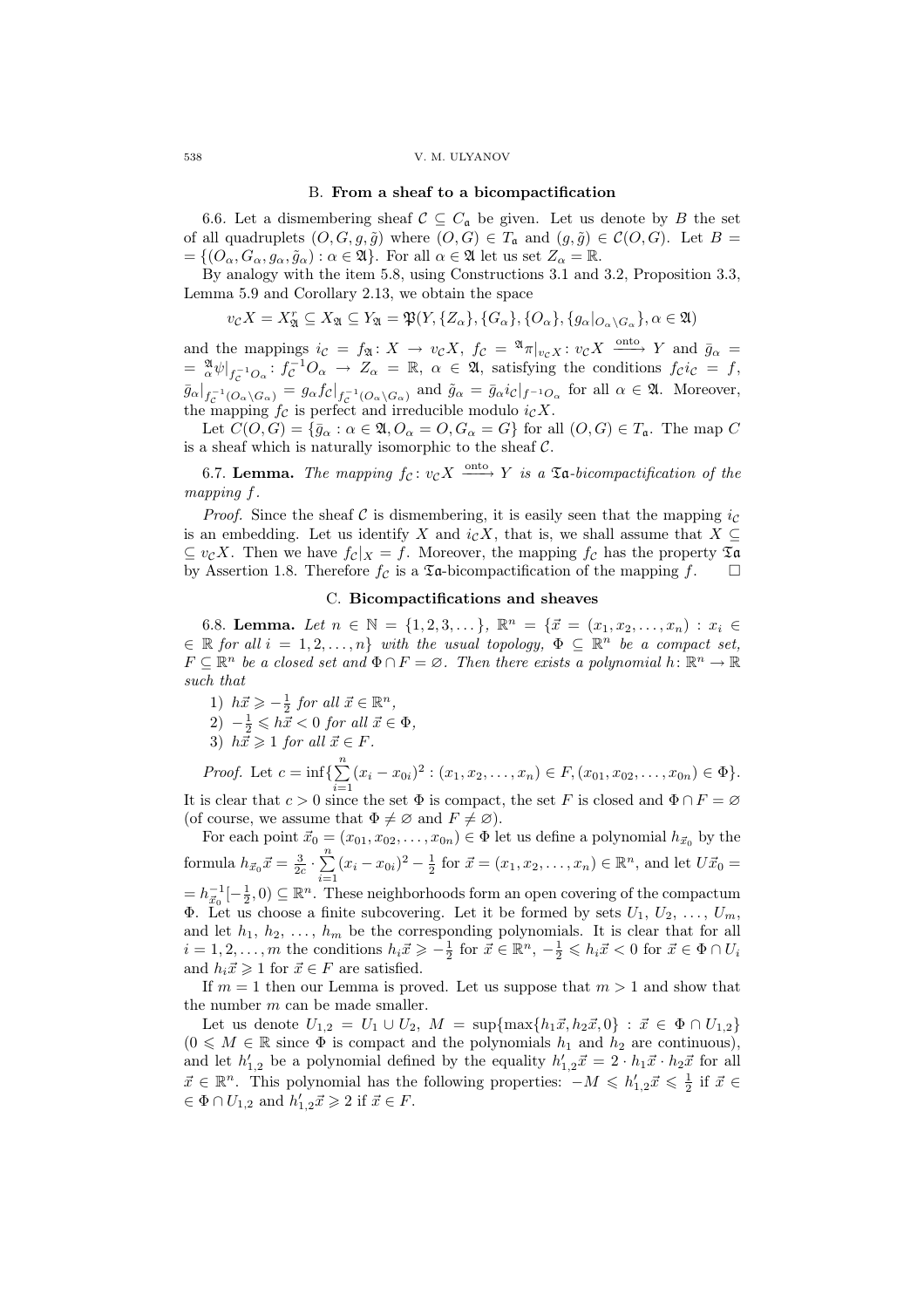Let us choose a number  $k \in \mathbb{N}$  such that  $\left(\frac{2M+1}{2M+2}\right)^{2k} < \frac{1}{2}$ . Since  $\frac{2M+1}{2M+2} \cdot \frac{M+2}{M+1} \geq 1$ , we have  $\left(\frac{M+2}{M+1}\right)^{2k} > 2 > \frac{3}{2}$ . Therefore the polynomial  $h_{1,2}$ , defined by the equality  $h_{1,2}\vec{x} =$  $\left(\frac{h'_{1,2}\vec{x}+M}{M+1}\right)^{2k} - \frac{1}{2}$  for all  $\vec{x} \in \mathbb{R}^n$ , satisfies the conditions  $h_{1,2}\vec{x} \geqslant -\frac{1}{2}$  for  $\vec{x} \in \mathbb{R}^n$ ,  $-\frac{1}{2} \leqslant h_{1,2}\vec{x} < 0$  for  $\vec{x} \in \Phi \cap U_{1,2}$  and  $h_{1,2}\vec{x} \geqslant 1$  for  $\vec{x} \in F$ .

In consequence, we have the covering  $\{U_{1,2}, U_3, \ldots, U_m\}$  consisting of  $m-1$ elements and the corresponding polynomials  $h_{1,2}$ ,  $h_3$ , ...,  $h_m$ . Repeating these reasonings we shall get the required polynomial. ¤

6.9. Lemma. For each point  $z_0 \in v_c X$  and each neighborhood  $Uz_0 \subseteq v_c X$  there exists  $\alpha \in \mathfrak{A}$  (see 6.6) such that  $f_{\mathcal{C}}z_0 \in O_{\alpha}$  and

- 1)  $\bar{g}_{\alpha}z \geqslant -\frac{1}{2}$  for all  $z \in f_{\mathcal{C}}^{-1}O_{\alpha}$ ,
- 2)  $\bar{g}_{\alpha}z_0 = -\frac{1}{2},$
- 3)  $\bar{g}_{\alpha}z \geqslant 1$  for all  $z \in f_{\mathcal{C}}^{-1}O_{\alpha} \setminus Uz_0$ .

*Proof.* By the definition of the topology of the space  $Y_{\mathfrak{A}}$ , there are a finite set  $\mathfrak{B} \subseteq \mathfrak{A}$  and neighborhoods  $Uf_{\mathcal{C}}z_0 \subseteq Y$  and  $U\overline{g}_{\alpha}z_0 \subseteq Z_{\alpha} = \mathbb{R}, \alpha \in \mathfrak{B}$ , such that  $z_0 \in f_C^{-1}Uf_Cz_0 \cap \bigcap{\{\bar{g}_\alpha^{-1}U\bar{g}_\alpha z_0 : \alpha \in \mathfrak{B}\}} \subseteq Uz_0.$  Let  $O = Uf_Cz_0 \cap \bigcap{\{O_\alpha : \alpha \in \mathfrak{B}\}},$  $G = \bigcup \{G_\alpha \cap O : \alpha \in \mathfrak{B}\}\.$  Since C is a sheaf we can suppose that  $O_\alpha = O$  and  $G_{\alpha} = G$  for all  $\alpha \in \mathfrak{B}$  (for a simplification of notations).

Let  $\mathfrak{B} = {\alpha_1, \alpha_2, \ldots, \alpha_n}$ , and let  $\bar{g} = \Delta \{\bar{g}_\alpha : \alpha \in \mathfrak{B}\}$ :  $f_c^{-1}O \to \mathbb{R}^n$  be the diagonal mapping (see [51], §2.3). Then  $\bar{g}z_0 \notin F = [\bar{g}(f_{\mathcal{C}}^{-1}O \setminus Uz_0)]_{\mathbb{R}^n}$ . Let us denote  $c = \inf \{ \sum_{i=1}^{n} (x_i - \bar{g}_{\alpha_i} z_0)^2 : (x_1, x_2, \dots, x_n) \in F \}.$  Obviously,  $c > 0$ . Since  $C(O, G)$  is an algebra containing all constants (see the items 5.20 and 6.6), it contains the function  $\bar{g}_0 : f_{\mathcal{C}}^{-1}O \to \mathbb{R}$  defined by the equality  $\bar{g}_0 z = \frac{3}{2c} \cdot \sum_{i=1}^n$  $\sum_{i=1}$  ( $\bar{g}_{\alpha_i}z$  –  $-\bar{g}_{\alpha_i}z_0)^2-\frac{1}{2}$  for  $z \in f_{\mathcal{C}}^{-1}O$ . Therefore there exists  $\alpha \in \mathfrak{A}$  such that  $O_{\alpha} = O$ ,  $G_{\alpha} = G$  and  $\bar{g}_{\alpha} = \bar{g}_0$ . This  $\alpha$  is the one we were looking for.

6.10. **Lemma.** Let  $y \in Y$ ,  $\Phi \subseteq f_{\mathcal{C}}^{-1}y$  be a compact subset,  $U\Phi \subseteq v_{\mathcal{C}}X$  be a neighborhood of the set  $\Phi$ . Then there exists  $\alpha \in \mathfrak{A}$  (see 6.6) such that  $y \in O_{\alpha}$  and

1)  $\bar{g}_{\alpha}z \geqslant -\frac{1}{2}$  for all  $z \in f_{\mathcal{C}}^{-1}O_{\alpha}$ ,

- 2)  $-\frac{1}{2} \leqslant \bar{g}_{\alpha} z < 0$  for all  $z \in \Phi$ ,
- 3)  $\bar{g}_{\alpha} z \geqslant 1$  for all  $z \in f_{\mathcal{C}}^{-1} O_{\alpha} \setminus U\Phi$ .

*Proof.* Using Lemma 6.9 we can find for each  $z \in \Phi$  a function  $\bar{g}_z \in C(O_z, G_z)$ for some  $(O_z, G_z) \in T_a$  (see 6.6) such that  $f_c z \in O_z$ ,  $\bar{g}_z z = -\frac{1}{2}$ ,  $\bar{g}_z z' \geq 1$  for all  $z' \in f_{\mathcal{C}}^{-1}O_z \setminus U\Phi$  and  $\bar{g}_z' \geqslant -\frac{1}{2}$  for all  $z' \in f_{\mathcal{C}}^{-1}O_z$ . Let  $Uz = \bar{g}_z^{-1}[-\frac{1}{2},0)$ . Then  ${Uz : z \in \Phi}$  is an open covering of the compact set  $\Phi$ . Let  ${Uz_1, Uz_2, \ldots, Uz_n}$ be its finite subcovering,  $O = \bigcap \{O_{z_i} : i = 1, 2, ..., n\}$ ,  $G = \bigcup \{G_{z_i} \cap O : i = 1, 2, ..., n\}$  $= 1, 2, \ldots, n$ . Then  $g_i = g_{z_i}|_{f_C^{-1}O} \in C(O, G)$  for  $1 \leq i \leq n$ .

Let  $\bar{g} = \Delta \{\bar{g}_i : i = 1, 2, \ldots, n\} : f_{\mathcal{C}}^{-1}O \to \mathbb{R}^n$  be the diagonal mapping. Then  $\bar{g} \Phi$ is a compact subset of  $\mathbb{R}^n$ ,  $F = [\bar{g}(f_C^{-1}O \setminus U\Phi)]_{\mathbb{R}^n}$  is a closed subset and  $F \cap \bar{g}\Phi = \varnothing$ . By Lemma 6.8 there exists a polynomial  $h: \mathbb{R}^n \to \mathbb{R}$  such that  $-\frac{1}{2} \leq h\vec{x} < 0$  for all  $\vec{x} \in \bar{g}\Phi$ ,  $h\vec{x} \geq 1$  for all  $\vec{x} \in F$  and  $h\vec{x} \geq -\frac{1}{2}$  for all  $\vec{x} \in \mathbb{R}^n$ . Then the function  $h\bar{g}$ belongs to  $C(O, G)$  since  $C(O, G)$  is an algebra containing all constants (see 5.20), that is, there is  $\alpha \in \mathfrak{A}$  such that  $O_{\alpha} = O, G_{\alpha} = G$  and  $\bar{g}_{\alpha} = h\bar{g}$ .

6.11. Lemma. Let  $\mathcal{C}_v$  be a sheaf constructed using the  $\mathfrak{I}a$ -bicompactification  $f_{\mathcal{C}}: v_{\mathcal{C}} \xrightarrow{\text{onto}} Y$  as in the item 6.2. Then for every  $(O, G) \in T_{\mathfrak{a}}$  each couple  $(g, \tilde{g}) \in$  $\in \mathcal{C}_v(O,G)$  is C-separated.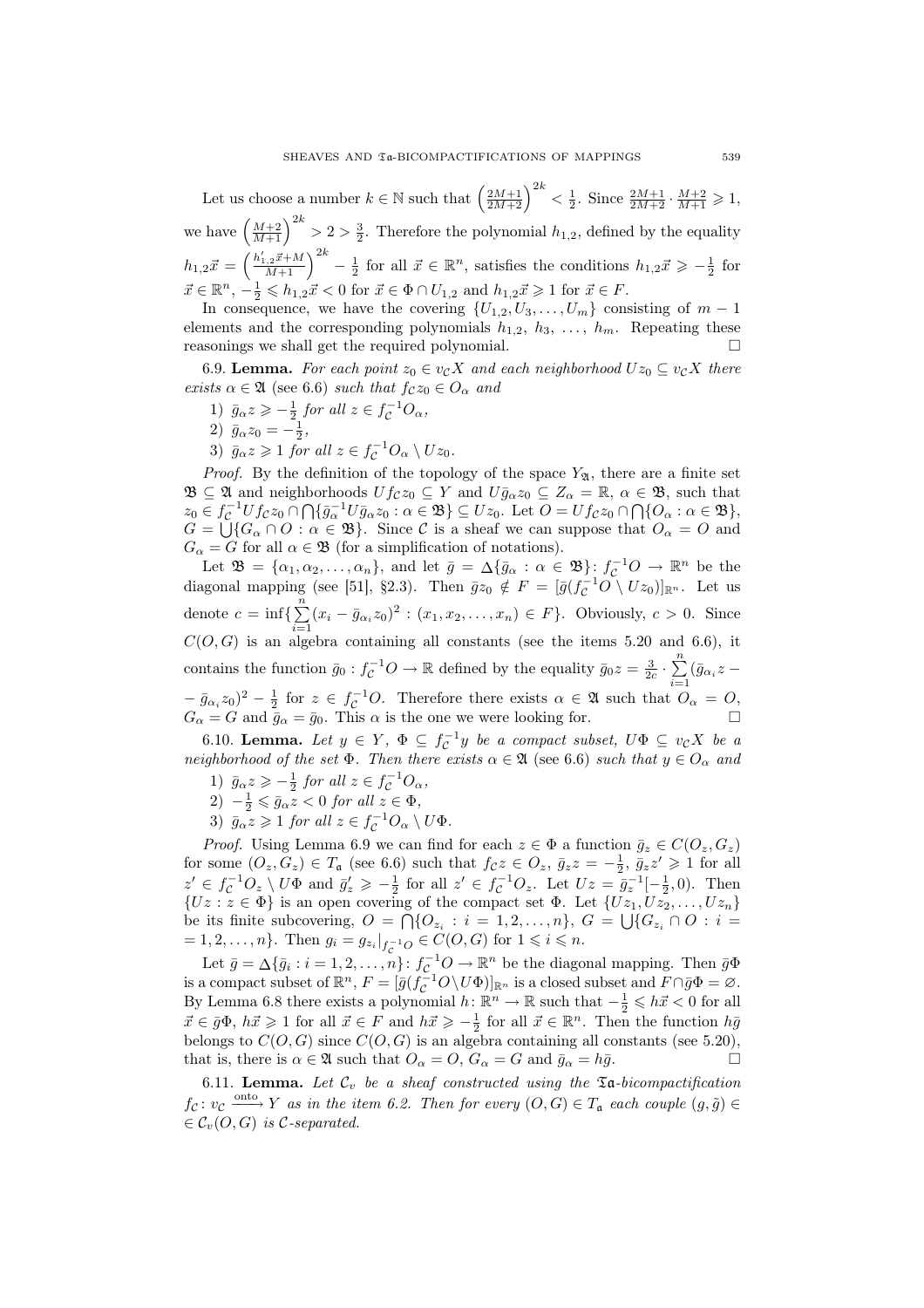*Proof.* Let  $(O, G) \in T_a$ ,  $(g_0, \tilde{g}_0) \in C_v(O, G)$ ,  $\bar{g} \in C(p_O)$  be a function satisfying the conditions (4),  $a, b \in \mathbb{R}$ ,  $a < b, y \in O$ .

Let  $F_0 = \{z \in f_C^{-1}O : \bar{g}_0 z \leqslant a\}$  and  $F_1 = \{z \in f_C^{-1}O : \bar{g}_0 z \geqslant b\}$ . The sets  $F_0$ and  $F_1$  are closed in  $f_{\mathcal{C}}^{-1}O$  and  $F_0 \cap F_1 = \emptyset$ . Since the mapping  $f_{\mathcal{C}}$  is perfect, the sets  $\Phi_0 = F_0 \cap f_{\mathcal{C}}^{-1} y$  and  $\Phi_1 = F_1 \cap f_{\mathcal{C}}^{-1} y$  are compact.

By Lemma 6.10 there exists  $\alpha_0 \in \mathfrak{A}$  such that  $y \in O_{\alpha_0} \subseteq O, -\frac{1}{2} \leq \bar{g}_{\alpha_0} z <$  $< 0$  for  $z \in \Phi_0$ ,  $\bar{g}_{\alpha_0} z \geqslant -\frac{1}{2}$  for  $z \in f_C^{-1}O_{\alpha_0}$  and  $\bar{g}_{\alpha_0} z \geqslant 1$  for  $z \in F_1 \cap f_C^{-1}O_{\alpha_0}$ . Analogously there exists  $\alpha_1 \in \mathfrak{A}$  such that  $y \in O_{\alpha_1} \subseteq O, -\frac{1}{2} \leq \bar{g}_{\alpha_1} z < 0$  for  $z \in \Phi_1$ ,<br> $\bar{g} \leq \sum_{i=1}^{\infty} \frac{1}{i}$  for  $z \in f^{-1}O$  and  $\bar{g} \leq z \geq 1$  for  $z \in E$ ,  $\bar{g} \in \bar{g}^{-1}O$  since *C* is a s  $\bar{g}_{\alpha_1}z \geqslant -\frac{1}{2}$  for  $z \in f_{\mathcal{C}}^{-1}O_{\alpha_1}$  and  $\bar{g}_{\alpha_1}z \geqslant 1$  for  $z \in F_0 \cap f_{\mathcal{C}}^{-1}O_{\alpha_1}$ . Since C is a sheaf of algebras (see 6.6), there exists an element  $\alpha \in \mathfrak{A}$  such that  $O_{\alpha} = O_{\alpha_0} \cap O_{\alpha_1}$ ,  $G_{\alpha} = (G_{\alpha_0} \cup G_{\alpha_1}) \cap O_{\alpha}$  and  $\bar{g}_{\alpha} = \frac{1}{2} (\bar{g}_{\alpha_0}|_{O_{\alpha}} + 1 - \bar{g}_{\alpha_1}|_{O_{\alpha}})$ .

Let  $U_0 = \{z \in f^{-1}_C O_\alpha : \bar{g}_{\alpha_0} z < 0\}, U_1 = \{z \in f^{-1}_C O_\alpha : \bar{g}_{\alpha_1} z < 0\}, U_2 =$  $=f_{\mathcal{C}}^{-1}O_{\alpha}\setminus(F_0\cup F_1),$   $O'=f_{\mathcal{C}}^{\#}(U_0\cup U_1\cup U_2),$   $G'=O'\cap G_{\alpha},$   $g=g_{\alpha}|_{O'},$   $\tilde{g}=\tilde{g}_{\alpha}|_{f^{-1}O'},$  $a' = 0, b' = 1$ . It is easily seen that all conditions of Definition 5.33 are satisfied, therefore the couple  $(g_0, \tilde{g}_0)$  is C-separated.

6.12. Corollary. Under the assumptions of Lemma 6.11 we have  $\mathcal{C}_v = \overline{\mathcal{C}}$  (see 5.36). Particularly, if the sheaf C is saturated then  $C_v = C$ .

6.13. Lemma. If  $f_v: v_f X \xrightarrow{\text{onto }} Y$  is a  $\mathfrak{Ta}$ -bicompactification of the mapping f,  $\mathcal{C}_v$  is a sheaf constructed using  $f_v$  as in the item 6.2, and  $f_{\mathcal{C}}\colon v_{\mathcal{C}}X \xrightarrow[]{{}_{\!\!\textnormal{onto\,\,}\!\!}} Y$  is a  $\mathfrak{Ta}$ -bicompactification constructed using  $\mathcal{C}_v$  as in the item 6.6, then the  $\mathfrak{Ta}$ -bicompactifications  $f_v$  and  $f_c$  are equivalent.

*Proof.* Let us repeat the construction 6.6 using the space  $v_f X$  instead of X and the sheaf  $\mathcal{C}'_v$  instead of  $\mathcal{C}_v$ , where

 $\mathcal{C}'_v(O,G) = \{(g,\overline{g}) : (g,\widetilde{g}) \in \mathcal{C}_v(O,G) \text{ and } \overline{g} \in C(p_O) \text{ is }$ 

a function satisfying the condition (4)}

for all  $(O, G) \in T_a$  (the sheaf  $C'_v$  is naturally isomorphic to the sheaf  $C_v$ ). Due to Lemma 6.5 we obtain an embedding  $i_v: v_f X \to v_c X$  which is a homeomorphism onto  $v_c X$ , because the mapping  $f_v$  is perfect, and the mapping  $f_c$  is separable and irreducible modulo X (see Lemma 8 of the paper [43]).  $\Box$ 

6.14. Theorem. There exists a one-to-one correspondence between the set of all Ta-bicompactifications of the mapping f and the set of all dismembering saturated subsheaves of the sheaf  $C_{\mathfrak{a}}$  which preserves the partial order.

Proof. The existence of a one-to-one correspondence follows from Corollary 6.12 and Lemma 6.13. If  $f_v: v_f X \xrightarrow{\text{onto}} Y$  and  $f_w: w_f X \xrightarrow{\text{onto}} Y$  are  $\mathfrak{Ta}$ -bicompactifications of the mapping f,  $f_v \geq f_w$ , and  $\mathcal{C}_v, \mathcal{C}_w \subseteq \mathcal{C}_a$  are the corresponding subsheaves, then  $\mathcal{C}_v \supseteq \mathcal{C}_w$  by Corollary 5.16 and the construction 6.2. If  $\mathcal{C}_1, \mathcal{C}_2 \subseteq \mathcal{C}_a$  are dismembering subsheaves,  $C_1 \supseteq C_2$ , and  $f_{C_1}: v_{C_1}X \xrightarrow{\text{onto}} Y$ ,  $f_{C_2}: v_{C_2}X \xrightarrow{\text{onto}} Y$  are the corresponding  $\mathfrak{Ta}$ -bicompactifications, then the inequality  $f_{\mathcal{C}_1} \geqslant f_{\mathcal{C}_2}$  can be proved as Lemma 6.13.  $\Box$ 

6.15. Definition. Subsheaves  $C_1, C_2 \subseteq C_a$  will be called *equivalent* if  $\bar{C}_1 = \bar{C}_2$ (see 5.36).

6.16. Proposition. Let  $C_1, C_2 \subseteq C_{\mathfrak{a}}$  be dismembering subsheaves and let  $f_{\mathcal{C}_1}: v_{\mathcal{C}_1}X \xrightarrow{\text{onto}} Y$ ,  $f_{\mathcal{C}_2}: v_{\mathcal{C}_2}X \xrightarrow{\text{onto}} Y$  be the corresponding  $\mathfrak{Ta}\text{-}bicomparifications.$ The sheaves  $C_1$  and  $C_2$  are equivalent iff the  $\mathfrak{Ta}$ -bicompactifications  $f_{C_1}$  and  $f_{C_2}$  are equivalent.

*Proof* follows from Corollary 6.12 and Lemma 6.13.  $\Box$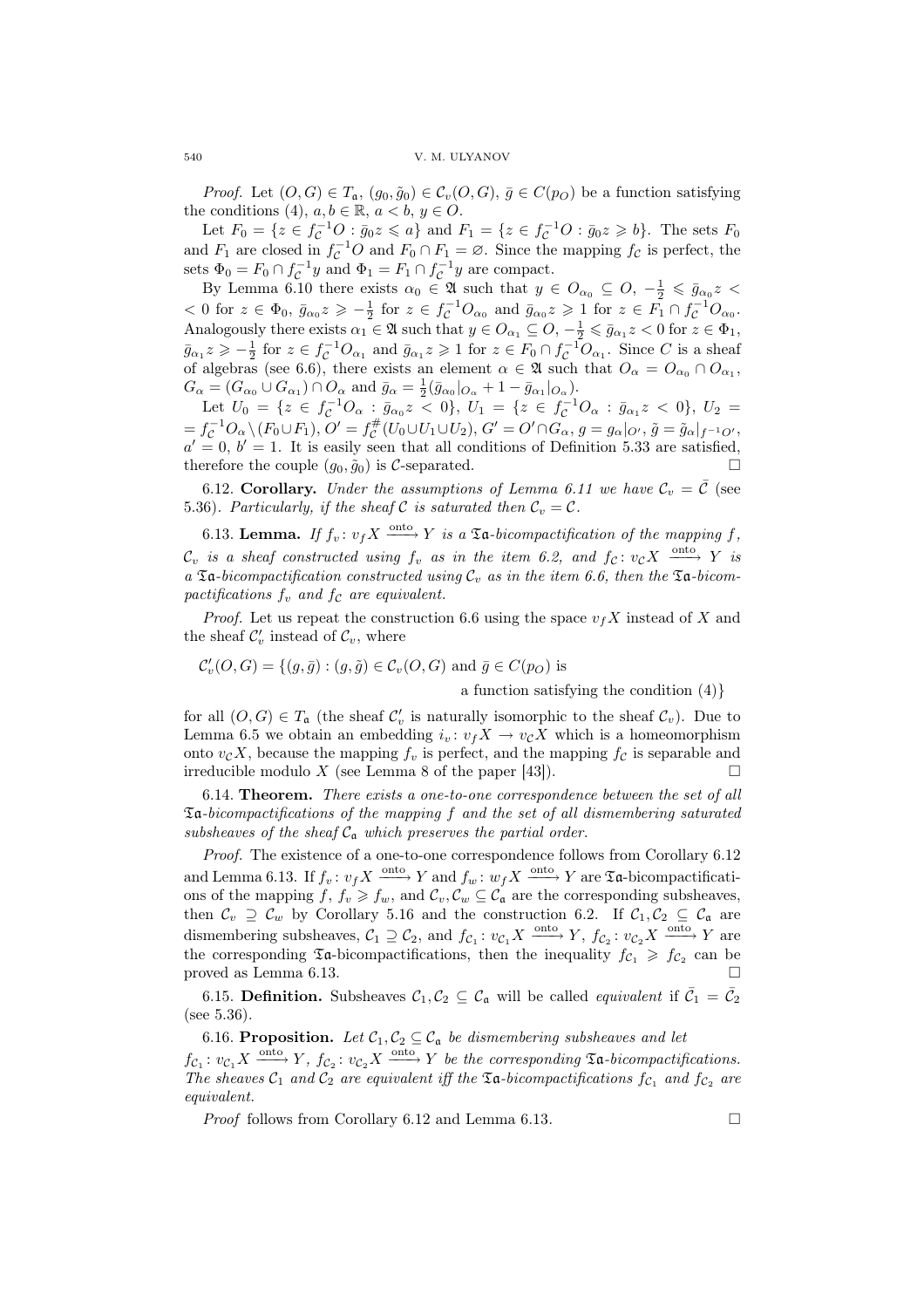6.17. Remark. Of course, we can use subsheaves of the sheaf  $\hat{\mathcal{C}}_{\mathfrak{a}}$  (see the items 5.23, 5.28 and 5.35) instead of subsheaves of the sheaf  $\mathcal{C}_{a}$ , but the sheaf  $\hat{\mathcal{C}}_{a}$  is not complete (see 5.32). This defect can make some difficulties.

This defect does not occur if the family  $\alpha$  has the largest representative in each set  $O \in T$  (see Definition 5.24 and Proposition 5.25). For example, such situation holds for Tychonoff mappings in the sense of paper [34] (see the item 1.10), when a is the family of all locally closed subsets of the space Y .

#### § 7. Maximal ideals of sheaves

7.1. We shall assume that the notions of an ideal and a maximal ideal of an algebra are known (see, for example, [51], the item 3.12.21, or [28], Chapter II,  $§7(4)$ .

We shall consider a fixed perfect mapping  $f: X \xrightarrow{\text{onto}} Y$  with the property  $\mathfrak{Ta}$ . For each couple  $(O, G) \in T_a$  let  $f_O = f|_{f^{-1}O} : f^{-1}O \longrightarrow O$  and

$$
C_{\mathfrak{a}}(O, G) = \{ \bar{g} \in C(f_O) : \text{ there is a function}
$$

 $g: O \to \mathbb{R}$  such that  $(g, \bar{g}) \in C_{\mathfrak{a}}(O, G)$ .

The map  $C_{\mathfrak{a}}$  is a sheaf which is naturally isomorphic to the sheaf  $C_{\mathfrak{a}}$  (see 5.13).

7.2. Let  $C \subseteq C_{\mathfrak{a}}$  be a dismembering subsheaf. For each point  $y \in Y$  and each couple  $(O, G) \in T_u$  (see 5.2 c)) let  $I_u(O, G) = \{ \bar{g} \in C(O, G) : n_u \bar{g} = 0 \}.$ 

It is easily seen that  $I_y(0, G)$  is a closed ideal of the algebra  $C(0, G)$  for each couple  $(O, G) \in T_y$ . Moreover, if  $(O_1, G_1), (O_2, G_2) \in T_y$ ,  $(O_1, G_1) \subseteq (O_2, G_2)$ and  $h: C(O_2, G_2) \to C(O_1, G_1)$  is the restriction homomorphism (see 5.14), then  $I_y(O_2, G_2) = h^{-1} I_y(O_1, G_1).$ 

7.3. **Definition.** Let  $y \in Y$  be any point. A map M, which assign to each couple  $(O, G) \in T_u$  a closed maximal ideal  $M(O, G) \subseteq C(O, G)$  of the algebra  $CO, G$ , will be called a closed maximal y-ideal of the sheaf  $C$ , if the following conditions are fulfilled:

1) if  $(O, G) \in T_y$  then  $I_y(O, G) \subseteq M(O, G);$ 

2) if  $(O_1, G_1), (O_2, G_2) \in T_y$  and  $(O_1, G_1) \subseteq (O_2, G_2)$  then  $M(O_2, G_2) =$  $= h^{-1}M(O_1, G_1)$ , where h is the restriction homomorphism (see 7.2).

Let us denote by  $\mathfrak{M}_y$  the set of all closed maximal y-ideals of the sheaf C for  $y \in Y$ .

7.4. **Lemma.** Let  $y \in Y$ ,  $x \in f^{-1}y$ ,  $M_x(O, G) = {\bar{g} \in C(O, G) : \bar{g}x = 0}$  for all  $(O, G) \in T_u$ . Then the map  $M_x$  is a closed maximal y-ideal of the sheaf C.

*Proof.* For each couple  $(O, G) \in T_y$  let us define a homomorphism

 $\varphi_{OG} : C(O,G) \to \mathbb{R}$  by the formula  $\varphi_{OG}\overline{g} = \overline{g}x$  for all  $\overline{g} \in C(O,G)$ . This homomorphism is continuous and "onto", since the algebra  $C(O, G)$  contains all constants (see 5.20), and  $|\bar{g}x| \leqslant n_y\bar{g}$  for all  $\bar{g} \in C(O, G)$ . It is easily seen that  $M_x(O, G)$  $=\varphi_{OG}^{-1}0$ , therefore  $M_x(O, G)$  is a closed ideal of the algebra  $C(O, G)$ . This ideal is maximal since the algebra  $\mathbb R$  has no ideals except  $\{0\}$ . The conditions 1) and 2) of Definition 7.3 are satisfied obviously.  $\Box$ 

7.5. Lemma. For each closed maximal y-ideal  $M \in \mathfrak{M}_y$ ,  $y \in Y$ , there exists a point  $x \in f^{-1}y$  such that  $M = M_x$ .

*Proof.* Let us suppose that for every point  $x \in f^{-1}y$  there are a couple  $(O_x, G_x) \in$  $\in T_y$  and a function  $\bar{g}_x \in M(O_x, G_x)$  such that  $\bar{g}_x x \neq 0$ ; let us denote  $Ux = \{x' \in G_y\}$  $\in f^{-1}O_x: |\bar{g}_xx'| > \frac{1}{2}|\bar{g}_xx|$ . Then the set  $\{Ux: x \in f^{-1}y\}$  is an open covering of the compact set  $f^{-1}y$ . Let  $\{Ux_i : i = 1, 2, ..., n\}$  be its finite subcovering; the set

$$
O = \left(f^{\#}\bigcup\{Ux_i : i = 1, 2, \ldots, n\}\right) \cap \left(\bigcap\{O_{x_i} : i = 1, 2, \ldots, n\}\right)
$$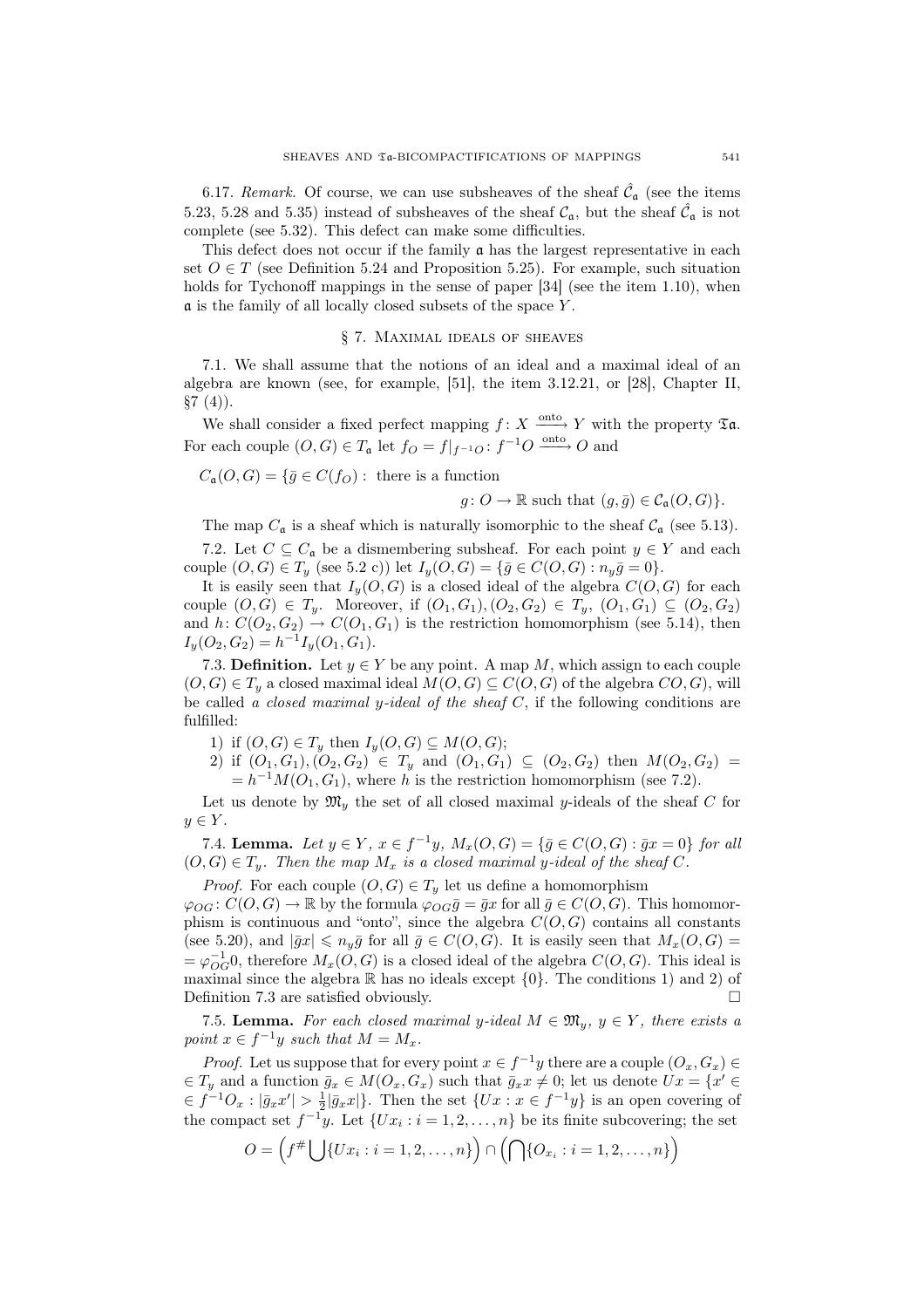#### 542 V. M. ULYANOV

is open and  $y \in O \subseteq \bigcap \{O_{x_i} : i = 1, 2, ..., n\}$  since the mapping f is closed. Let  $G = \bigcup \{ G_{x_i} \cap O : i = 1, 2, ..., n \}, \varepsilon_0 = \min \{ \frac{1}{4} (\bar{g}_{x_i} x_i)^2 : i = 1, 2, ..., n \} >$ > 0 and  $\bar{g}_i = \bar{g}_{x_i}|_{f^{-1}O}$  for  $i = 1, 2, ..., n$ ; then  $(O, G) \in T_y$  and  $\bar{g}_i \in M(O, G)$ for all  $i = 1, 2, ..., n$  by the condition 2) of Definition 7.3. Therefore the function  $\bar{g}: f^{-1}O \to \mathbb{R}$ , defined by the formula  $\bar{g}x = \sum_{n=1}^{\infty}$  $\sum_{i=1}$   $(\bar{g}_ix)^2$  for all  $x \in f^{-1}O$ , belongs to the ideal  $M(O, G)$  and satisfies the condition  $\bar{g}x > \varepsilon_0 > 0$  for all  $x \in f^{-1}O$ .

Let us denote by  $\bar{g}_e$  the function such that  $\bar{g}_ex = 1$  for all  $x \in f^{-1}O$ . Of course,  $\bar{g}_e \in C(O, G)$  (see 5.20). The function  $\bar{g}_e$  is the unit of the algebra  $C(O, G)$ . We shall prove that  $\bar{g}_e \in M(O, G)$ .

Let  $V_{\varepsilon,A}^C \bar{g}_e = V_{\varepsilon,A} \bar{g}_e \cap C(O,G) \subseteq C(O,G)$ , where  $A \subseteq O$  is a finite set and  $\varepsilon > 0$ , be an arbitrary neighborhood of the function  $\bar{g}_e$  (see 4.7),  $B = \varepsilon_0 + \max\{n_y, \bar{g} : y' \in$  $\in A$ }. For each  $n \in \mathbb{R}$  the function<sup>10</sup>  $\bar{g}_n = \frac{2}{B} \cdot \sum_{n=1}^{n-1}$  $i=0$ ¡  $\bar{g}_e - \frac{2\bar{g}}{B}$  $\big)^i$  belongs to  $C(O, G)$ and  $\bar{g}_e - \bar{g} \cdot \bar{g}_n =$ ¡  $\bar{g}_e - \frac{2\bar{g}}{B}$  $\big)^n$ .

 $\lim_{\epsilon \to 0} \epsilon \cdot g_n = (g_e - \frac{\epsilon}{B})$ .<br>Since  $\varepsilon_0 \leq \bar{g}x \leq B - \varepsilon_0$  for all  $x \in f^{-1}A$ , we have  $\left|1 - \frac{2\bar{g}x}{B}\right|$  $\vert \leqslant 1 - \frac{2\varepsilon_0}{B} < 1$  for since  $\epsilon_0 \leq yx \leq D - \epsilon_0$  for an  $x \in f^{-1}A$ , we have  $\left|1 - \frac{2\epsilon_0}{B}\right| \leq 1 - \frac{1}{B} < 1$  for every  $x \in f^{-1}A$ . There is a number  $n_0 \in \mathbb{R}$  such that  $\left(1 - \frac{2\epsilon_0}{B}\right)^{n_0} < \epsilon$ . Then for every  $y' \in A$  we have

$$
n_{y'}(\bar{g}_e - \bar{g} \cdot \bar{g}_{n_0}) = n_{y'}\left(\left(\bar{g}_e - \frac{2\bar{g}}{B}\right)^{n_0}\right) \leqslant \left(1 - \frac{2\varepsilon_0}{B}\right)^{n_0} < \varepsilon,
$$

that is,  $\bar{g} \cdot \bar{g}_{n_0} \in V_{\varepsilon,A}^C \bar{g}_e$ . Hence,  $V_{\varepsilon,A}^C \bar{g}_e \cap M(O,G) \neq \varnothing$  because  $\bar{g} \cdot \bar{g}_{n_0} \in M(O,G)$ by the definition of an ideal. Therefore  $\bar{g}_e \in [M(O, G)]_{C(O, G)} = M(O, G)$ .

The latter inclusion is impossible because  $M(O, G)$  is an ideal. Hence, there exists a point  $x \in f^{-1}y$  such that  $\overline{g}x = 0$  for all  $\overline{g} \in M(O, G)$ . Obviously,  $M(O, G) \subseteq M_x(O, G)$ , but really  $M(O, G) = M_x(O, G)$  since  $M(O, G)$  is a maximal  $\Box$  ideal.

7.6. **Theorem.** For each point  $y \in Y$  there exists a one-to-one map  $\phi_y: f^{-1}y \xrightarrow{\text{onto}} \mathfrak{M}_y.$ 

*Proof.* Due to Lemma 7.4 we can define the map  $\phi_y$  by the formula  $\phi_y x = M_x$ for all  $x \in f^{-1}y$ . By Lemma 7.5 we have  $\phi_y f^{-1}y = \mathfrak{M}_y$ . Let us note that if  $x_1, x_2 \in f^{-1}y$  and  $x_1 \neq x_2$  then  $M_{x_1} \neq M_{x_2}$  because the sheaf C is dismembering and, hence, there exist a couple  $(O, G) \in T_y$  and a function  $\bar{g} \in C(O.G)$  such that  $\bar{g}x_1 = 0$  and  $\bar{g}x_2 \neq 0$  (see 5.20); then  $\bar{g} \in M_{x_1}(O, G)$  and  $\bar{g} \notin M_{x_2}(O, G)$ .

7.7. Thanks to Theorem 7.6 for each  $y \in Y$  we can define a Hausdorff compact topology on the set  $\mathfrak{M}_y$  such that the map  $\phi_y$  is a homeomorphism.

Let  $X' = \dot{\bigcup} \{\mathfrak{M}_y : y \in Y\}$ , where the symbol " $\dot{\bigcup}$ " denotes the disjunctive union, and let  $f' : X' \xrightarrow{\text{onto}} Y$  be the map defined by the formula  $f'M = y$  for all  $M \in \mathfrak{M}_y$ and  $y \in Y$ . For each couple  $(O, G) \in T_a$  and each function  $\overline{g} \in C(O, G)$  we can define a function  $\hat{g}: f'^{-1}O \to \mathbb{R}$  by the equality  $\hat{g}M = \bar{g}\phi_{f'M}^{-1}M$  for  $M \in f'^{-1}O$ . Let us equip X' with the smallest topology in which the map  $f'$  and all functions  $\hat{g}$ , where  $\bar{g} \in \bigcup \{C(O, G) : (O, G) \in T_{\mathfrak{a}}\}$ , are continuous.

7.8. **Theorem.** The map  $\phi: X \longrightarrow X'$ , defined by the equality  $\phi x = \phi_{fx} x$  for all  $x \in X$ , is a homeomorphism satisfying the condition  $f' \phi = f$ .

*Proof.* The map  $\phi$  is one-to-one by the construction. It is continuous since the map f and all functions  $\bar{g} \in \bigcup \{C(O, G) : (O, G) \in T\mathfrak{a} \}$  are continuous. It is easily seen that the mapping f' is separable because for each  $M, M' \in X'$  such that

<sup>10</sup>We assume that  $\left(\bar{g}_e - \frac{2\bar{g}}{B}\right)$  $\Big)^0 = \bar{g}_e.$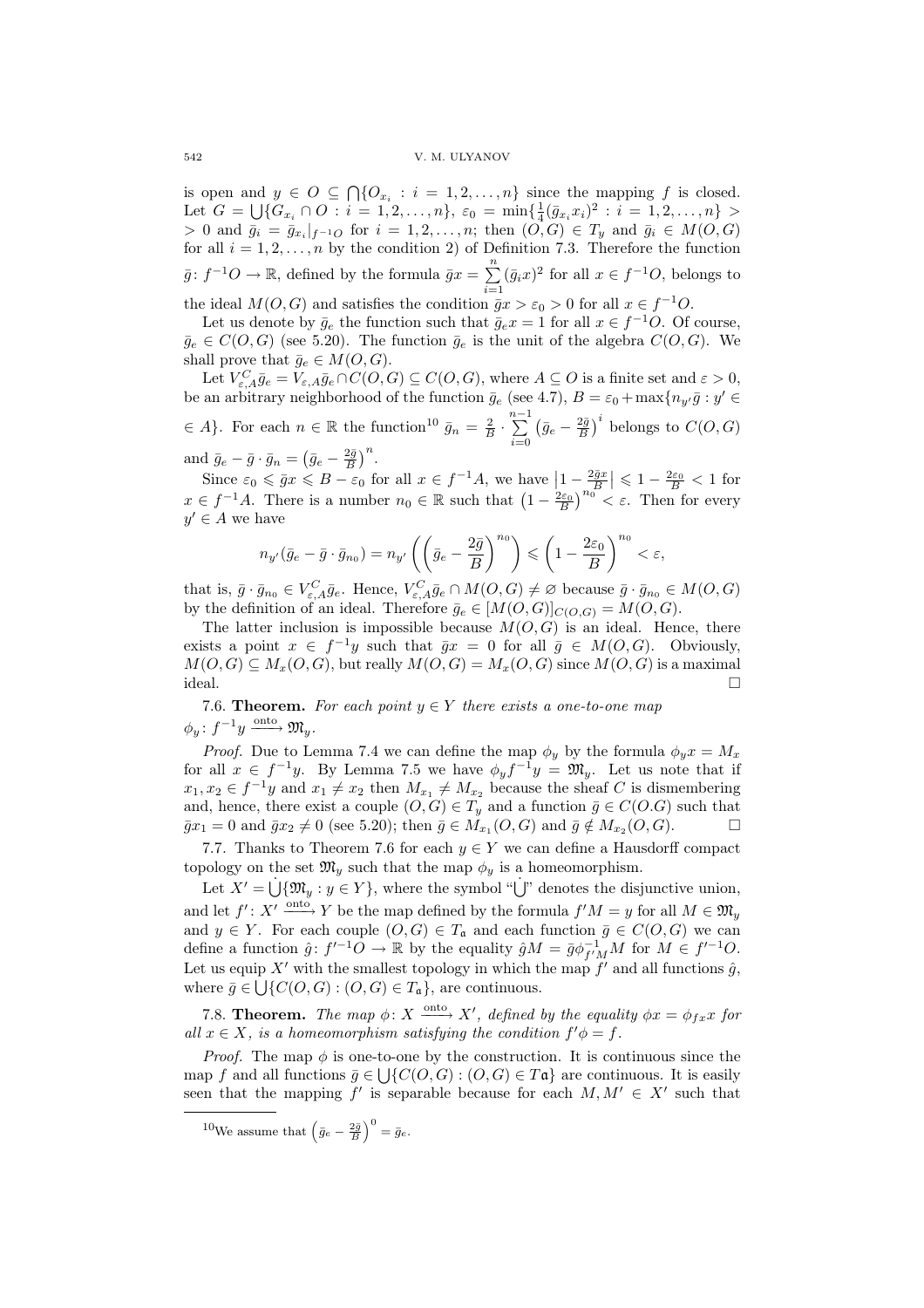$M \neq M'$  and  $f'M = f'M' = y$  there are a couple  $(O, G) \in T_y$  and a function  $\bar{g} \in$  $\in C(O, G)$  such that  $\hat{g}M \neq \hat{g}M'$ , and the space R is Hausdorff. Therefore by Lemma 8 of the paper [43] the mapping  $\phi$  is perfect, that is,  $\phi$  is a homeomorphism.

Acknowledgement. The paper was written while the author was visiting Warsaw University. The author takes the opportunity to thank professor R.Engelking for his attention and some corrections of English text.

#### **REFERENCES**

- [1] С.М.Агеев. Абсолюты в категории G-пространств. "Сообщения Академии наук Грузинской ССР. Bulletin of the Academy of sciences of the Georgian SSR", 122, №2 (1986), 245–248.
- [2] С.М.Агеев. Прообразы, определяемые σ-идеалами множеств. Сборник "Кардинальные инварианты и отображения топологических пространств". Ижевск, 1984, 63–68.
- [3] П.С.Александров, Б.А.Пасынков. Введение в теорию размерности. Москва, 1973.
- [4] И.В.Блудова. О E-компактификациях непрерывных отображений. Москва, 1990. Рукопись депонирована в ВИНИТИ 27 августа 1990 года, №4796-В90. РЖМат, 11 1991, 1А618ДЕП.
- [5] И.В.Блудова. О E-компактных отображениях. Москва, 1990. Рукопись депонирована в ВИНИТИ 17 апреля 1990 года, №2074-В90. РЖМат, 1990, 8А448ДЕП.
- [6] А.А.Борубаев. Геометрия равномерно непрерывных отображений. "Сообщения академии наук Грузинской ССР. Bulletin of the Academy of sciences of the Georgian SSR", 137, №3 (1990), 497–500.
- [7] Н.Бурбаки. Общая топология. Основные структуры. "Элементы математики". Москва, 1968. = N.Bourbaki. Topologie générale. Chapitre 1. Structures topologiques. Chapitre 2. Structures uniformes. "Éléments de mathématique". Paris, 1965; English translation: Paris, 1966.
- [8] П.Т.Джонстон. Теория топосов. Москва, 1986. = P.T.Johnstone. Topos theory. London, New York, San Francisco, 1977.
- [9] А.В.Зарелуа. О равенстве размерностей. "Математический сборник", 62 (104), №3 (1963), 295–319.
- [10] В.К.Захаров, А.В.Колдунов. Секвенциальный абсолют и его характеризации. "Доклады Академии наук СССР", 253, №2 (1980), 280–284.
- $[11]$  Н.И.Ильина. Построение раширений  $\beta f$  и  $\nu f$  непрерывного отображения f при помощи вполне регулярных концов открытых множеств. Омск, 1990. Рукопись депонирована в ВИНИТИ 19 апреля 1990 года, №2113-В90. РЖМат, 1990, 8А454ДЕП.
- $[12]$  Н.И.Ильина. Построение расширений  $\beta f$  и  $\nu f$  непрерывного отображения  $f$  при помощи ультрафильтров. Омск, 1990. Рукопись депонирована в ВИНИТИ 19 апреля 1990 года, №2114-В90. РЖМат, 1990, 8А455ДЕП.
- [13] Н.И.Ильина. Построение расширений  $\omega f$  и  $\nu^{\omega} f$  непрерывного отображения f при помощи ультрафильтров. Омск, 1990. Рукопись депонирована в ВИНИТИ 19 апреля 1990 года, №2115-В90. РЖМат, 1990, 8А456ДЕП.
- [14] К.Ишмахаметов. Бикомпактификации и наросты конечного порядка тихоновских отображений. Сборник "Исследования по топологии и геометрии". Фрунзе, 1985, 47– 53.
- [15] К.Ишмахаметов. О бикомпактификациях почти локально совершенных отображений. Фрунзе, 1987. Рукопись депонирована в Киргизском ИНТИ 14 января 1987 года, №257- Ки87. РЖМат, 1987, 6А604ДЕП.
- [16] А.В.Колдунов. Непрерывные функции на (M, I)-абсолютах. "Известия высших учебных заведений", Математика, №10 (305) (1987), 63–66.
- [17] А.В.Колдунов. Функциональная характеризация (M, I)-абсолютов. Сборник "Приближения функций специальными классами операторов". Вологда, 1987, 87– **95.**
- [18] Л.Т.Крежевских. О максимальных подалгебрах на отображениях. Глазов, 1990. Рукопись депонирована в ВИНИТИ 11 сентября 1990 года, №4991-В90. РЖМат, 1991, 1А617ДЕП.
- [19] Л.Т.Крежевских, Б.А.Пасынков. Об аналоге для отображения банаховой алгебры непрерывных функций на пространстве. "Геометрия погруженных многообразий". Москва, 1986, 47–52.

<sup>11</sup>Реферативный журнал "Математика".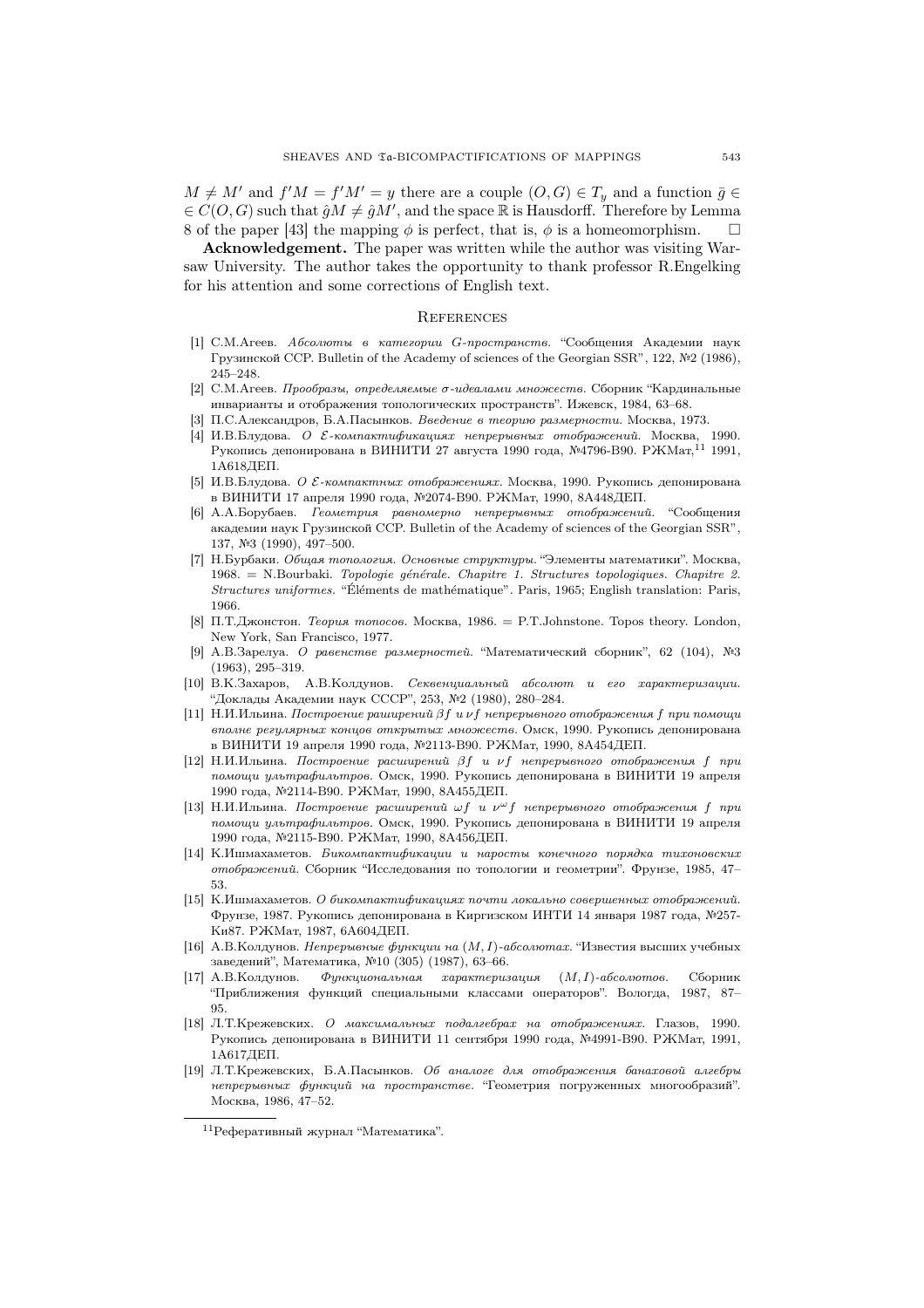#### 544 V. M. ULYANOV

- [20] Б.Й.Лазаров. О локально совершенных продолжениях непрерывного отображения. "Доклады Болгарской академии наук. Comptes rendus de l'Academie bulgare des Sciences", 39, №6 (1986), 13–16.
- [21] М.Эльх.Р.Мазроа. О пунктиформных бикомпактификациях непрерывных отображений. Сборник "Общая топология. Пространства и отображения". Москва, 1989, 80–84.
- [22] М.Эльх.Р.Мазроа. О совершенных бикомпактификациях непрерывных отображений. "Вестник Московского университета", Серия 1, математика, механика, №1 (1990), 23–26.
- [23] М.Эльх.Р.Мазроа. Периферически бикомпактные отображения и их бикомпактификации. Сборник "Общая топология. Пространства и отображения". Москва, 1989, 148–152.
- [24] В.А.Матвеев. О совершенных неприводимых прообразах топологических пространств. "Вестник Московского университета", Серия 1, математика, механика, №4 (1988), 80–82.
- [25] В.А.Матвеев. О Ta-бикомпактификациях отображений. Сборник "Топологические пространства и их кардинальные инварианты". Устинов, 1986, 43–45.
- [26] В.А.Матвеев. Об отделимых бикомпактификациях отображений. "Вестник Московского университета", Серия 1, математика, механика, №1 (1988), 94–95.
- [27] В.А.Матвеев, В.М.Ульянов. О T-бикомпактификациях отображений. "Успехи математических наук", 37, №2 (224) (1982), 211–212.
- [28] М.А.Наймарк. Нормированные кольца. Москва, 1968.
- [29] В.П.Норин. О близостях для отображений. "Вестник Московского университета", Серия 1, математика, механика, №4 (1982), 33–36.
- [30] В.П.Норин. О m-близостях и теореме Смирнова. Сборник "Отображения и функторы". Москва, 1984, 59–66.
- [31] Р.Н.Ормоцадзе. Отображения, совершенные в n-й бесконечности. "Сообщения Академии наук Грузинской ССР. Bulletin of the Academy of sciences of the Georgian SSR", 136, №3 (1989), 529–532.
- [32] Б.А.Пасынков. Близости на отображениях. Сборник "Общая топология. Пространства и отображения". Москва, 1989, 99–113.
- [33] Б.А.Пасынков. О близостях на отображениях. "Доклады Болгарской академии наук. Comptes rendus de l'Academie bulgare des Sciences", 42, №4 (1989), 5–6.
- [34] Б.А.Пасынков. О распространении на отображения некоторых понятий и утверждений, касающихся пространств. Сборник "Отображения и функторы". Москва, 1984, 72–102.
- [35] Б.А.Пасынков. Частичные топологические произведения. "Труды Московского математического общества", 13 (1965), 136–245. = B.A.Pasynkov. Partial topological products. "Transactions of the Moscow Mathematical Society", 1965, 153–272.
- [36] Ю.П.Першин. Смежности на непрерывных отображениях. Москва, 1989. Рукопись депонирована в ВИНИТИ 3 ноября 1989 года, №6699-В89. РЖМат, 1990, 3А484ДЕП.
- [37] Ю.П.Першин. θ-близости и бикомпактные расширения отделимо бикомпактифицируемых θ-прообразов для непрерывных отображений. Москва, 1989. Рукопись депонирована в ВИНИТИ 19 сентября 1989 года, №5936-В89. РЖМат, 1990, 2А501ДЕП.
- [38] Ю.П.Першин. θ-предблизости и бикомпактификации тихоновских θ-прообразов для непрерывных отображений. Москва, 1989. Рукопись депонирована в ВИНИТИ 19 сентября 1989 года, №5935-В89. РЖМат, 1990, 2А500ДЕП.
- [39] Н.С.Стреколовская. О максимальной бикомпактификации непрерывных отображений вполне регулярных пространств. "Вестник Московского университета", Серия 1, математика, механика, №1 (1991), 24–27.
- [40] В.М.Ульянов. Бикомпактные расширения с первой аксиомой счётности и непрерывные отображения. "Математические заметки", 15, №3 (1974), 491-499. = V.M.Ul'janov. Bicompact extensions with the first axiom of countability and continuous mappings. "Mathematical Notes", 15 (1974), 287–291.
- [41] В.М.Ульянов. Бикомпактные расширения с первой аксиомой счётности, не повышающие веса и размерности. "Доклады Академии наук СССР, 217, №6 (1974),  $1263-1265. = V.M.U'janov. First countable compactifications that do not raise weight or$ dimension. "Soviet Mathematics Doklady", 14, No 4 (1974), 1218-1222.
- [42] В.М.Ульянов. Внутренняя характеристика отображений со свойством Ta. Сборник "Материалы научно-технической конференции Новомосковского филиала Московского химико-технологического института. Новомосковск, 19–23 мая 1986. Часть 2". Москва, 1987, 250–253. Рукопись депонирована в ВИНИТИ 28 января 1987 года, №669-В87. РЖМат, 1987, 5А585ДЕП.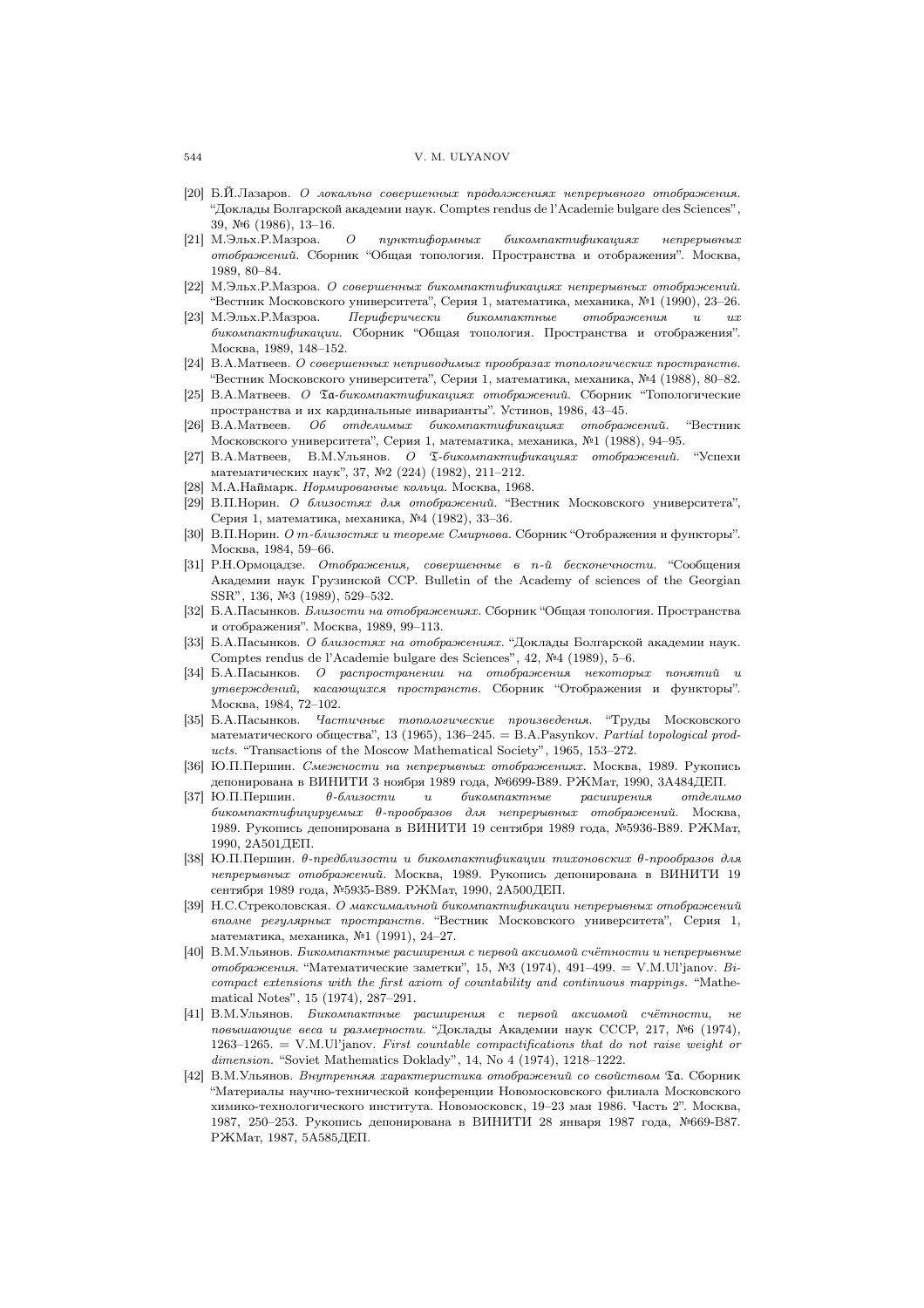- [43] В.М.Ульянов. О бикомпактных расширениях счётного характера и абсолютах. "Математический сборник", 98 (140)б №2 (10) (1975), 223–254. = V.M.Ul'janov. On compactifications satisfying the first axiom of countability and absolutes. "Mathematics of the USSR Sbornik", 27, No 2, 199–226.<sup>12</sup>
- [44] В.М.Ульянов. О вполне замкнутых и близких к ним отображениях. "Успехи математических наук", 30, №3 (183) (1975), 177–178.
- [45] В.М.Ульянов. О максимальной отделимой  $\mathfrak{T}^{\mathfrak{C}}$  а-бикомпактификации. Сборник "Семинар по общей топологии". Москва, 1981, 156–161.
- [46] В.М.Ульянов. О метризуемости пространства  $Y_{\mathfrak{A}} = \mathfrak{P}(Y, \{Z_{\alpha}\}, \{G_{\alpha}\}, \{O_{\alpha}\}, \{g_{\alpha}\}, \alpha \in$ ∈ A). Сборник "Материалы научно-технической конференции Новомосковского филиала Московского химико-технологического института. Новомосковск, 6–11 февраля 1984. Часть 3". Москва, 1984, 163–166. Рукопись депонирована в ВИНИТИ 28 ноября 1984 года, №7581-84. РЖМат, 1985, 3А530ДЕП.
- [47] В.М.Ульянов. Отображение, обладающее свойством Ta, но не обладающее свойством  $\mathfrak{Ta}_{\text{HT}}$ . Сборник "Материалы научно-технической конференции Новомосковского филиала Московского химико-технологического института. Новомосковск, 6–11 февраля 1984. Часть 3". Москва, 1984, 167–169. Рукопись депонирована в ВИНИТИ 28 ноября 1984 года, №7581-84. РЖМат, 1985, 3А540ДЕП.
- [48] В.М.Ульянов. Решение основной задачи о бикомпактных расширениях волмэновского типа. "Доклады Академии наук СССР", 223, №6 (1977), 1056–1059. = V.M.Ul'janov. Solution of a basic problem on compactifications of Wallman type. "Soviet Mathematics Doklady", 18, No 2 (1977), 567–571.
- [49] В.В.Федорчук. О бикомпактах с несовпадающими размерностями. "Доклады Академии наук СССР", 213, №4 (1973), 795–797. = V.V.Fedorčuk. Bicompacta with noncoinciding dimensionalities. "Soviet Mathematics Doklady", 9 (1968), 1148–1150.
- [50] Л.Б.Шапиро Об абсолютах топологических пространств и непрерывных отображений. "Доклады Академии наук СССР", 226, №3 (1976), 523–526.
- [51] Р.Энгелькинг. Общая топология. Москва, 1986. = Ryszard Engelking. General topology. Warsaw, 1977; Berlin, 1989.
- [52] Leonid Bobkov. About the coincidence of weight and network weight for mappings. "Zbornik radova Filozofskog faculteta u Nišu", serija matematika, 4 (1990), 105-108.
- [53] A.A.Borubaev. On completeness and completions of uniformity continuous mappings. "Zbornik radova Filozofskog faculteta u Nišu", serija matematika, 4 (1990), 95-97.
- [54] George L.Cain, Jr.. Compactifications of mappings. "Proceedings of the American Mathematical Society", 23, No 2 (1969), 298–303.
- [55] Roy Dyckhoff. Factorization theorems and projective spaces in topology. "Mathematische Zeitschrift", 127, No 3 (1972), 256–264.
- [56] T.K.Dyikanov. On  $\mu$ -bounded and precompact uniform mappings. "Zbornik radova Filozofskog faculteta u Nišu", serija matematika, 4 (1990), 99-100.
- [57] Horst Herrlich. E-kompakt R¨aume. "Mathematische Zeitschrift", 96 (1967), 229–255.
- [58] I.M.James. Fibrewise topology. "Cambridge Tracts in Mathematics", 91, Cambridge, New York, Port Chester, Melbourne, Sydney, 1989.
- [59] Wojciech Olszewski. Universal spaces for locally finite-dimensional and strongly countabledimensional metrizable spaces. "Fundamenta Mathematicae", 135 (1990), 45–49.
- [60] Yuri Pershin. Contiguities and proximities on mappings. "Zbornik radova Filozofskog fakulteta u Nišu", Serija matematika, 4 (1990), 45-49.
- [61] Jan R.Strooker. Introduction to categories, homological algebra and sheaf cohomology. Cambridge, London, New York, Melbourn, 1978.
- [62] V.M.Ulyanov. The sequential absolute and the other analogs of the absolute. In "Topology. Proceedings. Leningrad, 1982. Lecture Notes in Mathematics", 1060. Berlin, Heidelberg, New York, Tokyo, 1984, 95–104.
- [63] G.T.Whyburn. A unified space for mappings. "Transactions of the American Mathematical Society", 74, No 2 (1953), 344-350.
- [64] R.Grant Woods. Generalization of absolutes of topological spaces. "Supplemento ai Rendiconti del Circolo matematico di Palermo", serie II, No 18 (1988), 121–139.

 $12$ The translation of this article into English contains significant errors which do not exist in the Russian text. For the correction it is necessary

<sup>1)</sup> to omit the word "open" in the second line of §1;

<sup>2)</sup> to replace the word "continuous" by "irreducible" in Proposition 2;

<sup>3)</sup> to replace the word "compact" by "Hausdorff compact" in Corollaries 4 and 9 (the Russian term "бикомпакт" means "Hausdorff compact space").